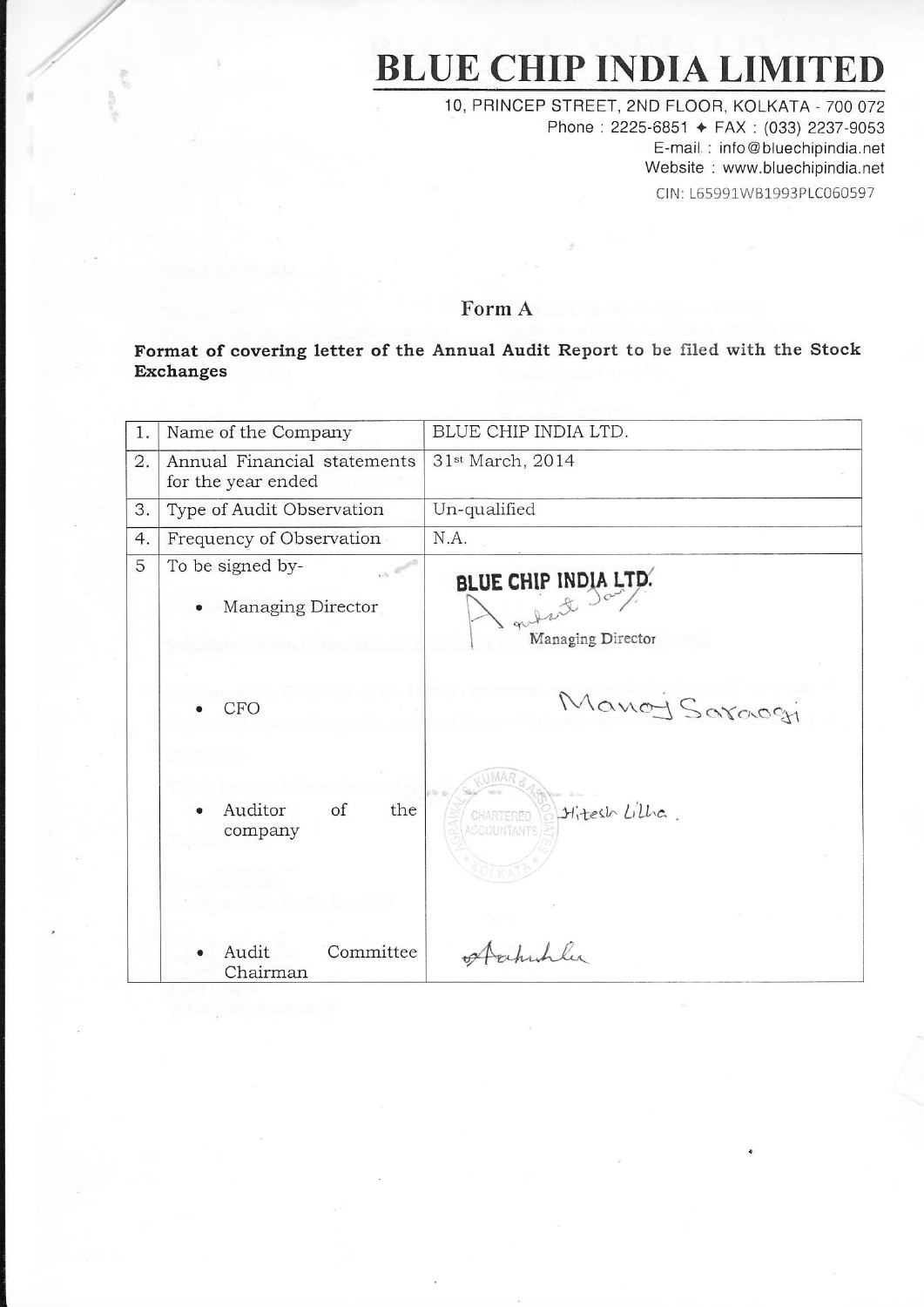# **BLUE CHIP INDIA LIMITED**

# **Twenty-Ninth Annual Report, 2014**

# **BOARD OF DIRECTORS**

SHRI ARIHANT JAIN, *Managing Director* SHRI AMIYA KUMAR BASU SHRI SUBHABRATA TALUKDAR SHRI PRANAB CHAKRABORTY

#### **COMPANY SECRETARY** Ms. JYOTI GUPTA

#### **AUDITORS** AGRAWAL S.KUMAR & ASSOCIATES *Chartered Accountants*

# **BANKERS**

CANARA BANK CITI BANK HDFC BANK ORIENTAL BANK OF COMMERCE

# **REGISTERED OFFICE**

10, PRINCEP STREET 2<sup>ND</sup> FLOOR, KOLKATA – 700 072 Phone: (033) 4002 2880 E-mail: info@bluechipind.net Website: www.bluechipind.net CIN: L65991WB1993PLC060597

# **REGISTRAR & SHARE TRANSFER AGENTS**

MAHESHWARI DATAMATICS PRIVATE LIMITED 6, MANGOE LANE, 2<sup>ND</sup> FLOOR, KOLKATA- 700 001 Phone: (033) 2243-5029/5809 Fax: (033) 2248-4787 Email: mdpl@cal.vsnl.net.in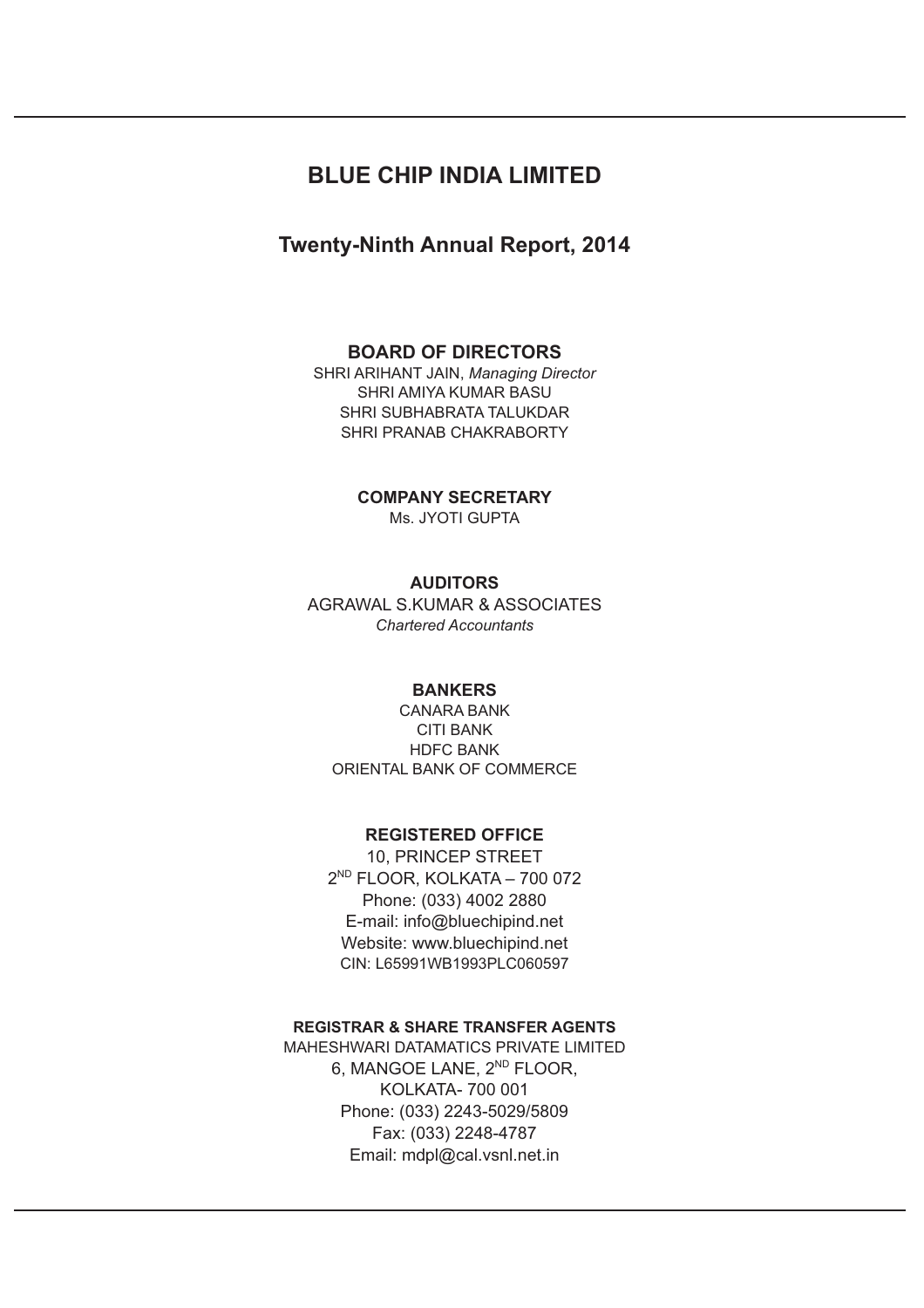# **NOTICE**

**NOTICE** is hereby given that the 29<sup>th</sup> Annual General Meeting of the company will be held on Friday, 26<sup>th</sup> day of September, 2014 at 9.30 a.m. at the "Somani Conference Hall" Merchants Chamber of Commerce, 15B, Hemanta Basu Sarani, Kolkata - 700001 to transact the following business :

# **ORDINARY BUSINESS**

- 1. To receive, consider and adopt the Financial Statements of the Company for the financial year ended 31<sup>st</sup> March, 2014 together with the reports of the Directors' and Auditors' thereon.
- 2. To appoint a Director in place of Director, who retires by rotation and being eligible, offers himself for re-appointment.
- 3. To re-appoint Auditors of the Company to hold office, from the conclusion of ensuing Annual General Meeting till the conclusion of next Annual General Meeting and to fix their remuneration and to pass with or without modification(s) the following resolution as an Ordinary Resolution:

RESOLVED THAT pursuant to the provisions of Section 139, 141 and 142 of the Companies Act, 2013 and the Rules made there under, M/s Agrawal S. Kumar & Associates, Chartered Accountants (Firm Registration No. 322324E), the retiring auditors, be are hereby re-appointed as Statutory Auditors of the Company, to hold office from the conclusion of ensuing Annual General Meeting till the conclusion of next Annual General Meeting at such remuneration plus service tax, out-of-pocket, travelling and living expenses etc. as may be mutually agreed between the Board of Directors of the Company and the Auditors.

### **SPECIAL BUSINESS**

4. **To consider and if thought fit, to pass with or without modification, the following resolution as an Ordinary Resolution:**

RESOLVED THAT pursuant to the provisions of Section 149, 150, 152 and other applicable provisions of the Companies Act, 2013 and the Rules made there under, (including any statutory modifications or re-enactment thereof for the time being in force) read with Schedule IV of Companies Act, 2013, Shri Pranab Chakraborty (DIN No. 03568360), Director of the Company, who retires by rotation at the ensuing Annual General Meeting, in respect of whom the Company has received a notice in writing from a Member under Section 160 of the Companies Act, 2013 proposing his candidature for the office of Director, be & is hereby appointed as an Independent Director of the Company to hold office up to 31<sup>st</sup> March, 2019, and whose office shall not be liable to retire by rotation."

# 5. **To consider and if thought fit, to pass with or without modification, the following resolution as an Ordinary Resolution:**

RESOLVED THAT pursuant to the provisions of Section 149, 150, 152 and other applicable provisions of the Companies Act, 2013 and the Rules made there under, (including any statutory modifications or re-enactment thereof for the time being in force) read with Schedule IV of Companies Act, 2013, Shri Subhabrata Talukdar (DIN No. 00278821), Director of the Company, who was appointed as a Director liable to retire by rotation and in respect of whom the Company has received a notice in writing from a Member under Section 160 of the Companies Act, 2013 proposing his candidature for the office of Director, be & is hereby appointed as an Independent Director of the Company to hold office up to  $31<sup>st</sup>$  March, 2019, and whose office shall not be liable to retire by rotation."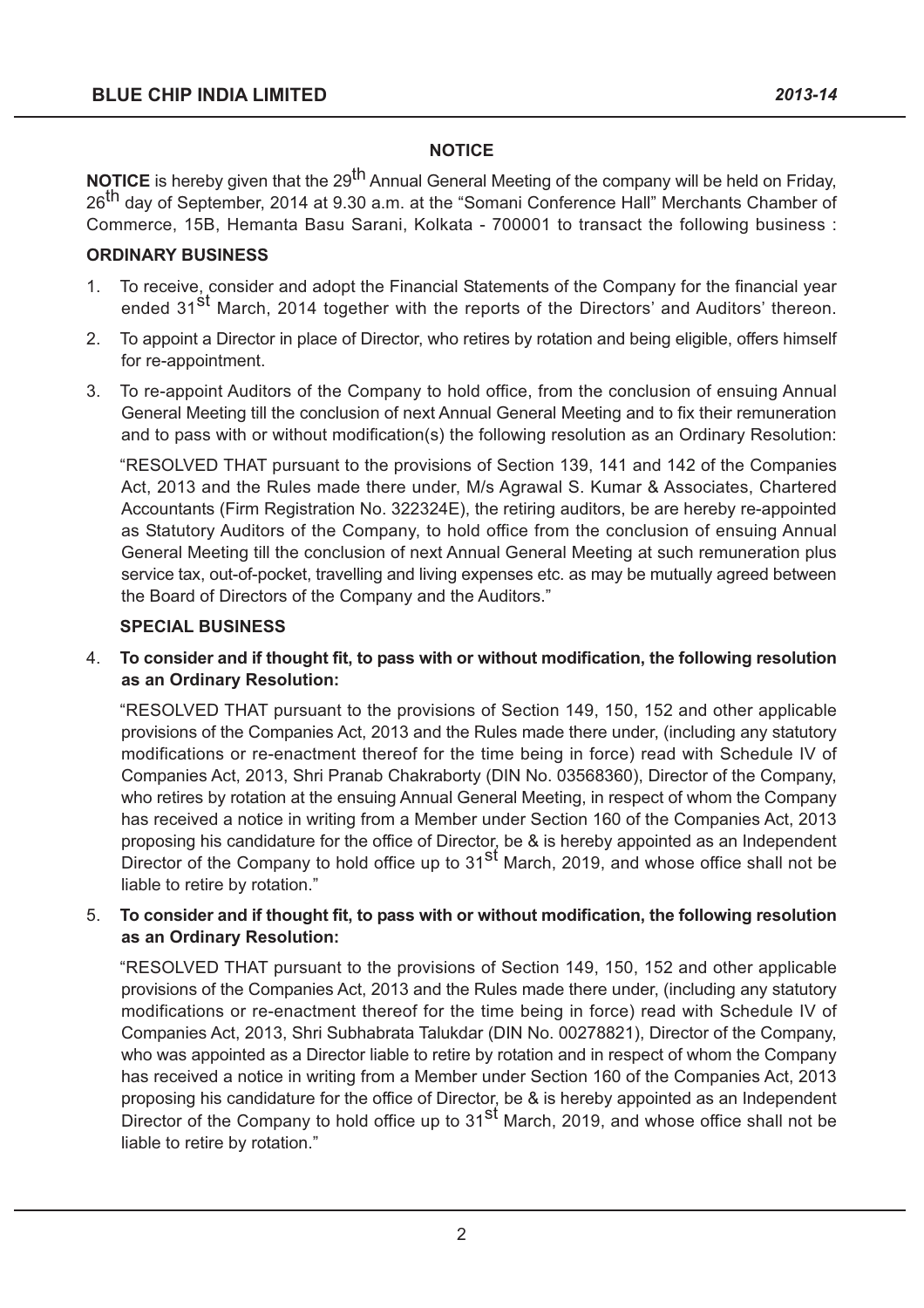#### 6. **To consider and if thought fit, to pass with or without modification, the following resolution as an Ordinary Resolution:**

RESOLVED THAT pursuant to the provisions of Section 149, 150, 152 and other applicable provisions of the Companies Act, 2013 and the Rules made there under, (including any statutory modifications or re-enactment thereof for the time being in force) read with Schedule IV of Companies Act, 2013, Shri Amiya Kumar Basu (DIN No. 00277676), Director of the Company, who was appointed as a Director liable to retire by rotation and in respect of whom the Company has received a notice in writing from a Member under Section 160 of the Companies Act, 2013 proposing his candidature for the office of Director, be & is hereby appointed as an Independent<br>Director of the Company to hold office up to 31<sup>St</sup> March, 2019, and whose office shall not be liable to retire by rotation."

> By the order of the Board For **Blue Chip India Limited**

2<sup>nd</sup> Floor Kolkata- 700072<br>Date: 30<sup>th</sup> May 2014

 Sd/- **Registered Office :**  $\qquad \qquad$  Jyoti Gupta 10, Princep Street, **Company Secretary** 

# **NOTES:**

- 1. A Member entitled to attend and vote at the Annual General Meeting is entitled to appoint a proxy to attend and vote instead of himself/herself and the proxy need not be a Member of the Company. Proxies, in order to be effective, must be received at the Registered Office of the Company at 10, Princep Street, 2<sup>nd</sup> Floor, Kolkata 700 072, not less than forty-eight hours before the commencement of the Annual General Meeting.
- 2. The Register of Members and Share Transfer Books of the Company will remain closed from<br>Friday, 19<sup>th</sup> September 2014 to Friday 26<sup>th</sup> September 2014 (both days inclusive).
- 3. Members are requested to quote the Folio No. or Client Id. and DP Id numbers in all communications with the Company.
- 4. Members/proxies should bring duly filled Attendance Slips along with copy of the Annual Report & Accounts to the Annual General Meeting.
- 5. Corporate members intending to send their authorized representative(s) are requested to send to the Company's head Office a duly certified copy of the Board Resolution authorizing their representatives to attend and vote on their behalf at the AGM.
- 6. Members desirous of getting any information on the Accounts of the Company are requested to forward their queries to the Company at least seven working days prior to the meeting so as to enable the management to keep the information readily available at the meeting.
- 7. Members are requested to notify immediately any change in their addresses to the Registrar and Share Transfer Agent, Maheshwari Datamatics Private Limited of 6, Mangoe Lane, 2<sup>nd</sup> Floor, Kolkata 700 001.
- 8. Members are requested to inform their correct email address, if any to the Depositories (if shares held in demat form) and to our Registrars (if shares are held in physical form) in compliance of Green Initiative as per circular no. 17/2011 dated 21.04.2011 and 18/2011 dated 29.04.2011 issued by Ministry of Corporate Affairs to facilitate the Company to send notice/document through e-mail.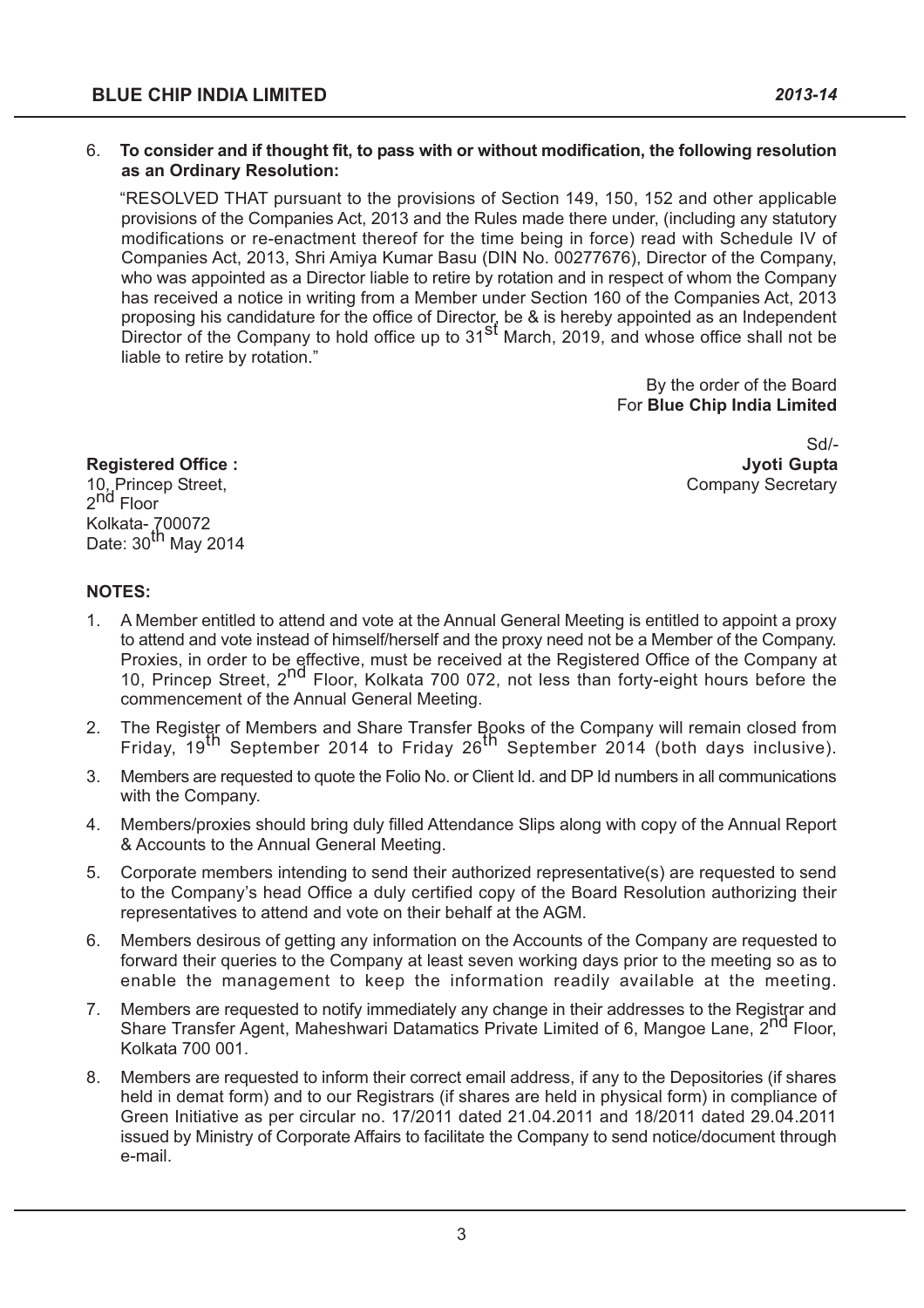- 9. The Securities and Exchange Board of India (SEBI) has mandated the submission of Permanent Account Number (PAN) by every participant in securities market. Member holding shares in electronic form are, therefore, requested to submit the PAN to their Depository Participants with whom they are maintaining their demat accounts. Members holding shares in physical form can submit their PAN details to the Company/Registrar.
- 10. The brief profile of the Directors seeking appointment/re-appointment including relevant particulars relating to them are furnished in the Corporate Governance Report forming part of the Annual Report, as required under Clause 49 of the Listing Agreement.

### 11. **Voting through electronic means**

- In compliance with provisions of Section 108 of the Companies Act, 2013 and Rule 20 of the Companies (Management and Administration) Rules, 2014, the Company is pleased to provide members facility to exercise their right to vote at 29<sup>th</sup> Annual General Meeting by electronic means and the business may be transacted through e-voting services provided by Central Depository Services (India) Limited (CDSL). It is hereby clarified that it is not mandatory for member to vote using the e-voting facility, and member may avail of the facility at his/her/its discretion. **The instructions for e-voting are as under:**
	- (i) Log on to the e-voting website www.evotingindia.com
	- (ii) Click on "Shareholders" tab.
	- (iii) Now Enter your User ID

a. For CDSL: 16 digits beneficiary ID,

- b. For NSDL: 8 Character DP ID followed by 8 Digits Client ID,
- c. Members holding shares in Physical Form should enter Folio Number registered with the Company.
- (iv) Next enter the Image Verification as displayed and Click on Login.
- (v) If you are holding shares in demat form and had logged on to www.evotingindia.com and voted on an earlier voting of any company, then your existing password is to be used.
- (vi) However, If you are a first time user, follow the steps given below and fill up the following details in the appropriate boxes:

# **For Members holding shares in Demat Form and Physical Form**

| PAN <sup>*</sup>                        | Enter your 10 digit alpha-numeric *PAN issued by Income Tax Department<br>(Applicable for both demat shareholders as well as physical shareholders) |
|-----------------------------------------|-----------------------------------------------------------------------------------------------------------------------------------------------------|
| DOB#                                    | Enter the Date of Birth as recorded in your demat account or in the company<br>records for the said demat account or folio in dd/mm/yyyy format.    |
| <b>Dividend</b><br><b>Bank Details#</b> | Enter the Dividend Bank Details as recorded in your demat account or in the<br>company records for the said demat account or folio.                 |

 \* Members who have not updated their PAN with the Company/Depository Participant can enter in the PAN field the 10 characters as, first two Alphabets of the first holder name followed by 8 characters consisting of folio number prefix by "0" (or in case of CDSL, 8 characters from right of BO-ID and in case of NSDL, 8 characters of Client ID). No special characters will be taken from the name and folio number. Example: (1) Shri. D. K. Ganguly and Folio No. is 000166, the PAN to be entered will be DK00000166. (2) Shri. D. K. Ganguly and BO ID is 1201060002255147, the PAN to be entered will be DK02255147. (3) Shri. D. K. Ganguly and Client ID 10359854, the PAN to be entered will be DK10359854.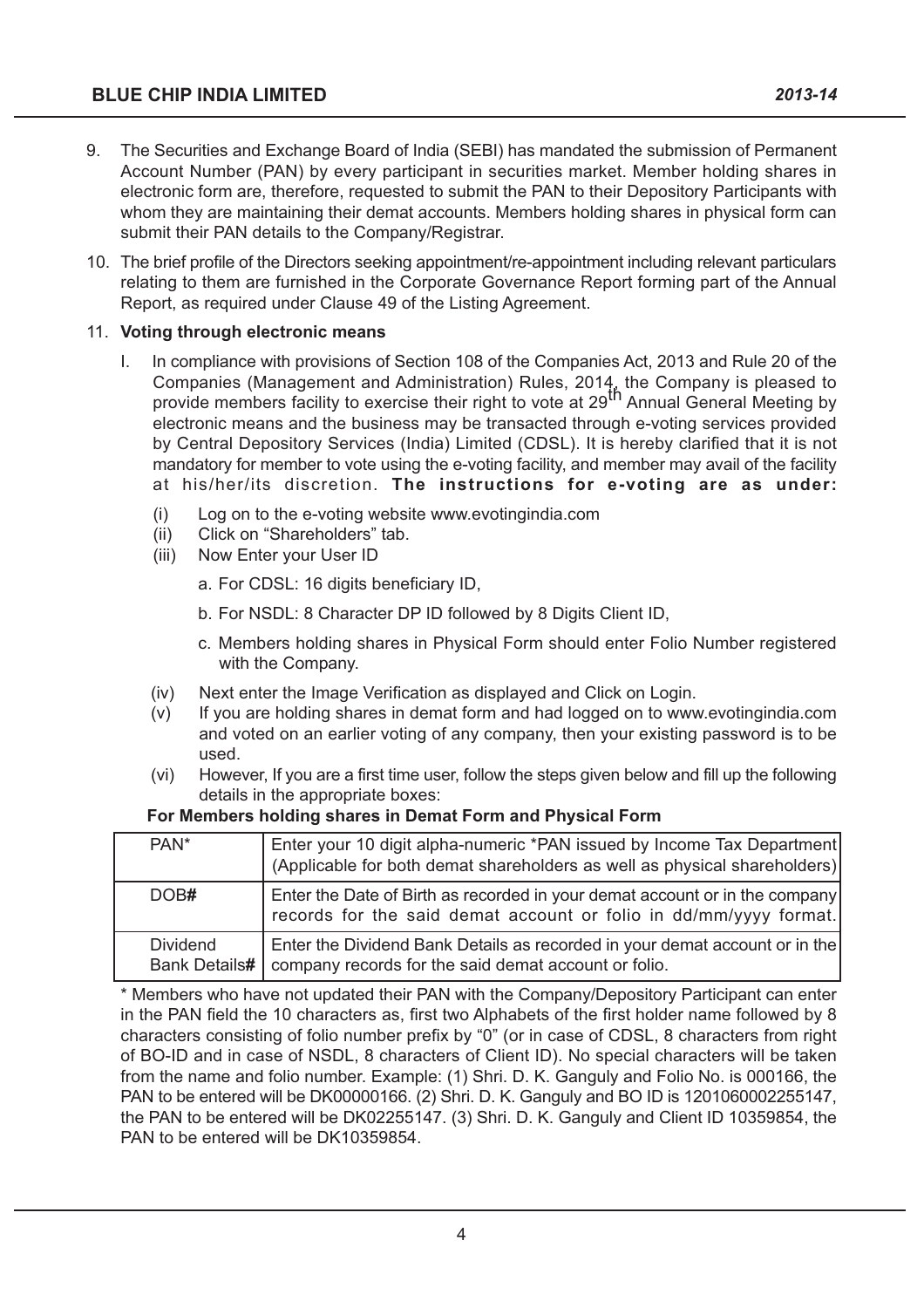**#** Please enter any one of the details in order to login. In case both details are not recorded with the depository or company please enter the Number of Shares held by you as on Cut-Off Date of 22<sup>nd</sup> August, 2014 in the Dividend Bank details field.

- (vii) After entering these details appropriately, click on "SUBMIT" tab.
- (viii) Members holding shares in physical form will then reach directly the Company selection screen. However, members holding shares in demat form will now reach 'Password Creation' menu wherein they are required to mandatorily enter their login password in the new password field.

Kindly note that this password is to be also used by the demat holders for voting for resolutions of any other company on which they are eligible to vote, provided that company opts for e-voting through CDSL platform. It is strongly recommended not to share your password with any other person and take utmost care to keep your password confidential.

- (ix) For Members holding shares in physical form, the details can be used only for e-voting on the resolutions contained in this Notice.
- (x) Click on the EVSN for the relevant <Company Name> on which you choose to vote.
- (xi) On the voting page, you will see "RESOLUTION DESCRIPTION" and against the same the option "YES/NO" for voting. Select the option YES or NO as desired. The option YES implies that you assent to the Resolution and option NO implies that you dissent to the Resolution.
- (xii) Click on the "RESOLUTIONS FILE LINK" if you wish to view the entire Resolution details.
- (xiii) After selecting the resolution you have decided to vote on, click on "SUBMIT". A confirmation box will be displayed. If you wish to confirm your vote, click on "OK", else to change your vote, click on "CANCEL" and accordingly modify your vote.
- (xiv) Once you "CONFIRM" your vote on the resolution, you will not be allowed to modify your vote.
- (xv) You can also take out print of the voting done by you by clicking on "Click here to print" option on the Voting page.
- (xvi)In case of members receiving the physical copy: Please follow all steps from sl. no. I.(i) to sl. no. I.(xv) above to cast vote.
- (xvii) If Demat account holder has forgotten the changed password then Enter the User ID and the image verification code and click on Forgot Password & enter the details as prompted by the system.
	- Institutional shareholders (i.e. other than Individuals, HUF, NRI etc.) are required to log on to https://www.evotingindia.com and register themselves as Corporates.
	- They should submit a scanned copy of the Registration Form bearing the stamp and sign of the entity to helpdesk.evoting@cdslindia.com.
	- After receiving the login details they have to create a user who would be able to link the account(s) which they wish to vote on.
	- The list of accounts should be mailed to helpdesk.evoting@cdslindia.com and on approval  $\bullet$ of the accounts they would be able to cast their vote.
	- They should upload a scanned copy of the Board Resolution and Power of Attorney (POA) which they have issued in favour of the Custodian, if any, in PDF format in the system for the scrutinizer to verify the same.
- (xviii) **The voting period begins on Saturday, 20th September, 2014 at 9.00 a.m. ends on Monday,** 22<sup>nd</sup> September, 2014 at 6.00 p.m. During this period shareholder's of the Company, holding shares either in physical form or in dematerialized form, as on the **cut-off date of 22nd August, 2014**, may cast their vote electronically. The e-voting module shall be disabled by CDSL for voting thereafter.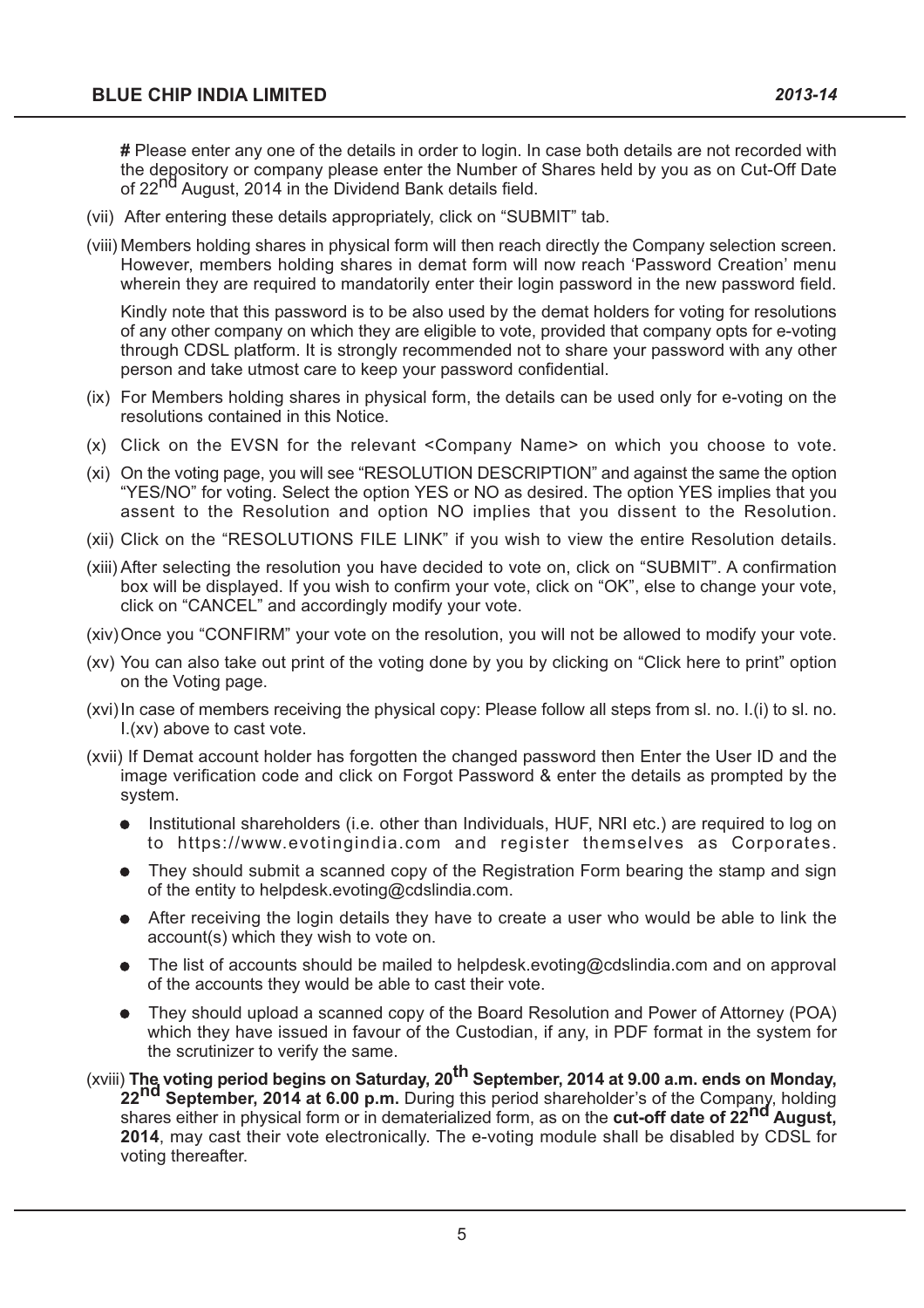- (xix) In case you have any queries or issues regarding e-voting, you may refer the Frequently Asked Questions (FAQs) and e-voting manual available at www.evotingindia.com under help section or write an email to helpdesk.evoting@cdslindia.com.
	- II. The voting rights of the shareholders shall be in proportion to their shares of the paid-up equity share capital of the Company as on the cut-off date of 22<sup>nd</sup> August, 2014.
	- III. Mr. Atul Kumar Labh (C.P. No. 3238, Membership No. FCS 4848) of A. K. Labh & Co., Practicing Company Secretaries has been appointed as Scrutinizer to scrutinize the e-voting process in a fair and transparent manner.
	- IV. The Scrutinizer shall within a period of not exceeding three working days from the conclusion of the e-voting period unblock the votes in the presence of at least two witnesses not in employment of the Company and make a scrutinizer's report of the votes cast in favour or against, if any forthwith to the Chairman of the AGM.
	- V. The results on resolutions shall be declared on or after the AGM of the Company and the resolutions will be deemed to be passed on the AGM date subject to receipt of the requisite members of vote in favour of the resolutions.
	- VI. The results declared along with Scrutinizer's Report shall be placed on the Company's website and on the website of CDSL within two days of passing of the resolutions at the AGM of the Company. The results will also be communicated to Stock Exchanges where the shares of the Company are listed.
- 12. **Explanatory Statements pursuant to Section 102 of the Companies Act, 2013 in respect of Item Nos. 4 to 6 of the Notices are as under:**

#### **Appointment of Shri Pranab Chakraborty as an Independent Director**

Shri Chakraborty is a Non-Executive Independent Director of the Company. He joined the Board of<br>Directors of the Company on 5<sup>th</sup> March, 2013.

Shri Chakraborty does not hold by himself or for any other person on a beneficial basis, any share in the Company.

Shri Chakraborty has given a declaration to the Board that he meets the criteria of independence as provided under section 149(6) of the Companies Act, 2013. Under the Companies Act, 2013, the Company is required to appoint Independent Directors for a fixed term and their office shall not be liable to determination by retirement of directors by rotation. Accordingly, in compliance of Section 149, 150, 152, Schedule IV and any other applicable provisions of the Companies Act, 2013, Shri Chakraborty being eligible and offering himself for appointment, is proposed to be appointed as an Independent Director up to 31<sup>st</sup> March, 2019. A notice has been received from a member proposing Shri Chakraborty as a candidate for the office of Director of the Company.

In the opinion of the Board, Shri Chakraborty fulfils the conditions specified in the Companies Act, 2013 and rules made there under for his appointment as an Independent Director of the Company and is independent of the management. Copy of the draft Letter of Appointment of Shri Chakraborty would be available for inspection. The Board considers that his continued association would be of immense benefit to the Company.

This Statement may also be regarded as a disclosure under Clause 49 of the Listing Agreement with the Stock Exchanges.

Your Directors recommend the resolution to be passed as an Ordinary Resolution for approval of the shareholders.

Except Shri Chakraborty, being an appointee, none of the Directors or Key Managerial Personnels of the Company or their relatives is concerned or interested, financially or otherwise, in the resolution set out at Item No. 4.

#### **Items no. 5**

#### **Appointment of Shri Subhabrata Talukdar as an Independent Director**

Shri Talukdar is a Non-Executiye Independent Director of the Company. He joined the Board of<br>Directors of the Company on 20<sup>th</sup> February, 2007.

Shri Talukdar does not hold by himself or for any other person on a beneficial basis, any share in the Company.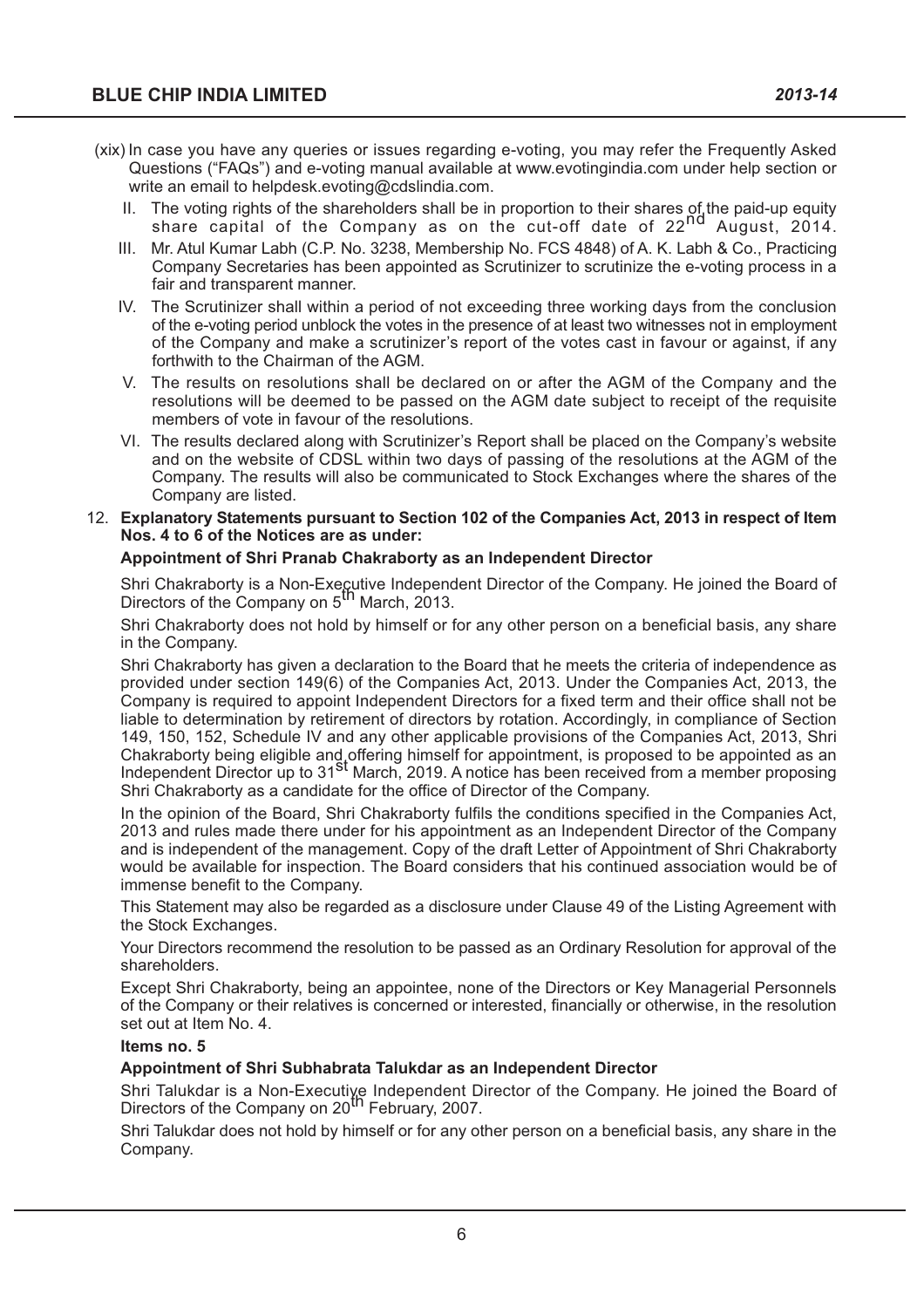Shri Talukdar has given a declaration to the Board that he meets the criteria of independence as provided under section 149(6) of the Companies Act, 2013. Under the Companies Act, 2013, the Company is required to appoint Independent Directors for a fixed term and their office shall not be liable to determination by retirement of directors by rotation. Accordingly, in compliance of Section 149, 150, 152, Schedule IV and any other applicable provisions of the Companies Act, 2013, Shri Talukdar being eligible and offering himself for appointment, is proposed to be appointed as an Independent Director up to 31st March, 2019. A notice has been received from a member proposing Shri Talukdar as a candidate for the office of Director of the Company.

In the opinion of the Board, Shri Talukdar fulfils the conditions specified in the Companies Act, 2013 and rules made there under for his appointment as an Independent Director of the Company and is independent of the management. Copy of the draft Letter of Appointment of Shri Talukdar would be available for inspection. The Board considers that his continued association would be of immense benefit to the Company.

This Statement may also be regarded as a disclosure under Clause 49 of the Listing Agreement with the Stock Exchanges.

Your Directors recommend the resolution to be passed as an Ordinary Resolution for approval of the shareholders.

Except Shri Talukdar, being an appointee, none of the Directors or Key Managerial Personnels of the Company or their relatives is concerned or interested, financially or otherwise, in the resolution set out at Item No. 5.

#### **Items no. 6**

#### **Appointment of Shri Amiya Kumar Basu as an Independent Director**

Shri Basu is a Non-Executive Independent Director of the Company. He joined the Board of Directors of the Company on 21st December, 2005.

Shri Basu does not hold by himself or for any other person on a beneficial basis, any share in the Company.

Shri Basu has given a declaration to the Board that he meets the criteria of independence as provided under section 149(6) of the Companies Act, 2013. Under the Companies Act, 2013, the Company is required to appoint Independent Directors for a fixed term and their office shall not be liable to determination by retirement of directors by rotation. Accordingly, in compliance of Section 149, 150, 152, Schedule IV and any other applicable provisions of the Companies Act, 2013, Shri Basu being eligible and offering himself for appointment, is proposed to be appointed as an Independent Director up to 31<sup>st</sup> March, 2019. A notice has been received from a member proposing Shri Basu as a candidate for the office of Director of the Company.

In the opinion of the Board, Shri Basu fulfils the conditions specified in the Companies Act, 2013 and rules made there under for his appointment as an Independent Director of the Company and is independent of the management. Copy of the draft Letter of Appointment of Shri Basu would be available for inspection. The Board considers that his continued association would be of immense benefit to the Company.

This Statement may also be regarded as a disclosure under Clause 49 of the Listing Agreement with the Stock Exchanges.

Your Directors recommend the resolution to be passed as an Ordinary Resolution for approval of the shareholders.

Except Shri Basu, being an appointee, none of the Directors or Key Managerial Personnels of the Company or their relatives is concerned or interested, financially or otherwise, in the resolution set out at Item No. 6.

2<sup>nd</sup> Floor

**Registered Office :** By the order of the Board<br>
10. Princep Street, **But a Board**<br> **Registered Office :** But a Board<br> **Registered Office :** But a Board<br> **Registered Office :** But a Board **For Blue Chip India Limited** nd Floor Sd/-<br>nd Floor Sd/-Kolkata- 700072 **Jyoti Gupta** Date: 30<sup>th</sup> May 2014 Company Secretary Company Secretary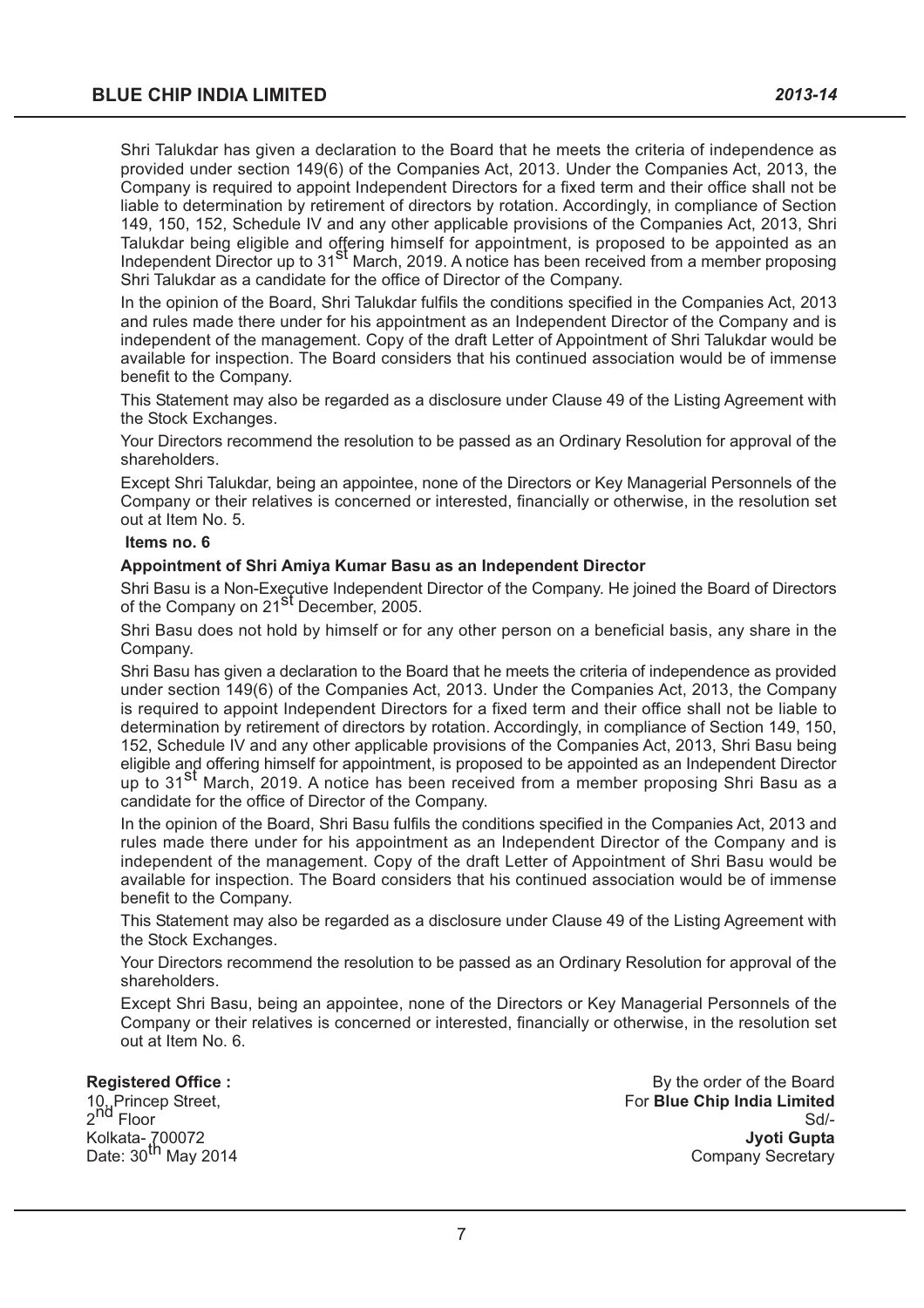#### **DIRECTORS' REPORT**

#### **Dear Shareholders**

Your Directors have pleasure in presenting the Twenty- Ninth Annual Report of the Company together<br>with the Audited Accounts for the year ended 31<sup>St</sup> March, 2014.

# **1. FINANCIAL HIGHLIGHTS**

The working results of the Company for the year under review are given below:

| <b>Particulars</b>                             | Year ended   | Year ended   |
|------------------------------------------------|--------------|--------------|
|                                                | 31.03.2014   | 31.03.2013   |
|                                                | (Rs.)        | (Rs.)        |
| <b>Profit/(Loss) Before Tax</b>                | 1,422,562.91 | 1,489,490.49 |
| Tax Expense<br>- Current Tax<br>- Deferred Tax | 100,000.00   | 220,000.00   |
| <b>Profit/(Loss) After Tax</b>                 | 1,322,562.91 | 1,269,490.49 |
| Add: Previous Year Adjustment                  | 296,263.00   | 246,110.75   |
| Profit/(Loss) for the Year                     | 1,026,299.91 | 1,515,601.24 |

#### **2. DIVIDEND**

To conserve the resources of the Company for future expansion, the Board have decided not to recommend any dividend for the year under review.

#### **3. PERFORMANCE REVIEW**

The performance of the Company during the current year has not been up to the expectation due to high volatility in the market. Your Directors are making all efforts to improve the performance of the Company further in future.

#### **4. FIXED DEPOSITS**

During the year under review, your Company has not accepted any deposits within the meaning of Section 58A of the Companies Act, 1956 and the Rules made there under.

#### **5. DIRECTORS**

As per the provisions of the Article of Association of the Company, Shri Pranab Chakraborty (DIN No. 03568360), retires by rotation at the ensuing Annual General Meeting. Shri Subhabrata Talukdar (DIN No. 00278821), Shri Amiya Kumar Basu (DIN No. 00277676) and Shri Pranab Chakraborty, Directors of the Company, are being appointed as an Independent Directors for five<br>consecutive years for a term up to 31<sup>st</sup> March, 2019 as per the provisions of Section 149 and other applicable provisions of Companies Act, 2013. The Company has received a requisite notices in writing from members proposing their appointment as Directors. The Board recommends their appointment as Independent Directors.

Brief resume of the Directors seeking appointment/re-appointment, nature of their expertise in specific functional areas and details of their directorship and membership/chairmanship of Board Committees, as stipulated under Clause 49 of the Listing Agreement, are provided in the Report on Corporate Governance forming part of the Annual Report.

#### **6. DIRECTOR'S RESPONSIBILITY STATEMENT**

Pursuant to the requirement under Section 217(2AA) of the Companies Act, 1956, with respect to Directors Responsibility Statement, it is hereby confirmed:

- a. That in the preparation of the accounts for the financial year ended 31st March, 2014, the applicable accounting standards have been followed along with the proper explanation relating to material departures;
- b. That the Directors have selected such accounting policies and applied them consistently and made judgments and estimates that were reasonable and prudent so as to give a true and fair view of the state of affairs of the Company at the end of the financial year and of the profit of the Company for the year under review;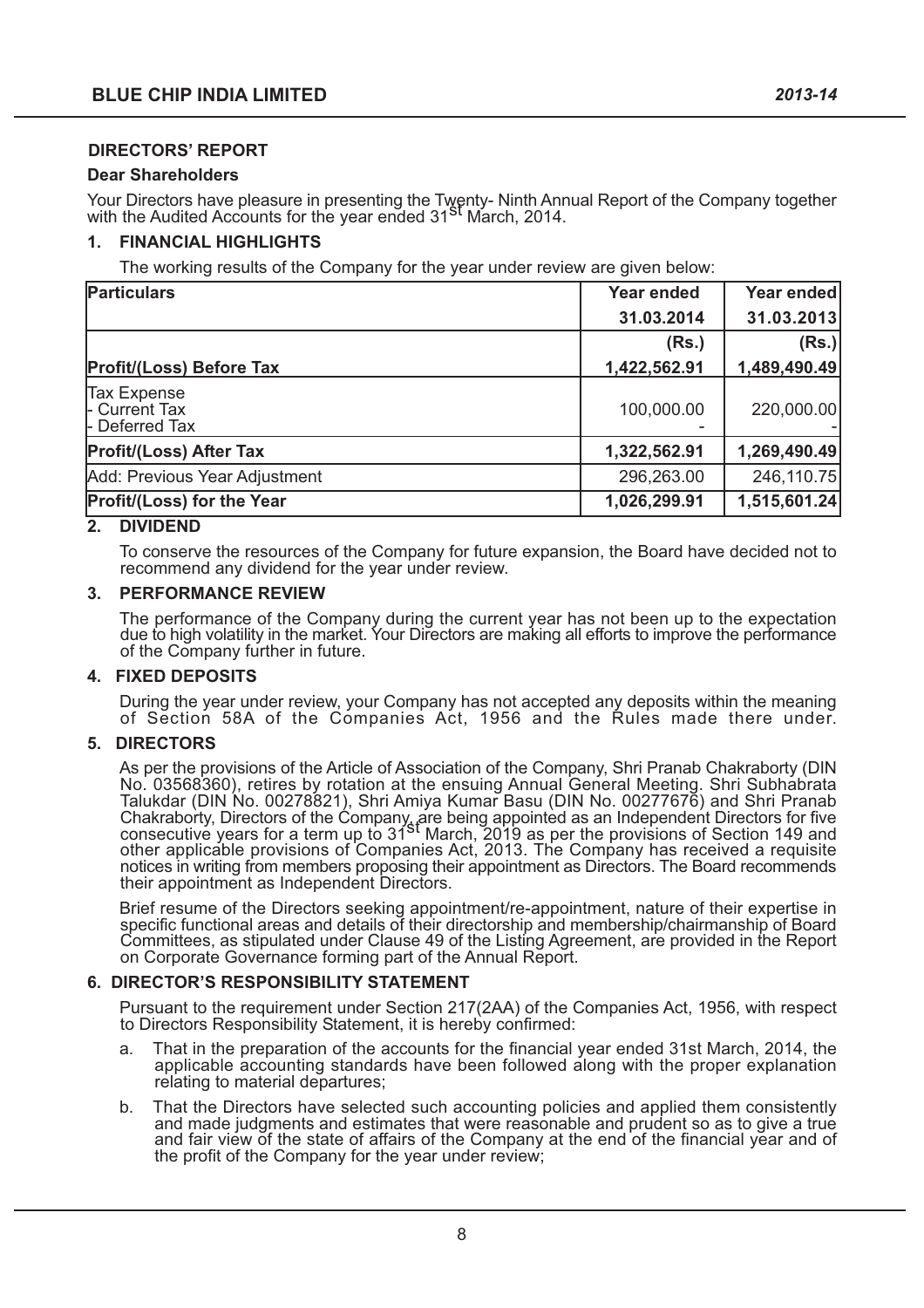- c. That the Directors have taken proper and sufficient care for the maintenance of adequate accounting records in accordance with the provisions of the Companies Act, 1956, for safeguarding the assets of the Company and for preventing and detecting fraud and other irregularities;
- d. That the Directors have prepared the annual accounts for the financial vear ended 31<sup>st</sup> March, 2014 on a going concern basis.

#### **7. AUDITORS REPORT**

There are no items on which Auditors have commented which need further explanation form the Board of Directors.

#### **8. AUDITORS**

M/s. Agrawal S. Kumar & Associates, Chartered Accountants, Statutory Auditors of the Company, holds office till the conclusion of the ensuing Annual General Meeting and are eligible for the reappointment.

The Company has received letter from the Auditors to the effect that their re-appointment, if made, would be within the prescribed limits under the Companies Act, 2013 and they are not disqualified for re-appointment. The Board recommends the appointment of the auditors from conclusion of ensuing Annual General Meeting till the conclusion of next Annual General Meeting.

#### **9. EMPLOYEES**

None of the employees were in receipt of remuneration in excess of the limits specified under Section 217(2A) of the Companies Act, 1956 read along with Companies (Particulars of Employees) Rules, 1975.

#### **10. STATUTORY INFORMATION**

The Company being basically in the financial sector, requirement regarding the disclosure of particulars of conservation of energy and technology absorption prescribed by the rules is not applicable.

#### **11. FOREIGN EXCHANGE**

The Company had no foreign exchange inflow or outflow during the year under review.

#### **12. CORPORATE GOVERNANCE**

As per the Listing Agreement with the Stock Exchanges, the Company has implemented the Code on Corporate Governance. The Corporate Governance compliance certificate obtained from the Auditors of the Company is attached to Report on Corporate Governance.

The Management Discussion and Analysis Report and the Report on Corporate Governance are given in the annexure attached to this report. The Board members and senior management personnel have confirmed compliance with the Code of Conduct.

#### **13. EMPLOYER EMPLOYEE RELATIONSHIP**

The Company has maintained a cordial relationship with its employees, which resulted in smooth flow of business operations during the year under review.

#### **14. ACKNOWLEDGEMENTS**

Your Directors acknowledge the support and owe a debt of gratitude to the Shareholders, Investors & Bankers. Your Directors are also thankful to its clients for their continued faith and support reposed in them. Last but not the least, your Directors' place on record their sense of appreciation for the valuable contribution made by the employees of the Company.

> On behalf of the Board of Directors For **Blue Chip India Limited**

**Registered office:** 10 Princep Street, 2<sup>ñd</sup> Floor,<br>Kolkata –700 072 **Dated : 30<sup>th</sup> May, 2014** 

nd Floor, **Arihant Jain Pranab Chakraborty** Kolkata 700 072 *Managing Director Director*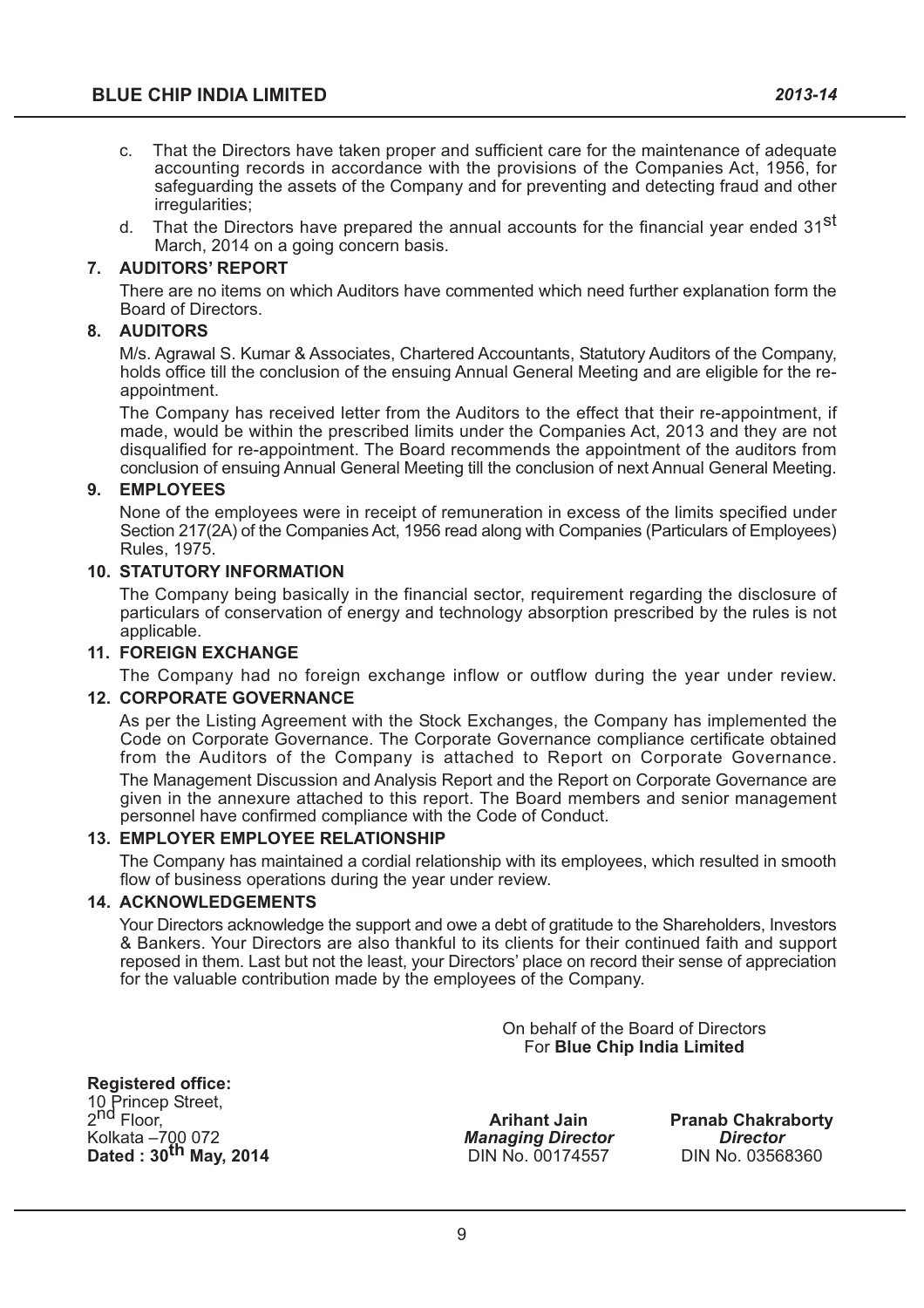# **REPORT ON CORPORATE GOVERNANCE**

The Company's shares are listed in National Stock Exchange, Bombay Stock Exchange and Calcutta Stock Exchange. Accordingly, the Corporate Governance Report for the year 2013-2014, has been prepared as per the guidelines issued by SEBI and incorporated in Clause 49 of the Equity Listing Agreement: -

# **Para 1. CORPORATE GOVERNANCE PHILOSOPHY**

Effective Corporate Governance is how an organization is managed, which includes its culture, structure, policies and manner in which it deals with its stakeholders and not just mere compliance. It also relates to processes and systems that direct the resources of the organization and strategies of the management for maximizing the wealth of the stakeholders. Your Company firmly believes that such practices are founded upon the core values of transparency, accountability, independence, responsibility and fairness.

Your Company makes best endeavor to implement these core values in all facets of its operations. The Company continues to follow procedures and practices in conformity with the Code of Corporate Governance enshrined in the Listing Agreement.

### **Para 2. BOARD OF DIRECTORS**

### **(i) Composition of the Board:**

The Composition of the Board of Directors of the Company consists of qualified executive and nonexecutive Directors. The Board comprises of persons who have excelled in their respective areas and have good standing.

|     | <b>Sr. Name of Director</b>             | Executive/                       | No. of other      |                 |               |
|-----|-----------------------------------------|----------------------------------|-------------------|-----------------|---------------|
| No. |                                         | <b>Non-Executive</b>             | Directorships (+) | Committee (++)  |               |
|     |                                         |                                  |                   | <b>Chairman</b> | <b>Member</b> |
|     | Shri Arihant Jain-<br>Managing Director | <b>Executive</b>                 |                   |                 |               |
| l2  | Shri Amiya Kumar Basu                   | Non-Executive                    |                   |                 |               |
|     |                                         | & Independent                    |                   |                 |               |
| l3  | Shri Subhabrata Talukdar                | Non-Executive -<br>& Independent |                   |                 |               |
| l4  | Shri Pranab Chakraborty                 | Non-Executive<br>& Independent   | 2                 | 2               |               |

The composition of the Board of Directors as on 31<sup>st</sup> March 2014 is given below:

(+) Excluding directorship held in private limited/foreign companies and companies incorporated under Section 25 of the Companies Act, 1956.

(++) Represents Chairmanship / Membership of the Audit Committee and Shareholder's/ Investors' Grievance Committee of other companies, in which they are Director.

#### **(ii) The attendance of the Directors at the Board meetings and the last AGM held are given below:**

| <b>Name of the Director</b>                    | <b>No. of Meetings</b> |                 | Attendance at last AGM - held on      |  |
|------------------------------------------------|------------------------|-----------------|---------------------------------------|--|
|                                                | <b>Held</b>            | <b>Attended</b> | $26$ <sup>th</sup><br>September, 2013 |  |
| Shri Arihant Jain-<br><b>Managing Director</b> | 6                      | 6               | Yes                                   |  |
| Shri Amiya Kumar Basu                          | 6                      | 6               | Yes                                   |  |
| Shri Subhabrata Talukdar                       | 6                      | 6               | Yes                                   |  |
| Shri Pranab Chakraborty                        | 6                      | 6               | Yes                                   |  |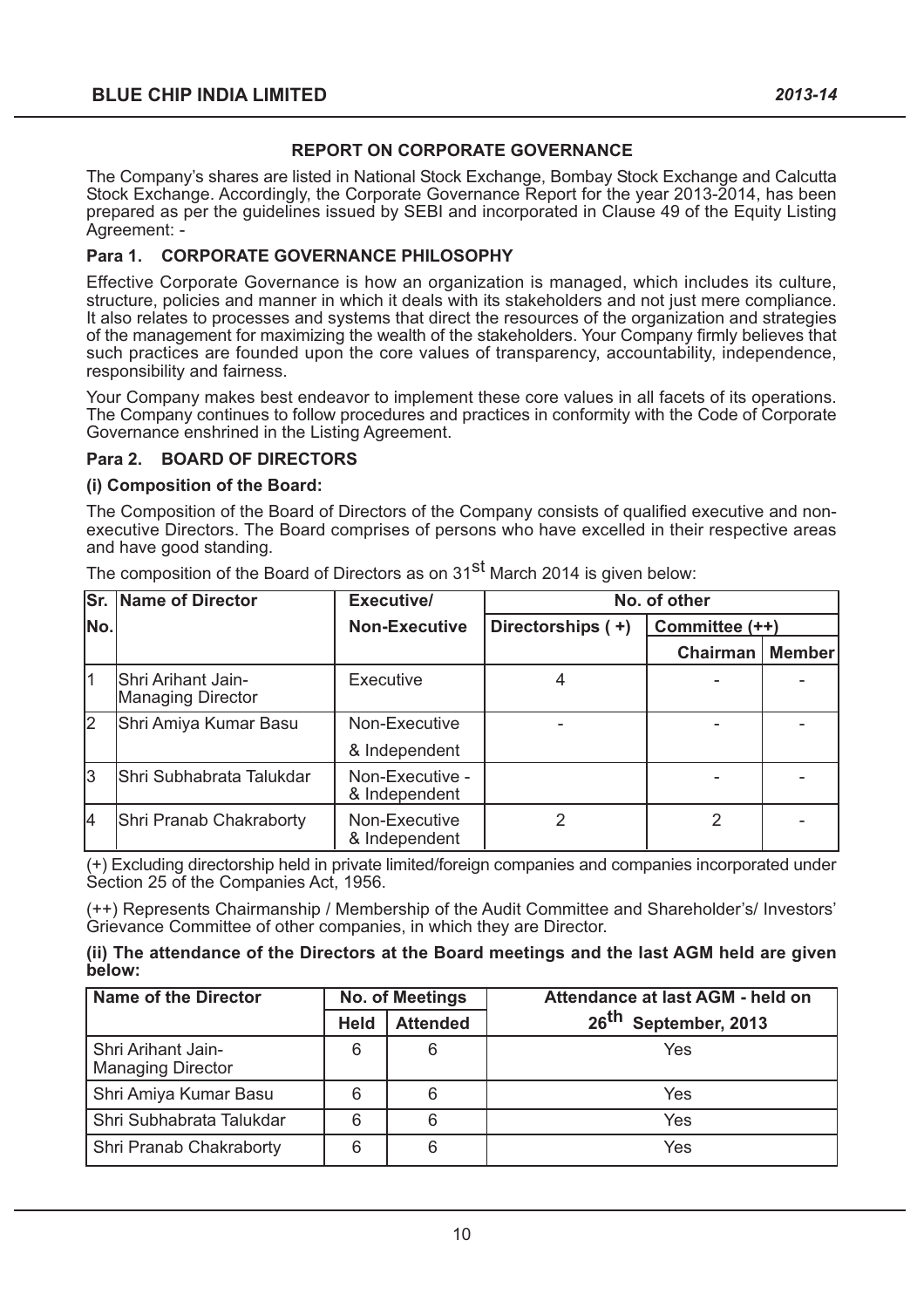| Particulars of the Directors to be appointed/re-appointed at the ensuing Annual General Meeting |
|-------------------------------------------------------------------------------------------------|
| pursuant to revised Clause 49 of the Listing Agreement:                                         |

| <b>Name of the Director</b>                                         | <b>Shri Pranab</b><br><b>Chakraborty</b>                                                                      | <b>Shri Subhabrata</b><br>Talukdar                                                     | <b>Shri Amiya Kumar</b><br><b>Basu</b>                                               |
|---------------------------------------------------------------------|---------------------------------------------------------------------------------------------------------------|----------------------------------------------------------------------------------------|--------------------------------------------------------------------------------------|
| Date of Birth                                                       | 16/08/1984                                                                                                    | 18/03/1971                                                                             | 13/01/1954                                                                           |
| Date of Appointment                                                 | 05/03/2013                                                                                                    | 20/02/2005                                                                             | 21/12/2005                                                                           |
| Qualification                                                       | B. Com                                                                                                        | <b>Company Secretary</b>                                                               | <b>Chartered Accountant</b>                                                          |
| Expertise in<br>specific functional area                            | Shri Pranab<br>Chakraborty having a<br>wide experience in<br><b>Corporate Finance</b><br>and Accounts matter. | Shri Talukdar is having<br>wide experience in<br>Corporate Law and<br>Finance matters. | Shri Basu is having<br>wide experience in<br>Corporate Finance,<br>Audit & taxation. |
| Directorship of other<br>companies (*)                              | 2                                                                                                             |                                                                                        |                                                                                      |
| Chairman/Membership<br>in the Committees (**)                       | $\overline{2}$                                                                                                |                                                                                        |                                                                                      |
| Shareholding in Equity<br>Shares of the Company<br>and % of holding |                                                                                                               |                                                                                        |                                                                                      |

(\*) Excludes directorships in private limited companies and organizations other than public limited companies.

(\*\*) Audit Committee and Shareholder/Investor Grievance Committee are considered.

### **(iii) Directors membership in board/committees of other companies:**

As per the Listing Agreement, no director can be a Member in more than 10 (ten) committees or act as chairman of more than 5 (five) committees across all companies in which he is a Director.

In terms of the Listing Agreement, none of the directors of your Company were Members in more than 10 (ten) committees nor acted as chairman of more than 5 (five) committees across all companies in which they were Directors. Details of other directorships/committee membership/chairmanship held by them are given in Para 2(i) above.

### **(iv) Number of Board meetings held, dates on which held:**

As per the Listing Agreement, the Board of Directors must meet at least four times a year, with a maximum gap of four months between any two meetings.

During the financial year 2013-14, Board met 6 (Six) times on 22/04/2013, 30/05/2013, 01/07/2013, 13/08/2013, 13/11/2013 and 14.02.2014. The gap between any two Board Meetings did not exceed four months.

# **Para 3. AUDIT COMMITTEE**

### **(i) Brief description of the terms of reference:**

The terms of reference of the Audit Committee cover the matters specified under revised Clause 49 of the Listing Agreement with Stock Exchanges read with Section 292A of the Companies Act, 1956.

The Audit Committee reviews, acts and reports to the Board of Directors with respect to: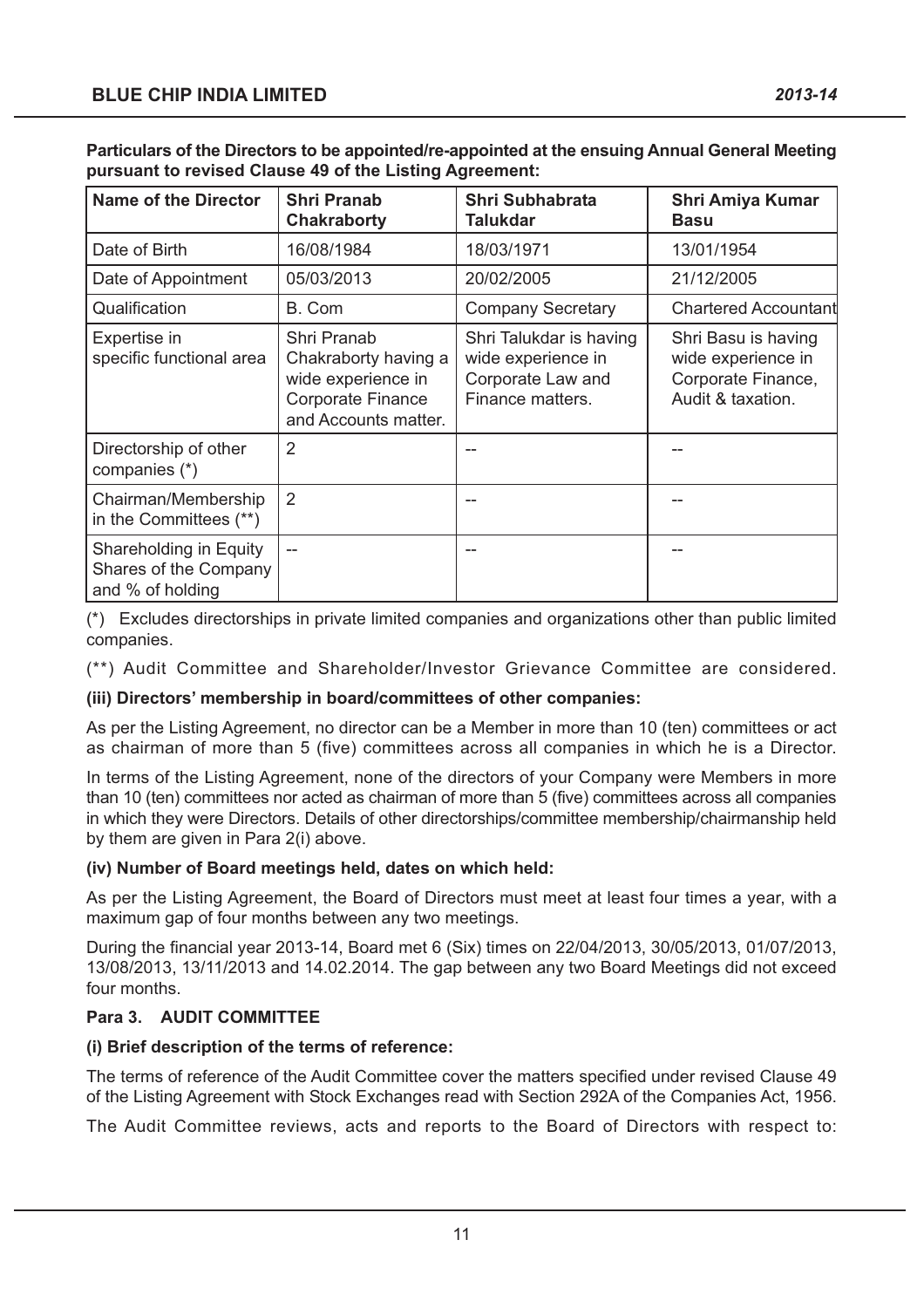- a) the appointment of Statutory Auditors of the Company,
- b) provide Board with additional assurance as to reliability of financial information and statutory financial statements and as to the adequacy of internal accounting and control systems,
- c) it acts as a link between the management, statutory auditors and the Board of Directors,
- d) Company's compliance with the legal and statutory requirements.

#### **(ii) Composition and Name of members:**

The Audit Committee, presently, consists of 3 (three) Independent Members. The following directors are the present Members of the Committee:

| <b>Name of the Members</b> | <b>Designation</b> | <b>Nature of Membership</b> |
|----------------------------|--------------------|-----------------------------|
| Shri Subhabrata Talukdar   | Chairman           | Independent & Non Executive |
| Shri Amiya Kumar Basu      | Member             | Independent & Non Executive |
| Shri Pranab Chakraborty    | Member             | Independent & Non Executive |

All the Members of the Audit Committee are financially literate and Shri Subhabrata Talukdar, Chairman possesses financial /accounting expertise. Ms. Jyoti Gupta, Company Secretary also acts as the Secretary to the Audit Committee.

#### **(iii) Meetings held and attendance during the year:**

During the financial year 2013-14, the Audit Committee met 5 (Five) times on 20/04/2013, 29/05/2013, 12/08/2013, 12/11/2013 and 13/02/2014.

| <b>Sr. No.   Members of Audit Committee</b> | No. of meetings held | No. of meetings attended |
|---------------------------------------------|----------------------|--------------------------|
| Shri Subhabrata Talukdar                    |                      |                          |
| Shri Amiya Kumar Basu                       |                      |                          |
| Shri Pranab Chakraborty                     |                      |                          |

#### **Para 4. REMUNERATION COMMITTEE**

#### **Details of sitting fees, remuneration etc. paid to Directors:**

No remuneration/sitting fee has been paid to any Director during the year. In view of this, no Remuneration Committee has been constituted.

### **Para 5. STAKEHOLDERS RELATIONSHIP COMMITTEE**

#### **Brief description of the terms of reference:**

The Board has constituted Stakeholders Relationship Committee in accordance with provisions of Companies Act, 2013 and Clause 49 of the Listing Agreement. The terms of reference of Shareholders/ Investors' Grievance Committee was conferred on the Stakeholders Relationship Committee and consequently the Shareholders'/ Investors' Grievance Committee was dissolved. The board of Directors of the Company has delegated the authority to approve transfer of shares to Stakeholders Relationship Committee of the Company. The committee deals with the various matters relating to:

- a. Transfer of shares
- b. Transmission of shares
- c. Issuance of duplicate share certificates as and when required
- d. Shareholders' queries/complaints and its redressal as and when received
- e. Dematerialization/Rematerialization of shares
- f. Split/consolidation of shares
- g. Such other matters resulting from statutory amendments/modifications from time to time.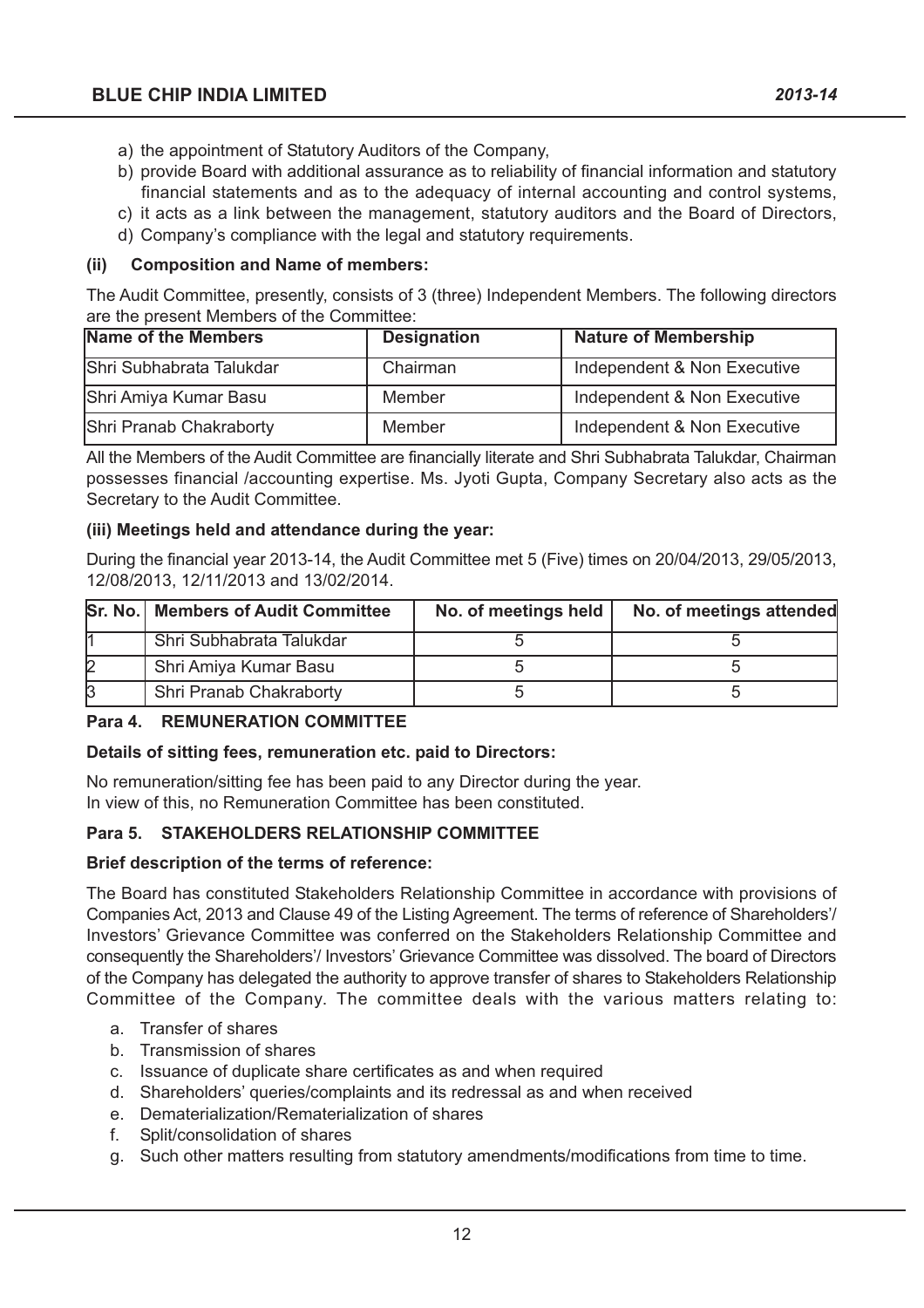### **(i) Composition and name of the Chairman:**

The Committee comprises of the following persons:

| Name of the Members      | <b>Designation</b> | <b>Nature of Membership</b> |
|--------------------------|--------------------|-----------------------------|
| Shri Amiya Kumar Basu    | Chairman           | Independent & Non Executive |
| Shri Subhabrata Talukdar | Member             | Independent & Non Executive |
| Shri Pranab Chakraborty  | Member             | Independent & Non Executive |

#### **(iii) Meetings held and attendance during the year:**

During the financial year 2013-14, the Share Transfer & Investors' Grievance Committee met 2 (Two) times on 02/05/2013 and 28/11/2013.

|    | Sr. No.   Members of Share Transfer &<br><b>Investors' Grievance Committee</b> | No. of meetings held | No. of meetings attended |
|----|--------------------------------------------------------------------------------|----------------------|--------------------------|
|    | Shri Amiya Kumar Basu                                                          |                      |                          |
| 12 | Shri Subhabrata Talukdar                                                       |                      |                          |
| 13 | Shri Pranab Chakraborty                                                        |                      |                          |

#### **(ii) Name and designation of compliance officer:**

As per the requirements of the Listing Agreement, Ms Jyoti Gupta, Company Secretary acts as the Compliance Officer.

#### (iii) to (iv) Details of the shareholders' complaints received and resolved during the year 2013-14:

| No. of complaints received | No. of complaints resolved | <b>Pending</b> |
|----------------------------|----------------------------|----------------|
|                            |                            | Nil            |

There have been no material grievances raised and all items referred have been dealt with. All the complaints were resolved to the satisfaction of shareholders.

As on 31<sup>st</sup> March 2014, there were no pending complaints and no pending share transfers. **Para 6.**

### **GENERAL BODY MEETINGS**

### **(i) Location and Time of last three Annual General Meeting (AGM):**

The location and time of the last three AGMs are as follows:

| <b>Year</b> | <b>Date</b> | Location                                                                                                    | <b>Time</b> |
|-------------|-------------|-------------------------------------------------------------------------------------------------------------|-------------|
| 2012-13     | 26.09.2013  | "Somani Conference Hall"<br>Merchants Chamber of Commerce,<br>15B, Hemanta Basu Sarani,<br>Kolkata - 700001 | 10.00 A.M.  |
| 2011-12     | 25.09.2012  | "Somani Conference Hall"<br>Merchants Chamber of Commerce,<br>15B, Hemanta Basu Sarani,<br>Kolkata - 700001 | 10.30 A.M.  |
| 2010-11     | 26.09.2011  | "Somani Conference Hall"<br>Merchants Chamber of Commerce,<br>15B, Hemanta Basu Sarani,<br>Kolkata - 700001 | 11.00 A.M.  |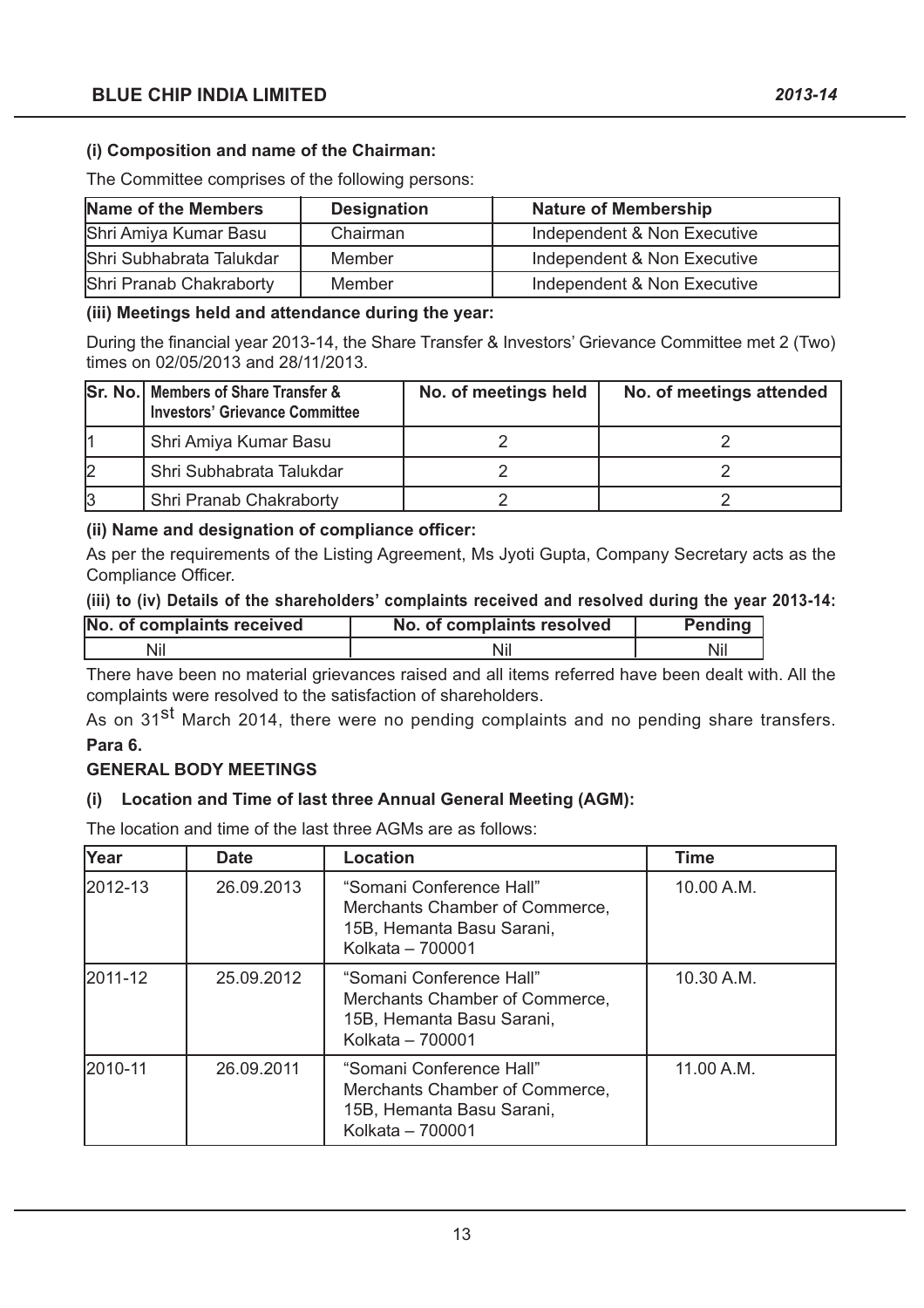# **(ii-a) Details of special resolutions passed in the previous three AGMs:**

No special resolution has been passed in the previous three AGMs.

# **(ii-b) Details of special resolutions passed in the previous three EGMs:**

No special resolution has been passed in the previous three EGMs.

# **(iii) to (iv) Special resolution passed during the financial year 2013-14 through the Postal ballot:**

No special resolution was passed through postal ballot during the financial year 2013-14.

### **(v) to (vi) Postal ballot during the current year:**

For the financial year 2013-14, if resolutions are to be conducted through the Postal Ballot procedure, those will be taken up at the appropriate time.

### **Para 7. DISCLOSURES**

### **(i) Disclosure of materially significant related party transactions:**

During the financial year 2013-14, the Company had not entered into any materially significant transaction with any related party that may have potential conflict with the interests of the Company at large. The transactions with related parties, in normal course of business, have been disclosed separately in the Notes on Accounts.

#### **(ii) Details of non-compliance by the company:**

The Company has complied with all the requirements of the Listing Agreement with Stock Exchange as well as the Regulations and Guidelines prescribed by Securities and Exchange Board of India (SEBI) and there were no penalties or strictures imposed on the company by the Stock Exchange or SEBI or any statutory authorities for non-compliance on any matter related to capital markets during the last three years.

### **(iii) Whistle Blower Policy:**

The Company has not established whistle blower policy.

### **(iv) Details of compliance with the mandatory requirements:**

Your Company has complied with all the mandatory requirements of the revised Clause 49 of the Listing Agreement. The details of these compliances have been given in the relevant sections of this Report.

### **Para 8. MEANS OF COMMUNICATION**

### **(i) Quarterly results:**

The Quarterly and Annual Results of the Company are communicated immediately to the stock exchanges upon conclusion of the Board Meeting convened to consider the same.

### **(ii) Newspapers wherein results are normally published:**

The Financial Results of the Company are published in "Business Standard" and in "Dainik Lipi".

### **(iii) to (v) Any website, where displayed:**

The Results are displayed on the Company's web-site at www.bluechipind.net.

The Company has adopted a Code of Conduct for its Directors and Senior Management Personnel. The Directors and Senior Management Personnel have affirmed the compliance with the same for the financial year 2013-14. A declaration to this effect is given elsewhere in this Annual Report.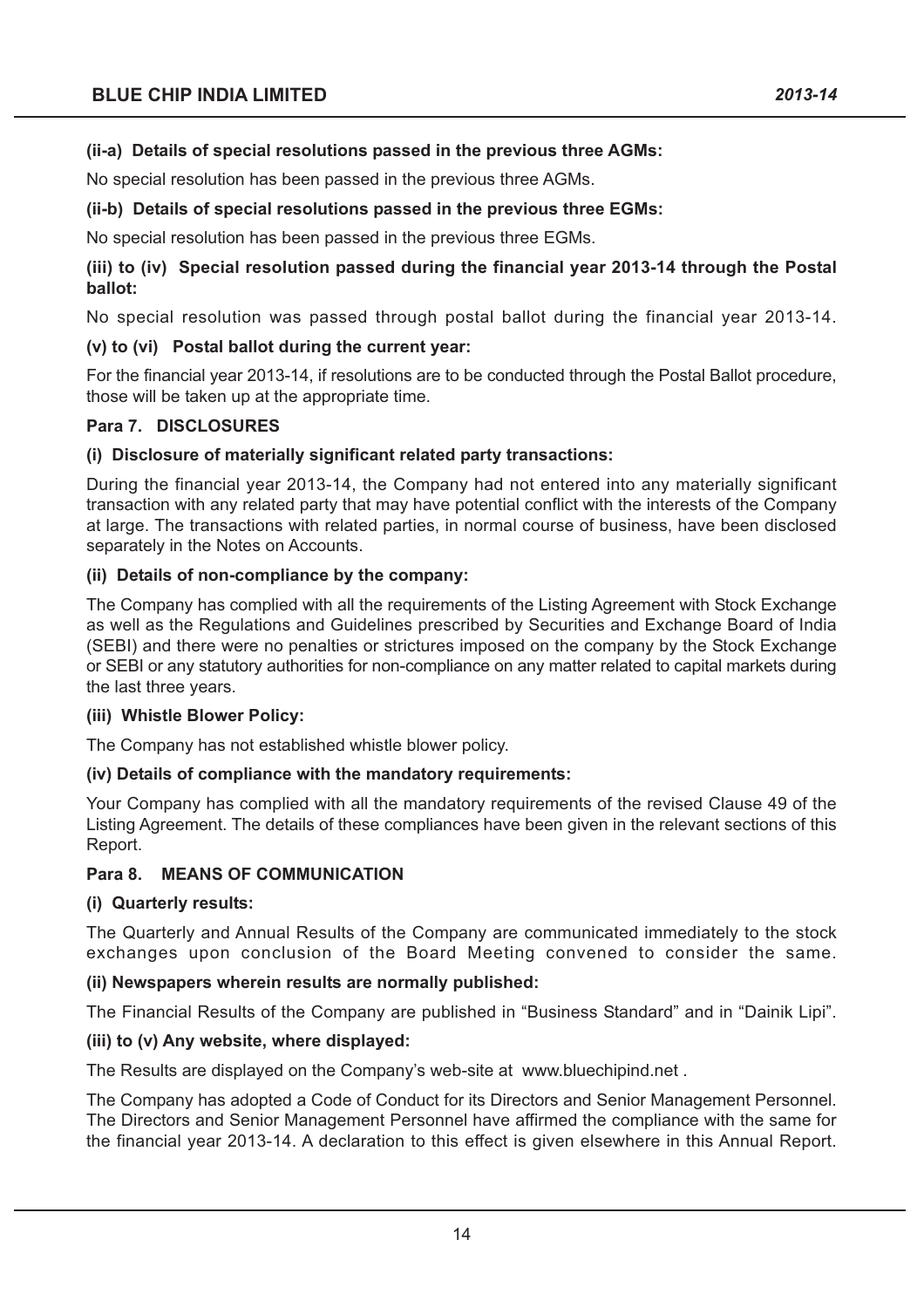# **Para 9. GENERAL SHAREHOLDER INFORMATION**

# **(i) AGM: Date, time and venue:**

The forthcoming Annual General Meeting of the Company will be held as given below:

| Date & Time | 26 <sup>th</sup> September, 2014 at 9.30 a.m.                                                               |
|-------------|-------------------------------------------------------------------------------------------------------------|
| Venue       | "Somani Conference Hall"<br>Merchants Chamber of Commerce,<br>15B, Hemanta Basu Sarani,<br>Kolkata - 700001 |

# **(ii) Financial year:**

Financial Year is 1<sup>st</sup> April 2014 to 31<sup>st</sup> March 2015 and the quarterly results will be declared as per the following schedule.

# **Tentative schedule**

| Financial Results for the quarter ending June 30, 2014      | End of July 2014      |
|-------------------------------------------------------------|-----------------------|
| Financial Results for the quarter ending September 30, 2014 | End of October 2014   |
| Financial Results for the quarter ending December 31, 2014  | End of January 2015   |
| Financial Results for the year ending March 31, 2015        | End of May 2015       |
| AGM for the year ending March 31, 2015                      | Mid of September 2015 |

### **(iii) Date of Book closure:**

The Company's Register of Members and Share Transfer Books will remain closed from Friday, 19<sup>th</sup> day of September, 2014 to Friday, 26<sup>th</sup> day of September, 2014 (both days inclusive).

### **(iv) Dividend Payment Date:**

No dividend has been recommended by the Board for the year under review.

# **(v) Listing on Stock Exchanges:**

Your Company's shares are listed on the following stock exchanges as on 31<sup>st</sup> March, 2014.

- 1. Bombay Stock Exchange Limited Phiroze Jeejeebhoy Towers, Dalal Street, Mumbai 400 001.
- 2. The Calcutta Stock Exchange Association Limited 7, Lyons Range, Kolkata 700 001.
- 3. National Stock Exchange of India Limited Exchange Plaza, 5<sup>th</sup> Floor, Plot No.C/1,G Block, Bandra-Kurla Complex, Bandra (E), Mumbai 400 051.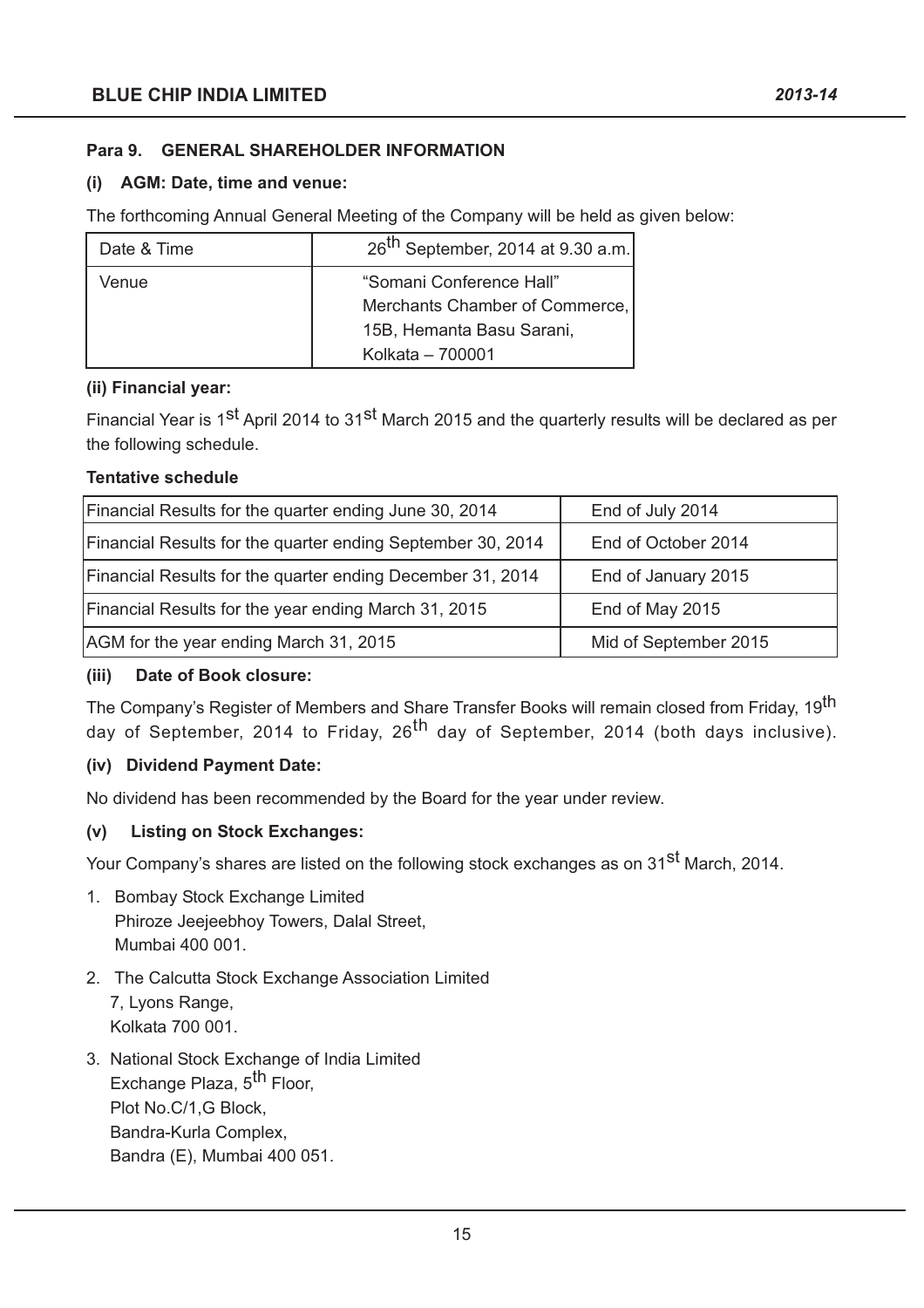Listing fees for the financial year 2014-15 have been paid to NSE & BSE and CSE.

**(vi) Stock Code:**

| <b>Name of the Exchange</b>                           | Code            |
|-------------------------------------------------------|-----------------|
| Bombay Stock Exchange Limited                         | 531936          |
| National Stock Exchange of India Limited              | <b>BLUECHIP</b> |
| The Calcutta Stock Exchange Limited                   | 12057           |
| International Securities Identification Number (ISIN) | INE657B01025    |
| <b>Depositories Connectivity</b>                      | NSDL and CDSL   |

**(vii) to (viii) Market Price Data: High, Low during each month in the last financial year:**

| <b>Month</b> | <b>National Stock Exchange (in Rs.)</b> |      |      | <b>Bombay Stock Exchange (in Rs.)</b> |
|--------------|-----------------------------------------|------|------|---------------------------------------|
| $(2013-14)$  | High                                    | Low  | High | Low                                   |
| April        | 0.60                                    | 0.45 | 0.55 | 0.43                                  |
| May          | 0.55                                    | 0.35 | 0.50 | 0.37                                  |
| June         | 0.45                                    | 0.35 | 0.50 | 0.30                                  |
| July         | 0.45                                    | 0.30 | 0.48 | 0.32                                  |
| August       | 0.50                                    | 0.25 | 0.47 | 0.28                                  |
| September    | 0.35                                    | 0.25 | 0.33 | 0.28                                  |
| October      | 0.35                                    | 0.25 | 0.31 | 0.22                                  |
| November     |                                         |      | 0.22 | 0.13                                  |
| December     |                                         |      | 0.17 | 0.12                                  |
| January      | 0.20                                    | 0.10 | 0.19 | 0.16                                  |
| February     | 0.35                                    | 0.15 | 0.35 | 0.19                                  |
| March        | 0.65                                    | 0.25 | 0.63 | 0.36                                  |

### **(ix) Registrar and Transfer Agents:**

The Board has delegated the work of processing of share transfers to Maheshwari Datamatics Private Limited, Registrar and Share Transfer Agents. Their complete address is as follows:

Maheshwari Datamatics Private Limited 6, Mangoe Lane, 2<sup>nd</sup> Floor, Kolkata - 700 001. Tel No : (033) 2243-5029 / 5809 Fax No : (033) 2248-4787 Email: mdpl@cal.vsnl.net.in

# **(x) Share Transfer System:**

The transfer of shares in physical form is processed and completed by Maheshwari Datamatics Private Limited within the statutory time period. In case where shares are held in electronic form, the transfers are processed by NSDL/CDSL through the Depository Participants and Registrars.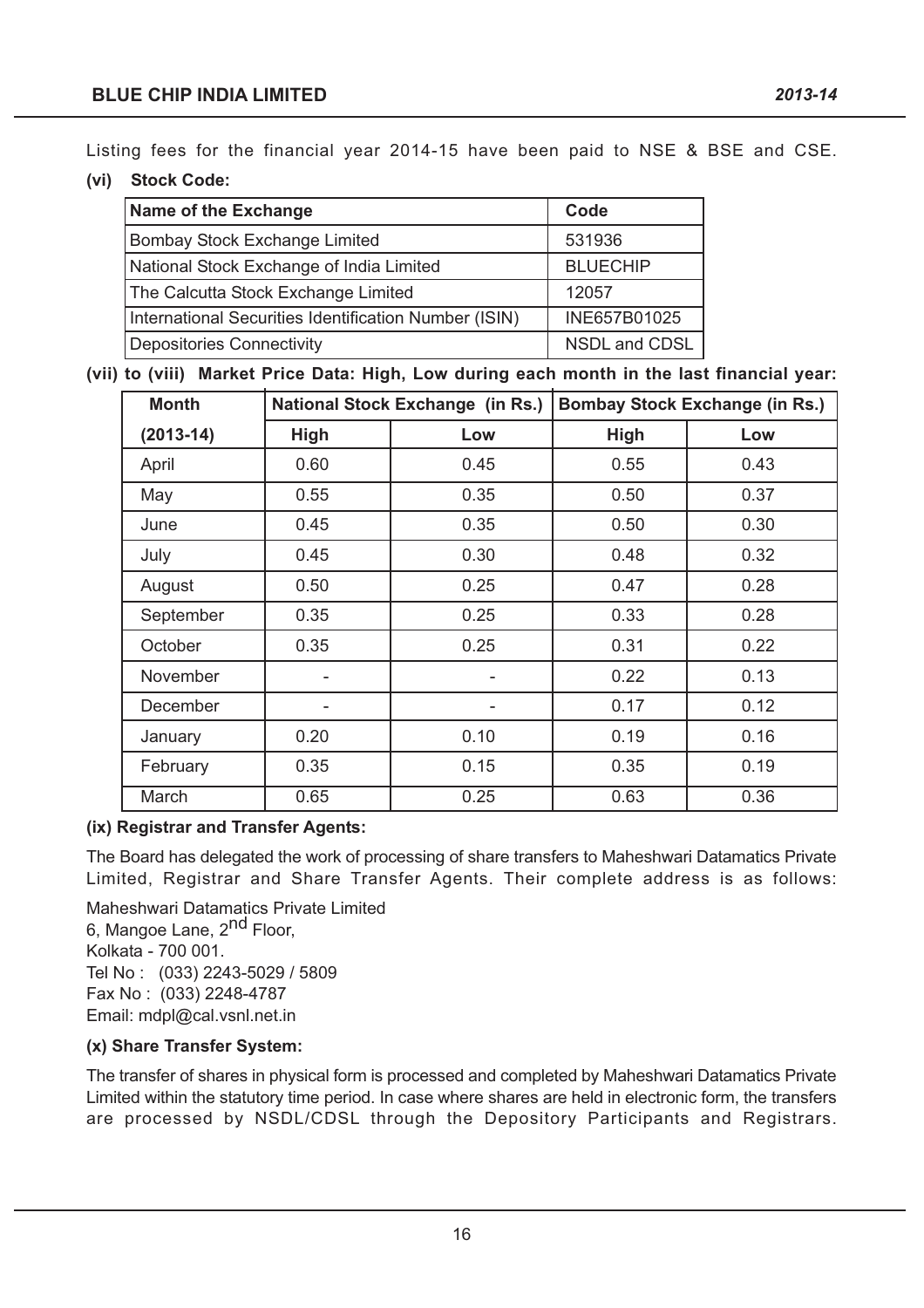# **(xi) Distribution of Shareholding:**

The distribution of shareholding as on 31<sup>st</sup> March 2014, pursuant to Clause 35 of the Listing Agreement is as under:

|  | А. | Shareholding Pattern of Equity Shares as on 31 <sup>st</sup> March 2014. |  |  |
|--|----|--------------------------------------------------------------------------|--|--|
|--|----|--------------------------------------------------------------------------|--|--|

|    | <b>Categories</b>                              | No. of Shares held | % of Shareholding |
|----|------------------------------------------------|--------------------|-------------------|
| A  | <b>Holding of Promoters and Promoter Group</b> |                    |                   |
| 1. | Indian Individuals and HUF                     | 179600             | 0.3247            |
| 2. | Indian Bodies Corporate                        | 6198569            | 11.2081           |
|    | Sub-total                                      | 6378169            | 11.5328           |
| lВ | <b>Non Promoters' Holdings</b>                 |                    |                   |
| 3. | <b>Institutions:</b>                           |                    |                   |
|    | a) Central Government/State Government (s)     | 1000               | 0.0018            |
|    | Sub-total                                      | 1000               | 0.0018            |
| 4. | <b>Non-Institutions:</b>                       |                    |                   |
|    | a) Bodies Corporate                            | 13962560           | 25.2468           |
|    | b) Individual Shareholders                     | 34758250           | 62.8491           |
|    | c) Others (Trust, Clearing Member, NRI etc.)   | 204361             | 0.3695            |
|    | Sub-total                                      | 48925171           | 88.4654           |
|    | <b>GRAND TOTAL</b>                             | 55304340           | 100.00            |

**B. Distribution of Equity Shareholding as on 31st March 2014.**

|                |          | <b>No. of Shareholders</b><br>holding shares in |      |              | No. of Shares held |          |          | % age of Equity Capital held in |         |
|----------------|----------|-------------------------------------------------|------|--------------|--------------------|----------|----------|---------------------------------|---------|
| No of Equity   | Physical | NSDL                                            | CDSL | Physical     | NSDL               | CDSL     | Physical | NSDL                            | CDSL    |
| Shares Held    |          |                                                 |      |              |                    |          |          |                                 |         |
| 1 To 500       | 61       | 3991                                            | 2286 | 9915         | 1043360            | 562873   | .0179    | 1.8866                          | 1.0178  |
| 501 To 1000    | 11       | 2393                                            | 1236 | 8075         | 2284674            | 1175958  | .0146    | 4.1311                          | 2.1263  |
| 1001 To 2000   | 3        | 1391                                            | 638  | 6000         | 2457916            | 1116284  | .0108    | 4.4443                          | 2.0184  |
| 2001 To 3000   | 11       | 545                                             | 250  | 24801        | 1485053            | 679958   | .0448    | 2.6852                          | 1.2295  |
| 3001 To 4000   | 0        | 294                                             | 126  | $\mathbf{0}$ | 1116309            | 471089   | .0000    | 2.0185                          | .8518   |
| 4001 To 5000   | 3        | 511                                             | 211  | 15000        | 2519608            | 1038687  | .0271    | 4.5559                          | 1.8781  |
| 5001 To 10000  | 8        | 532                                             | 174  | 55500        | 4341466            | 1351715  | .1004    | 7.8501                          | 7.8501  |
| 10001 To above | 7        | 415                                             | 139  | 196825       | 23256010           | 10087264 | .3559    | 42.0510                         | 18.2396 |
| Total:         | 104      | 10072                                           | 5060 | 316116       | 38504396           | 16483828 | .5715    | 69.6227                         | 29,8056 |

**(xii) Dematerialization of shares and liquidity:**

As on 31<sup>st</sup> March, 2014, 99.43% of the total equity capital was held in dematerialized form with National Securities Depository Limited and Central Depository Services (India) Limited.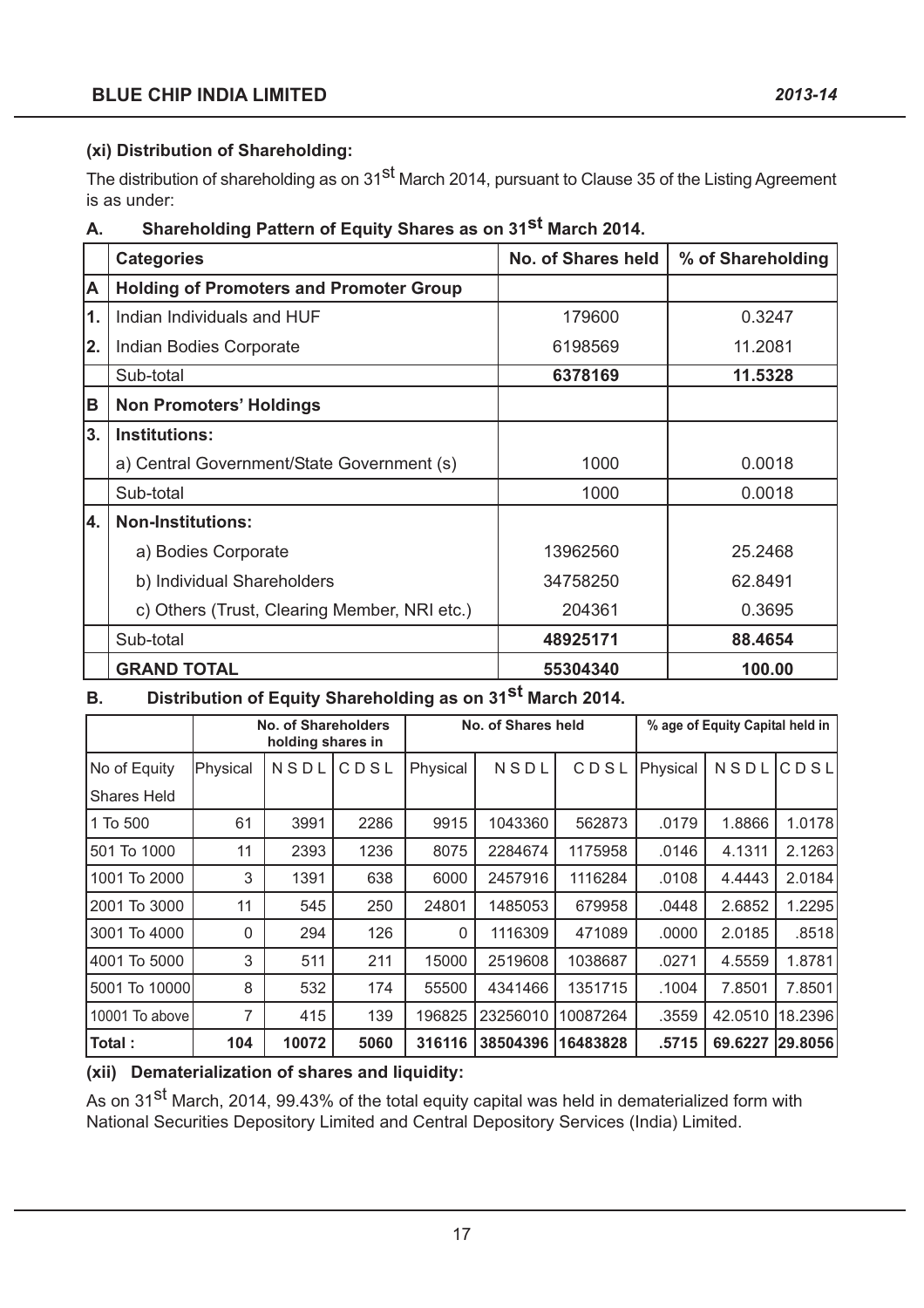### **(xiii) Outstanding GDRs/ADRs/Warrants or any Convertible instruments:**

As of 31st March 2014, there are no outstanding GDRs/ADRs/Warrants or convertible instruments which are likely to have an impact on the Equity Shares.

### **(xiv) Plant Locations:**

The Company does not have any plant.

#### **(xv) Address for correspondence:**

Investors' correspondence may be addressed to:-

- 1. The Compliance Officer Blue Chip India Limited 10, Princep Street, 2<sup>nd</sup> Floor, Kolkata 700 072 Tel No. (033) 40022880 E-mail : info@bluechipind.net CIN: L65991WB1993PLC060597
- 2. Maheshwari Datamatics Private Limited 6, Mangoe Lane, 2<sup>nd</sup> Floor, Kolkata - 700 001 Ph No. (033) 2243-5029/5809 Fax No. (033) 2248-4787 Email: mdpl@cal.vsnl.net.in

**(xv)** E-mail ID of the grievance redressal division / compliance officer exclusively for the purpose of registering complaints by investors: info@bluechipind.net

# **MANAGEMENT'S DISCUSSION AND ANALYSIS REPORT:**

The Management's Discussion and Analysis Report forms part of the Director's Report.

### **CODE OF CONDUCT:**

The Company has adopted a Code of Conduct for its Directors and Senior Management Personnel .The Directors and Senior Management Personnel have affirmed the compliance with the same for the financial year 2013-14. A declaration to this effect is given elsewhere in this Annual Report.

### **RISK MANAGEMENT POLICY:**

The Company has formulated a comprehensive Risk Management Policy to reduce the inherent risk associated with the business activities of the Company.

### **ANNUAL DECLARATION BY MANAGING DIRECTOR ON CODE OF CONDUCT PURSUANT TO CLAUSE 49(I)(D) OF THE LISTING AGREEMENT**

I, Arihant Jain, Managing Director of BLUE CHIP INDIA LIMITED having its registered office at 10, Princep Street, 2<sup>nd</sup> Floor, Kolkata – 700 072, hereby declare that the Company has formulated a Code of Conduct for its Directors and Senior Management Personnel and that all Board Members and Senior Management Personnel have affirmed the compliance of the Code for the financial year 2013-14.

Place: Kolkata **Managing Director** Dated: 30<sup>th</sup> May, 2014 **Discript Act 2014** Discriming Discriming Discriming Discriming Discriming Discriming Discriming Discriming Discriming Discriming Discriming Discriming Discriming Discriming Discriming Discriming Di

**Arihant Jain**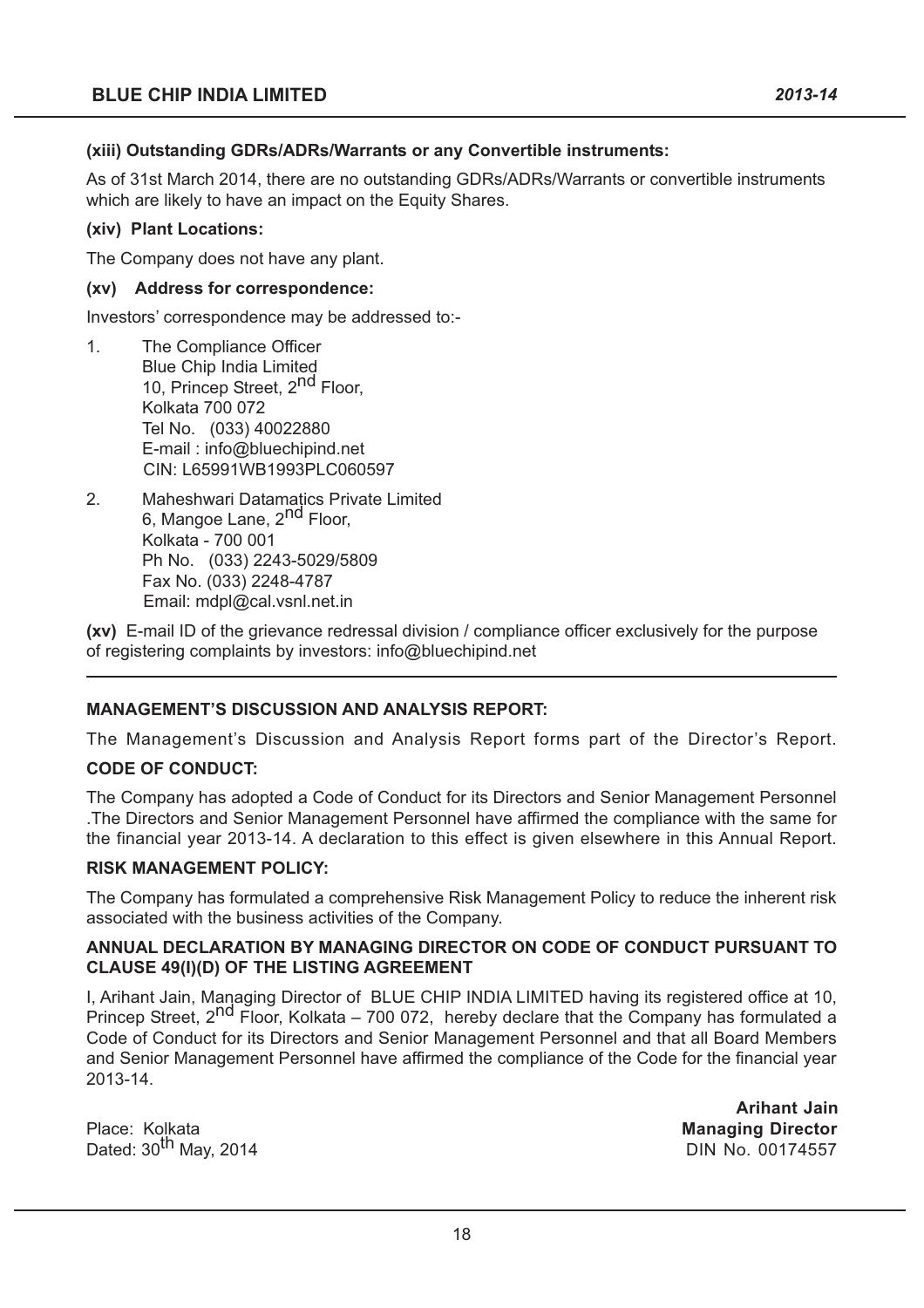# **AUDITORS CERTIFICATE ON CORPORATE GOVERNANCE.**

#### **To the Members of Blue Chip India Limited**

We have examined the compliance of conditions of Corporate Governance by Blue Chip India Limited<br>('the Company') for the year ended on 31<sup>St</sup> March 2014, as stipulated in Clause 49 of the Listing Agreement of the Company with stock exchanges.

The compliance of conditions of corporate governance is the responsibility of the management. Our examination was limited to procedures and implementation thereof, adopted by the Company for ensuring the compliance of the conditions of the Corporate Governance. It is neither an audit nor an expression of opinion on the financial statements of the Company.

In our opinion and to the best of our information and according to the explanations given to us, we certify that the Company has complied with the conditions of Corporate Governance as stipulated in the above mentioned Listing Agreement.

We further state that such compliance is neither an assurance as to the future viability of the Company nor the efficiency or effectiveness with which the management has conducted the affairs of the Company.

 **For Agarwal S.Kumar & Associates**  *Chartered Accountants* **Hitesh Lilha** Place: Kolkata **Partner** Dated: 30th May, 2014 *Membership No : 069536*

# **CERTIFICATION BY**

# **MANAGING DIRECTOR AND CHIEF FINANCIAL OFFICER**

We hereby certify that for the financial year, ending 31<sup>st</sup> March 2014, on the basis of the review of the financial statements and the cash flow statement and to the best of our knowledge and belief that :-

- a. We have reviewed financial statements and the cash flow statement for the year and that to the best of their knowledge and belief :
	- i. these statements do not contain any materially untrue statement or omit any material fact or contain statements that might be misleading;
	- ii. these statements together present a true and fair view of the company's affairs and are in compliance with existing accounting standards, applicable laws and regulations.
- b. To the best of our knowledge and belief, no transactions entered into by the company during<br>the year ended 31<sup>st</sup> March 2014 which are fraudulent, illegal or violative of the Company's Code of Conduct.
- c. We accept responsibility for establishing and maintaining internal controls for financial reporting and that they have evaluated the effectiveness of internal control systems of the company pertaining to financial reporting and they have disclosed to the auditors and the Audit Committee, deficiencies in the design or operation of such internal controls, if any, of which they are aware and the steps they have taken or propose to take to rectify these deficiencies.
- d. We have indicated , based on our most recent evaluation, wherever applicable, to the auditor and audit committee.
	- i. There has not been any significant changes in internal control over financial reporting during the year under reference.
	- ii. There has not been significant changes in accounting policies during the year and that the same have been disclosed in the notes to the financial statements; and
	- iii. We are not aware of any instance during the year of significant fraud with involvement therein, of the management or an employee having a significant role in the Companys internal control system over financial reporting.

Place: Kolkata Managing Director Chief Financial Officer<br>Dated: 30<sup>th</sup> May, 2014 DIN No. 00174557

**Arihant Jain Manoj Saraogi**<br>Managing Director Chief Financial Officer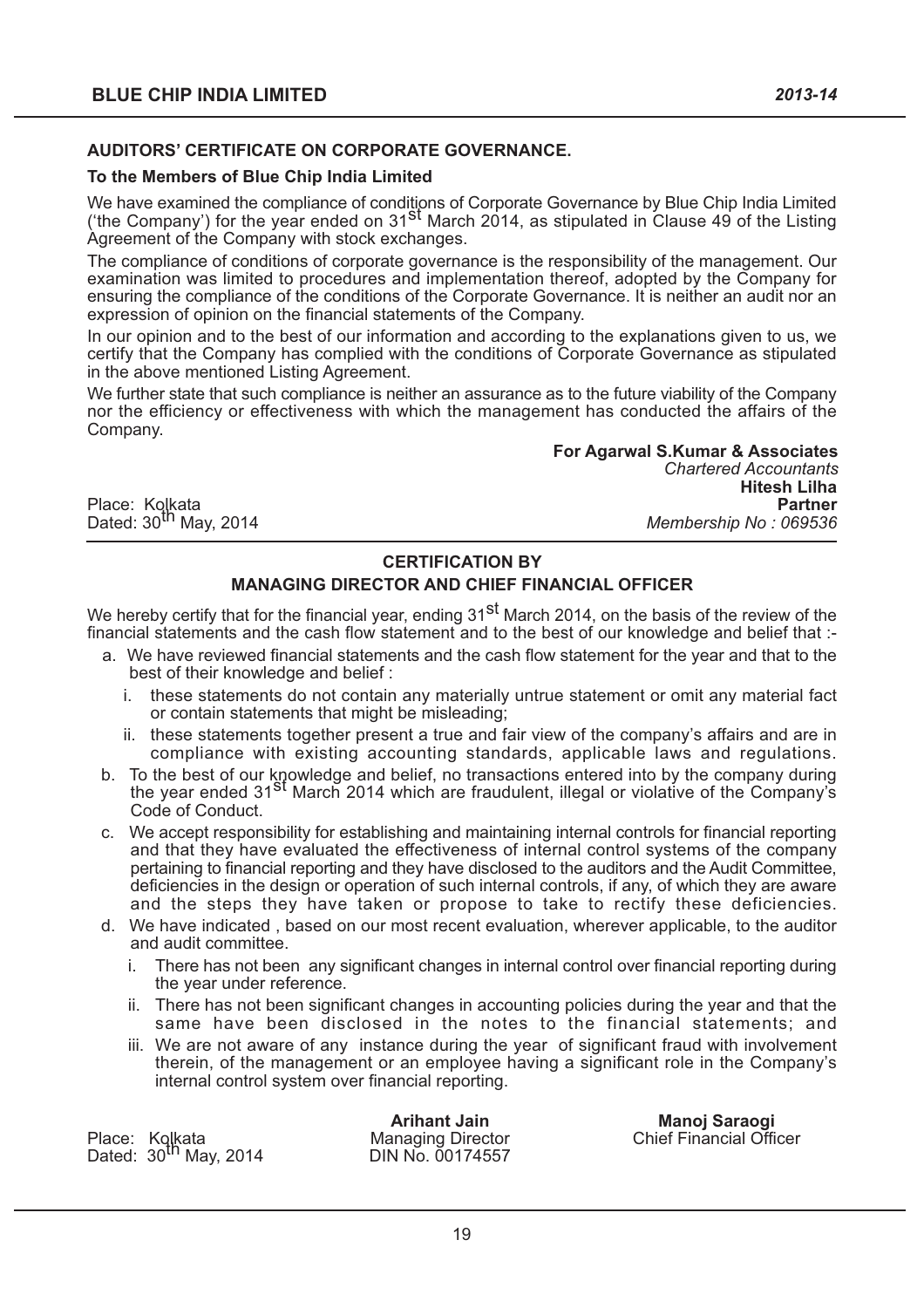# **MANAGEMENT DISCUSSION AND ANALYSIS REPORT**

# **Economic Overview:**

A robust banking and financial sector is critical for activating the economy and facilitating higher economic growth . Financial Intermediaries like NBFCs have a definite and very important role in the financial sector. Particularly in a developing economy like ours. Indian's economy is diverse, encompassing agriculture, handicrafts, textile, manufacturing and a multitude of services. The advent of the digital age has gradually transformed India as an important "back office destination" for global outsourcing of customer service and technical support. The BSE Sensex barely moved despite the Prime Minister's economic advisory council forecasting a GDP growth of 5.5% in 2014-15, marginally better than the 4.7% pace at which India grew in 2013-14.

# **Industry Structure and Development - Overview:**

NBFC's play a vital role in the context of Indian economy. They are indispensible part in the Indian financial system because they supplement the activities of banks in terms of deposit mobilization and lending. They supplement the role of the banking sector in meeting the increasing financial needs of the corporate sector, delivering the credit to the unorganized sector and to the small local borrowers. NBFC's has flexible structure than banks. Their flexible structure helps in broadening the market by providing the saver and investor a bundle of services on competitive basis.

With virtually all finance company business lines coming under greater competitive pressure, defining strategic initiatives and backing each with the necessary resources has become imperative for success .On the consumer side of the business, the ability to compete in various product offerings often is dictated by operational efficiencies and economies of scale. In this respect NBFC's face problems of high cost of funds because they lack the nation wide branch network and have a comparatively lower Tier-I and Tier- II capital base.

We witness that NBFC sector, in India are facing stiff competition from different banks and financial institutions. The cost of funds of banks is lower as compared to NBFC's. Not only this, they have a very wide network and huge capital base which makes them more attractive then NBFC'. However as the market is volatile in nature, the long term growth of capital market calls for a matter of concern.

### **Opportunities, threats, risks and concerns:**

Your Company has operations in finance and equity investments. The independent finance industry issues debt and lends the proceeds to individuals (consumer finance companies) and corporations (commercial finance companies) on both a secured and unsecured basis. Unlike the commercial banks, whose deposit taking ability adds significantly to funding availability, finance companies rely almost exclusively on institutional borrowings and access to the public debt markets for funding. Consequently, the ability to access the short, medium and long-term markets at competitive rates is critical to their ongoing viability. Your company faces tough competition from Nationalized, Foreign and Private Sector Banks due to their inability to grant loan at a considerably low rate of interest.

Your Company is exposed to external and internal risks associated with the business. It is exposed to strong competitive pressures and financial risks from changes in interest rate, economic cycles etc.

There is a major threat coming from Banks. Banks have reduced the rate of interest, this has reduced the spread, thereby reducing the margin. The volatile nature of market also poses another threat. Your Company also faces stiff competition from Nationalised, Foreign and Private Sector Banks as they provide loans at a very low rate of interest.

The company has its own specific risks that are particular to its business including default risk, fluctuation of interest rates, economic cycles etc. Moreover existing banks are moving into retail sector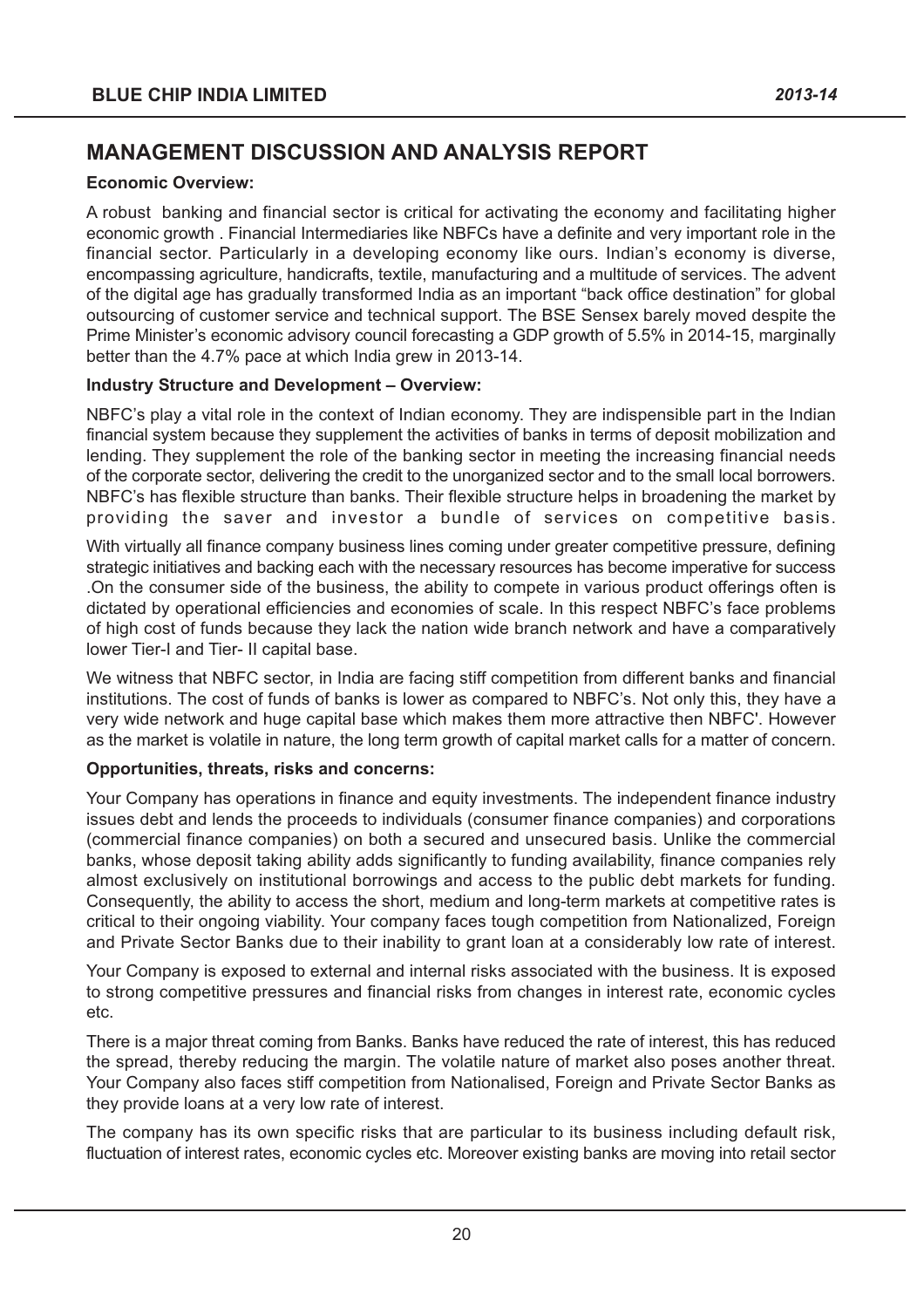and regional banks like Assamese banks are coming into play, which poses major concern for your company. The volatility in the market is a matter of concern. However economic parameters being strong will upsurge the economy. Your company has a well defined and prudent business practice and a comprehensive Risk Management Policy to manage this risk.

Notwithstanding their diversity, NBFCs are characterized by their ability to provide niche financial services in the Indian economy. Because of their relative organizational flexibility leading to a better response mechanism, they are often able to provide tailor made services relatively faster than banks and financial institutions, which are capable of enhancing the functional efficiency of the financial system, instances of unsustainability, often on account of high rates of interest on their deposits and periodic bankruptcies, underscore the need for reinforcing their financial viability. Your Company sees opportunities in the market with existing and new customers. Your Company has dedicated accounts team to focus on each customer. Rising input costs and volatility in material, energy are some of the key challenges that your company is addressing by specific initiatives for each.

# **Future Outlook:**

Your Company intends to invest in businesses related to infrastructure, telecommunication, soft ware etc. and wide variety of products and services. in the coming years since it sees good prospect in these areas. It would definitely try to establish itself and remain as a strong player in the finance industry. With the Capital market expected to be in a better mode than the previous few years and with our efforts we can look forward to a prosperous year for the company.

### **Internal Control Systems and their adequacy:**

The Company has in place adequate internal control systems and procedures commensurate with the size and nature of its business. These procedures are designed to ensure:

- That all assets and resources are used efficiently and are adequately protected;
- That all internal policies and statutory guidelines are complied within letter & spirit;
- The accuracy and timing of financial reports and management information.

### **Material Development in Human Resources/industrial relations front number of people employed:**

The Company believes that people are the key ingredient to the success of an organization. Looking after people makes good business sense because, if people are motivated, service excellence will follow. The relations remain cordial throughout the year between employees and the management. The Company recognizes the importance and contribution of its Human resources for its growth and development and is committed to the development of its people.

### **Financial and Operational Performance:**

The performance of the company during the current year has not improved in comparison to previous year.

### **Cautionary Statement:**

Statement in the Management's Discussion and Analysis describing the Company's projections estimates, expectations or predictions may be forward looking predictions within the meaning of applicable securities laws and regulations. These forward-looking statements are based on certain assumptions and expectations of future events over which the Company exercises no control. The Company cannot guarantee that these assumptions and expectations are accurate or will be realized. Actual results may differ materially from such estimates, projections, etc. whether expressed or implied.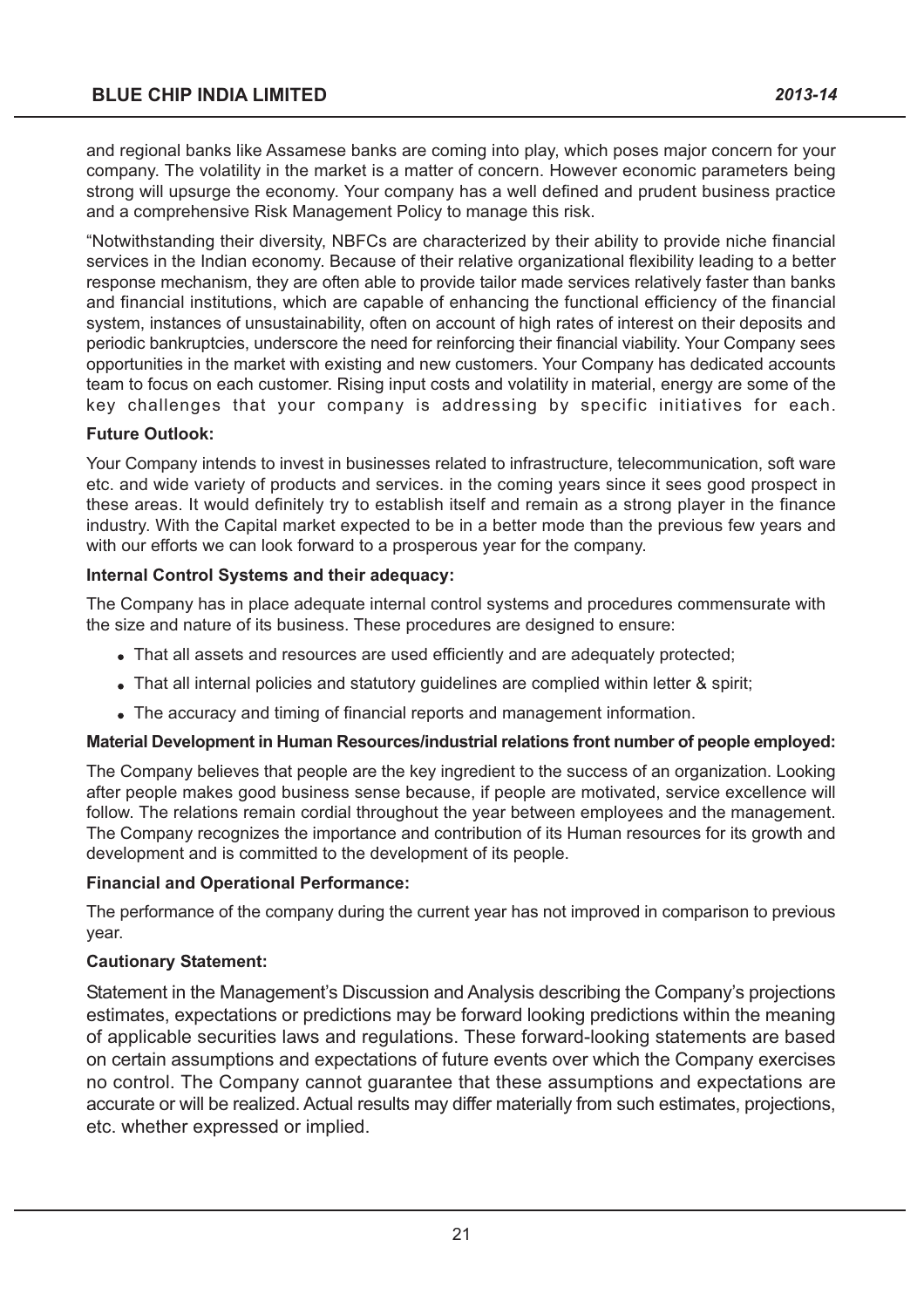### **Independent Auditor's Report**

To the Members of

### **BLUE CHIP INDIA LIMITED**

### **Report on the Financial Statements**

We have audited the accompanying financial statements of **BLUE CHIP INDIA LIMITED** ("the Company), which comprise the Balance Sheet as at March 31, 2014, the Statement of Profit and Loss and Cash Flow Statement for the year then ended, and a summary of significant accounting policies and other explanatory information.

# **Management's Responsibility for the Financial Statements**

The Management is responsible for the preparation of these financial statements that give a true and fair view of the financial position, financial performance and cash flows of the Company in accordance with the Accounting Standards referred to in sub-section (3C) of section 211 of the Companies Act, 1956 ("the Act") read with the General Circular 15/2013 dated 13 September 2013 of the Ministry of Corporate Affairs in respect of Section 133 of the Companies Act 2013. This responsibility includes the design, implementation and maintenance of internal control relevant to the preparation and presentation of the financial statements that give a true and fair view and are free from material misstatement, whether due to fraud or error.

### **Auditor's Responsibility**

Our responsibility is to express an opinion on these financial statements based on our audit. We conducted our audit in accordance with the Standards on Auditing issued by the Institute of Chartered Accountants of India. Those Standards require that we comply with ethical requirements and plan and perform the audit to obtain reasonable assurance about whether the financial statements are free from material misstatement.

An audit involves performing procedures to obtain audit evidence about the amounts and disclosures in the financial statements. The procedures selected depend on the auditor's judgment, including the assessment of the risks of material misstatement of the financial statements, whether due to fraud or error. In making those risk assessments, the auditor considers internal control relevant to the Company's preparation and fair presentation of the financial statements in order to design audit procedures that are appropriate in the circumstances, but not for the purpose of expressing an opinion on the effectiveness of the Company's internal control. An audit also includes evaluating the appropriateness of accounting policies used and the reasonableness of the accounting estimates made by management, as well as evaluating the overall presentation of the financial statements.

We believe that the audit evidence we have obtained is sufficient and appropriate to provide a basis for our audit opinion.

### **Opinion**

In our opinion and to the best of our information and according to the explanations given to us, the financial statements give the information required by the Act in the manner so required and give a true and fair view in conformity with the accounting principles generally accepted in India:

- a) in the case of the Balance Sheet, of the state of affairs of the Company as at March 31, 2014;
- b) in the case of the Statement of Profit and Loss, of the profit for the year ended on that date; and
- c) in the case of the Cash Flow Statement, of the cash flows for the year ended on that date.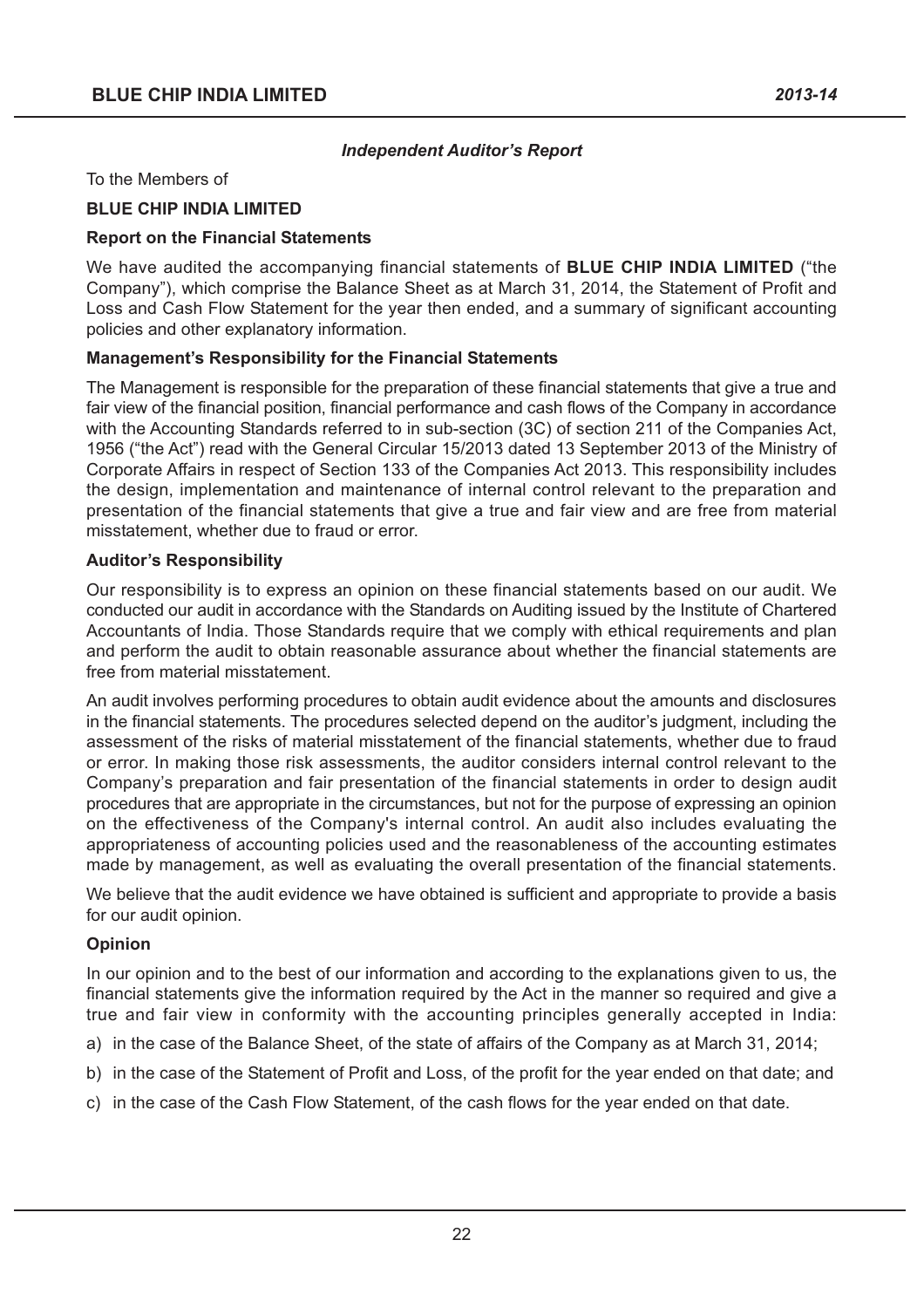#### **Report on Other Legal and Regulatory Requirements**

- 1. As required by the Companies (Auditor's Report) Order, 2003 ("the Order") issued by the Central Government of India in terms of sub-section (4A) of section 227 of the Act, we give in the Annexure a statement on the matters specified in paragraphs 4 and 5 of the Order.
- 2. As required by section 227(3) of the Act, we report that:
	- a) we have obtained all the information and explanations which to the best of our knowledge and belief were necessary for the purpose of our audit;
	- b) in our opinion proper books of account as required by law have been kept by the Company so far as appears from our examination of those books
	- c) the Balance Sheet, Statement of Profit and Loss, and Cash Flow Statement dealt with by this Report are in agreement with the books of account.
	- d) in our opinion, the Balance Sheet, Statement of Profit and Loss, and Cash Flow Statement comply with the Accounting Standards referred to in subsection (3C) of section 211 of the Companies Act, 1956 read with the General Circular 15/2013 dated 13 September 2013 of the Ministry of Corporate Affairs in respect of Section 133 of the Companies Act 2013; and
	- e) on the basis of written representations received from the directors as on March 31, 2014, and taken on record by the Board of Directors, none of the directors is disqualified as on March 31, 2014, from being appointed as a director in terms of clause (g) of sub-section (1) of section 274 of the Companies Act, 1956.

**For Agrawal S Kumar & Associates Chartered Accountants Firm Regn No. 322324E Hitesh Lilha Place: Kolkata (Partner) Date: 30<sup>th</sup> Day of May 2014 Maxwell 2017 M. No. 069536**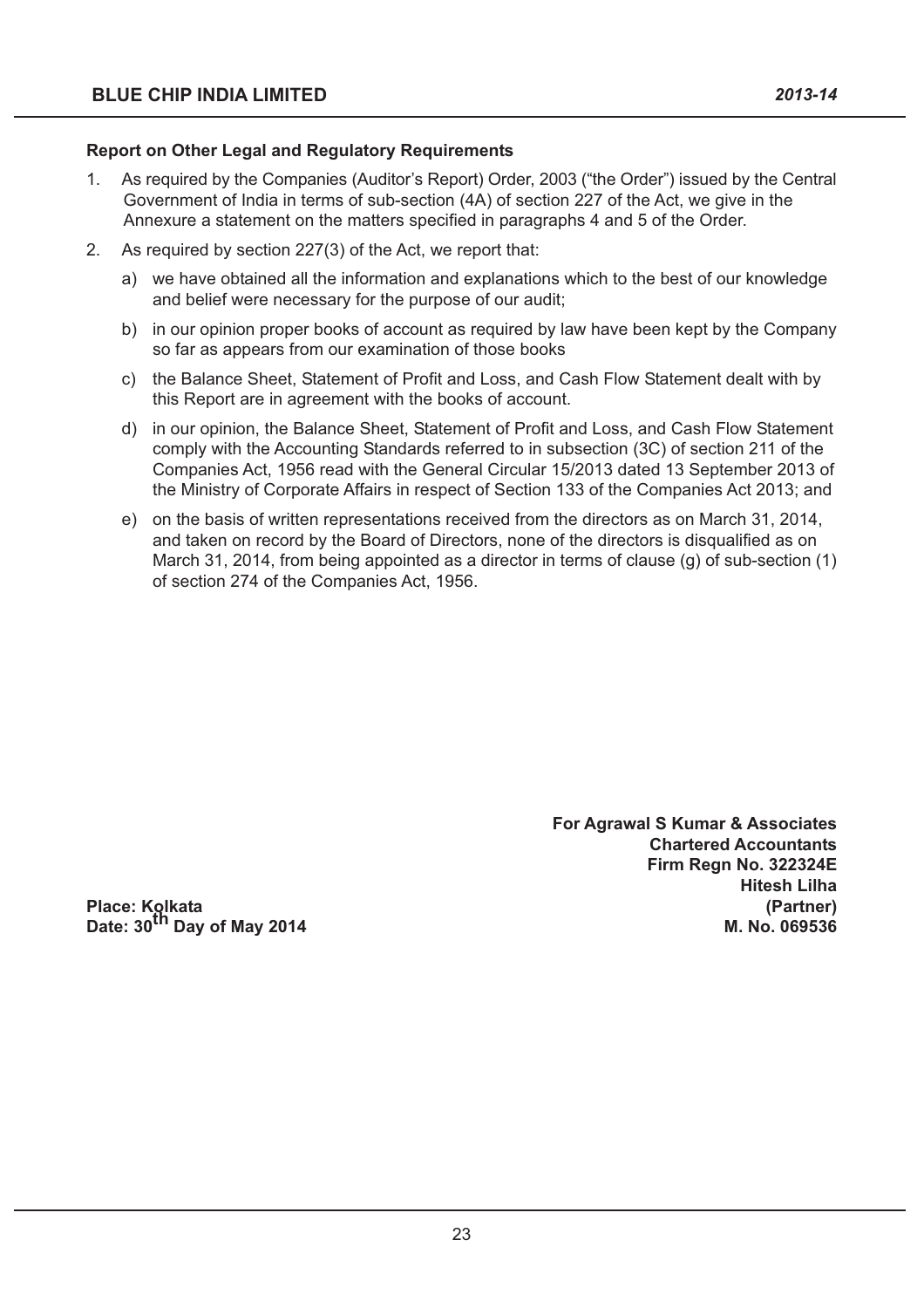#### **The Annexure referred to in paragraph 1 of the Our Report of even date to the members of Blue Chip India Limited, on the accounts of the company for the year ended 31st March, 2014.**

On the basis of such checks as we considered appropriate and according to the information and explanation given to us during the course of our audit, we report that:

- 1. (a) The company has maintained proper records showing full particulars including quantitative details and situation of its fixed assets.
	- (b) As explained to us, fixed assets have been physically verified by the management at reasonable intervals; no material discrepancies were noticed on such verification.
	- (c) In our opinion and according to the information and explanations given to us, the Company has not disposed off a substantial part of its fixed asset during the year and therefore does not affect the going concern assumption.
- 2. (a) As explained to us, inventories have been physically verified during the year by the management at reasonable intervals.
	- (b) In our opinion and according to the information and explanations given to us, the procedures of physical verification of inventories followed by the management are reasonable and adequate in relation to the size of the company and the nature of its business.
	- (c) In our opinion and on the basis of our examination of the records, the Company is generally maintaining proper records of its inventories. No material discrepancy was noticed on physical verification of stocks by the management as compared to book records.
- 3. (a) According to the information and explanations given to us and on the basis of our examination of the books of accounts, the Company has not granted any loans, secured or unsecured, to companies, firms or other parties listed in the register maintained under Section 301 of the Companies Act, 1956, Consequently, the provisions of clause 3(b), 3 (c), and 3 (d) of the order are not applicable to the Company.
	- (e) According to the information and explanations given to us and on the basis of our examination of the books of account, the Company has not taken loans from companies, firms or other parties listed in the register maintained under Section 301 of the Companies Act, 1956. Thus sub clauses (f) & (g) are not applicable to the Company.
- 4. In our opinion and according to the information and explanations given to us, there is generally an adequate internal control system commensurate with the size of the company and the nature of its business, for the purchase of inventories & fixed assets and payment for expenses & for sale of goods. During the course of our audit, no major instance of continuing failure to correct any weaknesses in the internal controls has been noticed.
- 5. a) In our opinion and according to the information and explanations provided by the management, the particulars of contracts or arrangements referred to in section 301 of the Act have been entered in the register required to be maintained under that section.
	- b) In our opinion and according to the information and explanations provided by the management, the transactions made in pursuance of contracts and arrangements referred to in (5)(a) above and exceeding the value of Rs. 5 lakh with any party during the year have been made at prices which are reasonable having regard to the prevailing market prices at the relevant time.
- 6. The Company has not accepted any deposits from the public covered under section 58A and 58AA of the Companies Act, 1956.
- 7. In our opinion and according to the information and explanations given to us, the Company has an internal audit system commensurate with its size and the nature of its business.
- 8. According to the information and explanations provided by the management, the Company is not engaged in production, processing, manufacturing or mining activities. Hence the provision of Section 209(1)(d) does not apply to the Company. Hence in my opinion, no comment is required on maintenance of cost record.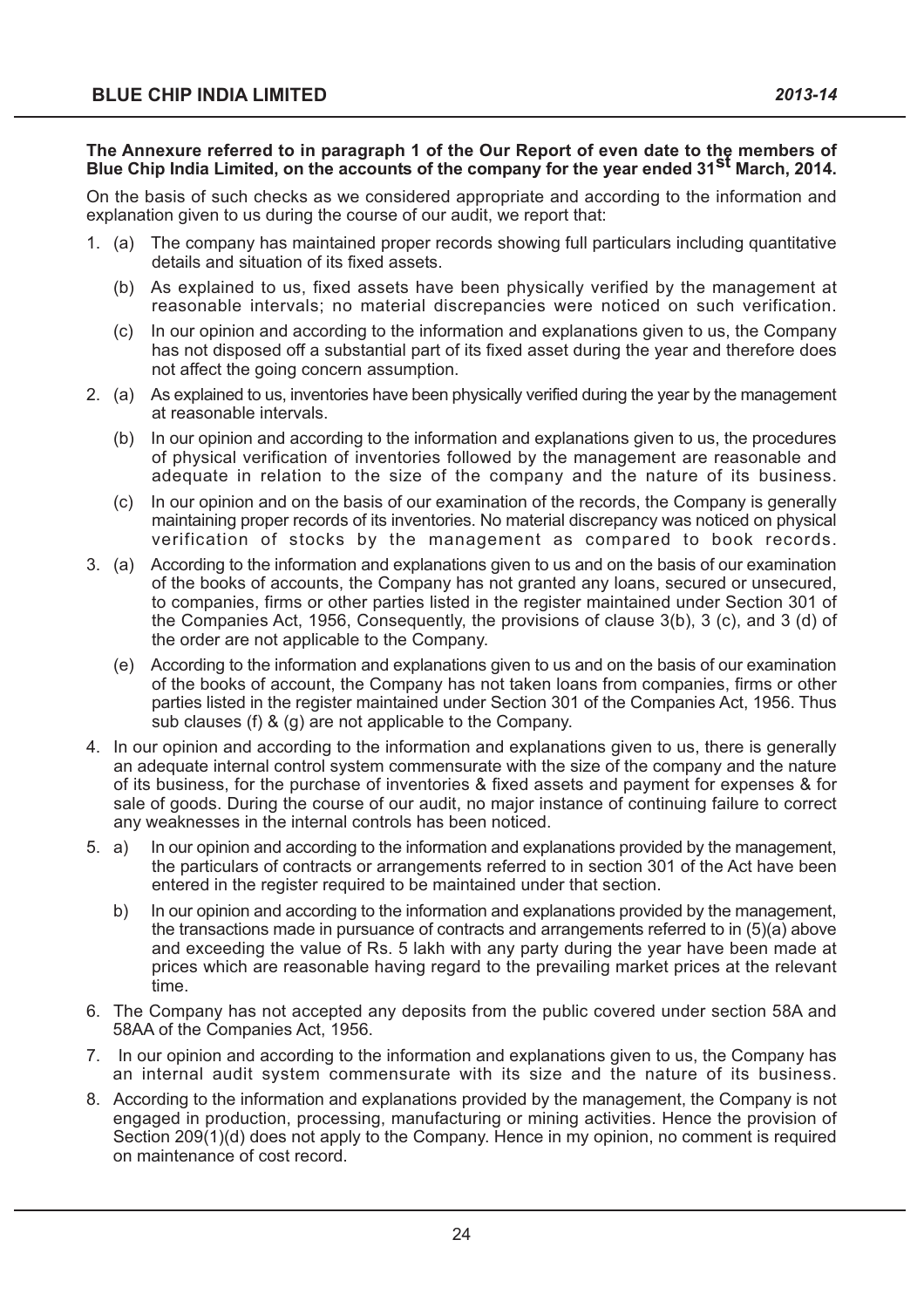- 9. (a) According to the records of the company, undisputed statutory dues including Provident
	- Fund, Investor Education and Protection Fund, Employees' State Insurance, Income-tax, Sales-tax, Wealth Tax, Service Tax, Custom Duty, Excise Duty, cess to the extent applicable and any other statutory dues have generally been regularly deposited with the appropriate authorities. According to the information and explanations given to us there were no outstanding statutory dues as on 31<sup>st</sup> of March, 2014 for a period of more than six months from the date they became payable.
		- (b) According to the information and explanations given to us, there is no amounts payable in respect of income tax, wealth tax, service tax, sales tax, customs duty and excise duty which have not been deposited on account of any disputes.
- 10. The Company have accumulated loss of Rs. 141384660.67/- at the end of the financial year which is more than fifty percent of the Net Worth of the company and has not incurred cash loss during the financial year covered by our audit and in the immediately preceding financial year.
- 11. Based on our audit procedures and on the information and explanations given by the management, we are of the opinion that, the Company has not defaulted in repayment of dues to a financial institution, bank or debenture holders.
- 12. According to the information and explanations given to us, the Company has not granted any loans and advances on the basis of security by way of pledge of shares, debentures and other securities.
- 13. The Company is not a chit fund or a nidhi /mutual benefit fund/society. Therefore, the provision of this clause of the Companies (Auditor's Report) Order, 2003 (as amended) is not applicable to the Company.
- 14. According to information and explanations given to us, the Company is trading in Shares, Mutual funds & other Investments. Proper records & timely entries have been maintained in this regard & further investments specified are held in their own name.
- 15. According to the information and explanations given to us, the Company has not given any guarantees for loan taken by others from a bank or financial institution
- 16. To the best of our knowledge and belief and according to the information and explanations given to us, term loans were applied for the purpose for which these were obtained.
- 17. Based on the information and explanations given to us and on an overall examination of the Balance Sheet of the Company as at 31<sup>st</sup> March, 2014, we report that no funds raised on shortterm basis have been used for long-term investment by the Company.
- 18. The Company has not made any preferential allotment of shares to parties and companies covered in the register maintained under section 301 of the Act during the year.
- 19. The Company did not have any outstanding debentures during the year.
- 20. The Company has not raised any money by public issue during the year.
- 21. Based on the audit procedures performed and the information and explanations given to us, we report that no fraud on or by the Company has been noticed or reported during the year, nor have we been informed of such case by the management.

**For Agrawal S Kumar & Associates Chartered Accountants Firm Regn No. 322324E Hitesh Lilha Place: Kolkata (Partner) Date: 30<sup>th</sup> Day of May 2014 M. No. 069536**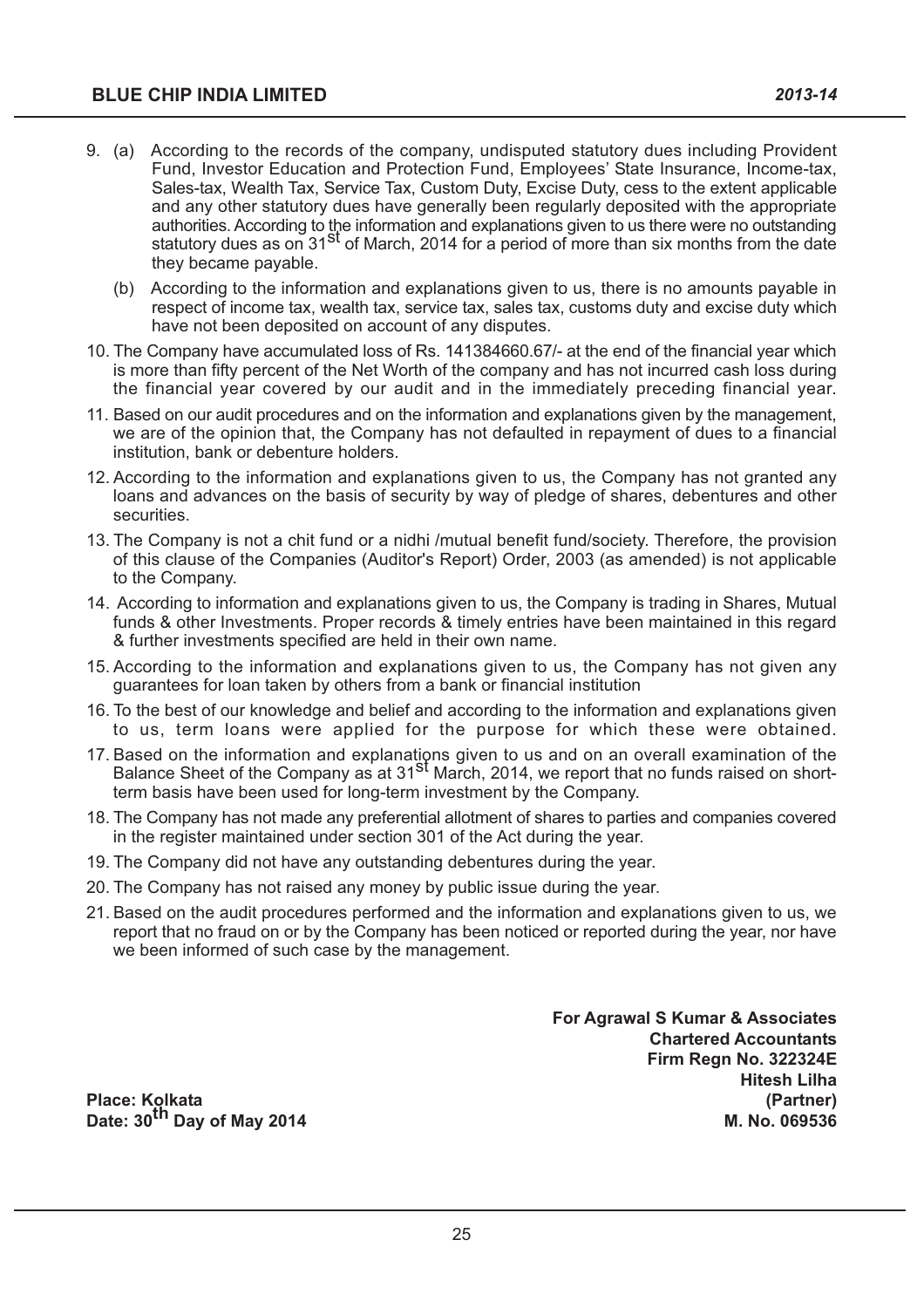# **BALANCE SHEET AS AT 31ST MARCH, 2014**

|    |                                        |                |                   | (amount in ₹)     |
|----|----------------------------------------|----------------|-------------------|-------------------|
|    |                                        |                | As at             | As at             |
|    | <b>Particulars</b>                     | Note No.       | 31st March, 2014  | 31st March, 2013  |
| L. | <b>EQUITY AND LIABILITIES</b>          |                |                   |                   |
|    | (1) Shareholder's Funds                |                |                   |                   |
|    | (a) Share Capital                      | 1              | 110,608,680.00    | 110,608,680.00    |
|    | (b) Reserves and Surplus               | $\overline{2}$ | (97, 184, 831.22) | (98, 211, 131.13) |
|    | (2) Non-Current Liabilities            |                |                   |                   |
|    | (a) Long Term Borrowings               | 3              |                   | 7,373,377.85      |
|    | (b) Other Non Current Liabilities      | 4              |                   |                   |
|    | (c) Other Long term Liabilities        | 5              | 52,376,305.00     | 53,720,860.00     |
|    | (3) Current Liabilities                |                |                   |                   |
|    | (a) Trade Payables                     | 6              | 11,571,524.71     | 15,717,547.20     |
|    | (b) Other Current Liabilities          | $\overline{7}$ | 2,306,906.12      | 1,680,324.75      |
|    | (c) Short-Term Provisions              | 8              | 3,817,058.00      | 3,805,614.00      |
|    | <b>Total</b>                           |                | 83,495,642.61     | 94,695,272.67     |
| Ш. | <b>ASSETS</b>                          |                |                   |                   |
|    | (1) Non-Current Assets                 |                |                   |                   |
|    | (a) Fixed Assets                       | 9              | 3, 147, 425. 35   | 4,373,585.75      |
|    | (b) Deferred tax assets (net)          |                | 15,629,893.00     | 15,629,893.00     |
|    | (c) Long term Loans & Advances         | 10             | 25,497,295.22     | 24,817,451.23     |
|    | (2) Current Assets                     |                |                   |                   |
|    | (a) Inventories                        | 11             | 33, 134, 489. 27  | 42,381,773.04     |
|    | (b) Trade receivables                  | 12             | 561,010.09        | 454,118.15        |
|    | (c) Cash and cash equivalents          | 13             | 827,409.20        | 2,340,331.02      |
|    | (d) Other current assets               | 14             | 4,698,120.48      | 4,698,120.48      |
|    | <b>Total</b>                           |                | 83,495,642.61     | 94,695,272.67     |
|    | <b>Significant Accounting Policies</b> |                |                   |                   |
|    | Nots to Accounts                       | 30             |                   |                   |

|                                      | As per our Report of even date<br>For AGRAWAL S. KUMAR & ASSOCIATES.<br>Firm Registration No: 322324E | <b>Arihant Jain</b><br><b>Managing Director</b><br>DIN NO: 00174557 |                                               |
|--------------------------------------|-------------------------------------------------------------------------------------------------------|---------------------------------------------------------------------|-----------------------------------------------|
| Place: Kolkata<br>Date: - 30.05.2014 | <b>HITESH LILHA</b><br>Partner<br>Membership No: 069536                                               | Jyoti Gupta<br><b>Company Secretary</b>                             | <b>Pranab Chakraborty</b><br>DIN NO: 03568360 |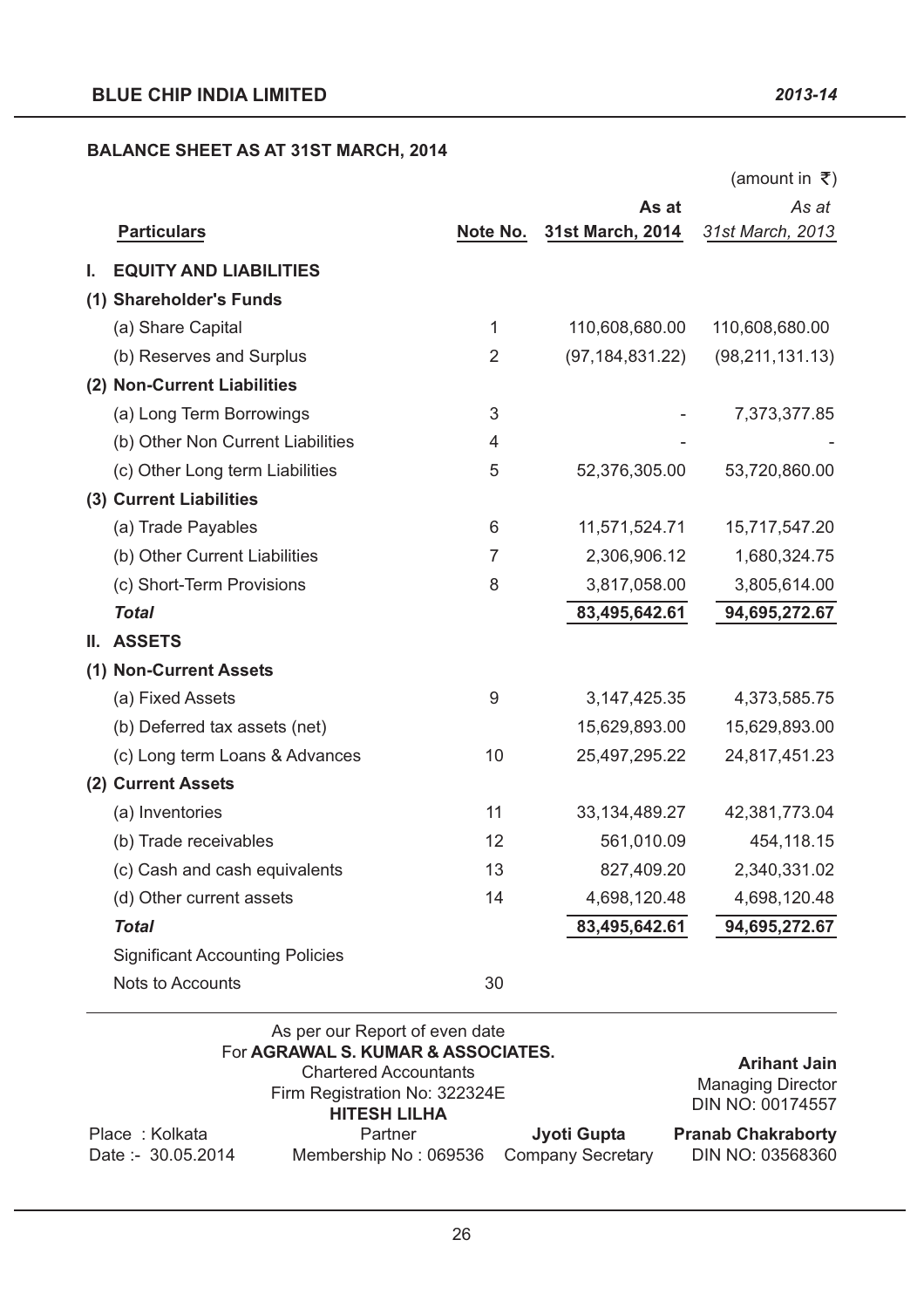(amount in  $\bar{z}$ )

|                                          |              | As at            | As at            |
|------------------------------------------|--------------|------------------|------------------|
| <b>Particulars</b>                       | Note No.     | 31st March, 2014 | 31st March, 2013 |
| Revenue from operations                  | 15           | 40,170,232.49    | 335,216,617.62   |
| Other Income                             | 16           | 974,173.38       | 3,236,273.71     |
| <b>Total Revenue</b>                     |              | 41,144,405.87    | 338,452,891.33   |
| <b>Expenses:</b>                         |              |                  |                  |
| Cost of shares purchased                 | 17           | 26,800,897.48    | 326,075,586.69   |
| Changes in inventories of Shares         | 18           | 9,247,283.77     | 5,239,657.00     |
| <b>Employee Benefit Expense</b>          | 19           | 1,034,237.00     | 856,131.00       |
| <b>Depreciation &amp; Amortised Cost</b> | 20           | 383,095.40       | 574,520.00       |
| <b>Other Expenses</b>                    | 21           | 2,256,329.31     | 4,217,506.15     |
| <b>Total Expenses</b>                    |              | 39,721,842.96    | 336,963,400.84   |
| Profit before tax and exceptional items  | $(III - IV)$ | 1,422,562.91     | 1,489,490.49     |
| <b>Exceptional Items</b>                 |              |                  |                  |
| <b>Profit before tax</b>                 | $(V-VI)$     | 1,422,562.91     | 1,489,490.49     |
| Tax expense:                             |              |                  |                  |
| (1) Current Tax                          |              | 100,000.00       | 220,000.00       |
| (2) Deferred tax                         |              |                  |                  |
| <b>Profit(Loss) after tax</b>            | $(VII-VIII)$ | 1,322,562.91     | 1,269,490.49     |
| Add: Previous Year Adjustment            |              | 296,263.00       | 246,110.75       |
| Profit/(Loss) for the year               | $(VIII-IX)$  | 1,026,299.91     | 1,515,601.24     |
| Earning per equity share:                |              |                  |                  |
| (1) Basic & Diluted (in `)               |              | 0.02             | 0.03             |
| <b>Significant Accounting Policies</b>   |              |                  |                  |
| Notes to Accounts                        | 30           |                  |                  |

|                    | As per our Report of even date<br>For AGRAWAL S. KUMAR & ASSOCIATES.<br>Firm Registration No: 322324E | <b>Arihant Jain</b><br><b>Managing Director</b><br>DIN NO: 00174557 |                           |
|--------------------|-------------------------------------------------------------------------------------------------------|---------------------------------------------------------------------|---------------------------|
| Place: Kolkata     | Partner                                                                                               | Jyoti Gupta                                                         | <b>Pranab Chakraborty</b> |
| Date: - 30.05.2014 | Membership No: 069536                                                                                 | <b>Company Secretary</b>                                            | DIN NO: 03568360          |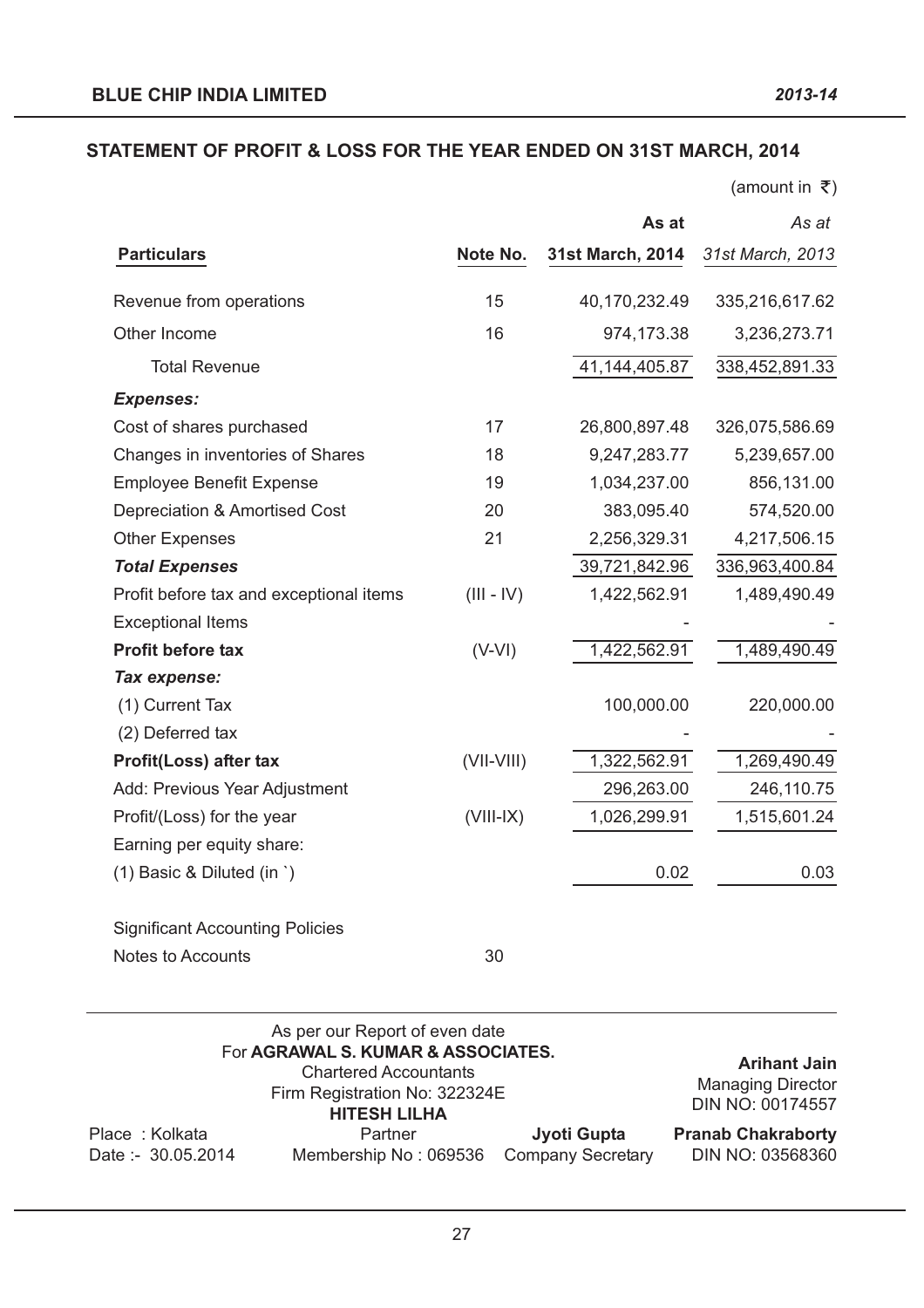# **CASH FLOW STATEMENT FOR THE YEAR ENDED 31st MARCH 2014**

|    |                                                        |                   | (amount in ₹)     |
|----|--------------------------------------------------------|-------------------|-------------------|
|    |                                                        | <b>Year ended</b> | Year ended        |
|    | <b>DESCRIPTION</b>                                     | 31st March, 2014  | 31st March, 2013  |
| А. | <b>Cash Flow from Operating Activities</b>             |                   |                   |
|    | Net Profit, Before Tax & Extraordinary Items           | 1,422,562.91      | 1,489,490.49      |
|    | Depreciation                                           | 383,095.40        | 574,520.00        |
|    | Loss on Sale of Vehicle                                | 494,318.00        |                   |
|    | Income Tax Paid                                        | (88, 556.00)      |                   |
|    | Previous Year Adjustment                               | (296, 263.00)     | 246,110.75        |
|    | <b>Operating Profit before Working Capital Changes</b> | 1,915,157.31      | 2,310,121.24      |
|    | <b>Changes in Working Capital</b>                      |                   |                   |
|    | Inventories                                            | 9,247,283.77      | 5,239,657.00      |
|    | <b>Trade Receivables</b>                               | (106, 891.94)     | 13,724,560.82     |
|    | Short Term Loan and Advances                           |                   |                   |
|    | Long Term Loan and Advances                            | (679, 843.99)     | (11, 398, 442.00) |
|    | Other Current Assets (Deferred Tax Liabilities)        |                   | 67,649.00         |
|    | Trade payable                                          | (4, 146, 022.49)  | (1,494,189.20)    |
|    | <b>Other Current Liabilities</b>                       | 626,581.37        | (53, 748, 360.25) |
|    | <b>Other Long Term Liabilities</b>                     | (8,717,932.85)    | 48,589,111.17     |
|    | <b>Other Non Current Liabilities</b>                   |                   | (2,642,029.00)    |
|    | <b>Net Cash from Operating Activities</b><br>(A)       | (1,861,668.82)    | 648,078.78        |
| В. | <b>Cash Flow from Investing Activities</b>             |                   |                   |
|    | <b>Purchase of Fixed Assets</b>                        | (21, 253.00)      | (22, 506.00)      |
|    | Sale of Fixed Assets                                   | 370,000.00        |                   |
|    | <b>Net Cash Flow from Investing Activities</b><br>(B)  | 348,747.00        | (22, 506.00)      |
| C. | <b>Cash Flow from Financing Activities</b>             |                   |                   |
|    |                                                        |                   |                   |
|    | Net Increase in Cash and Cash Equivalents (A+B+C)      | (1,512,921.82)    | 625,572.78        |
|    | <b>Cash and Cash Equivalents (Opening Balance)</b>     | 2,340,331.02      | 1,714,758.24      |
|    | <b>Cash and Cash Equivalents (Closing Balance)</b>     | 827,409.20        | 2,340,331.02      |

|                    | As per our Report of even date<br>For AGRAWAL S. KUMAR & ASSOCIATES.<br><b>Chartered Accountants</b><br>Firm Registration No: 322324E<br><b>HITESH LILHA</b> |                          | <b>Arihant Jain</b><br><b>Managing Director</b><br>DIN NO: 00174557 |
|--------------------|--------------------------------------------------------------------------------------------------------------------------------------------------------------|--------------------------|---------------------------------------------------------------------|
| Place: Kolkata     | Partner                                                                                                                                                      | Jyoti Gupta              | <b>Pranab Chakraborty</b>                                           |
| Date: - 30.05.2014 | Membership No: 069536                                                                                                                                        | <b>Company Secretary</b> | DIN NO: 03568360                                                    |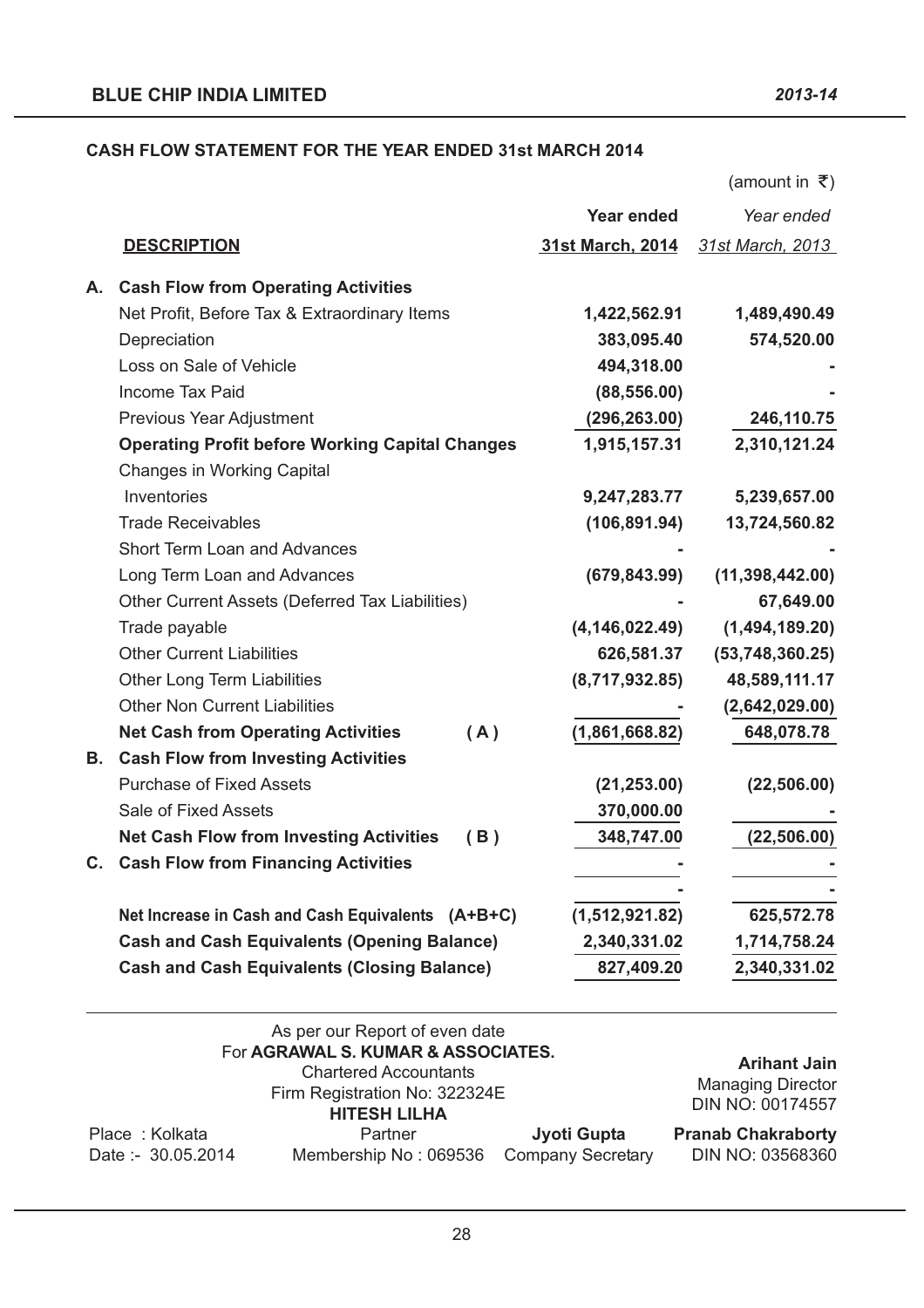|                |                                                    |               |                                           |                                         |               | (Amount in $\bar{z}$ ) |
|----------------|----------------------------------------------------|---------------|-------------------------------------------|-----------------------------------------|---------------|------------------------|
| Sr. No         | <b>Particulars</b>                                 |               |                                           | 31-03-2014                              |               | 31-03-2013             |
|                | <b>Notes: 1 Share Capital</b>                      |               |                                           |                                         |               |                        |
| 1              | <b>AUTHORIZED CAPITAL</b>                          |               |                                           |                                         |               |                        |
|                | 107,500,000 Equity Shares of Rs. 2/- each.         |               |                                           | 215,000,000.00                          |               | 215,000,000.00         |
|                |                                                    |               |                                           | 215,000,000.00                          |               | 215,000,000.00         |
| $\overline{2}$ | <b>ISSUED, SUBSCRIBED &amp; PAID UP CAPITAL</b>    |               |                                           |                                         |               |                        |
|                | 55,304,340 Equity Shares of Rs. 2/- each fully     |               |                                           | 110,608,680.00                          |               | 110,608,680.00         |
|                | paid up in Cash.                                   |               |                                           |                                         |               |                        |
|                | <b>Total</b>                                       |               |                                           | 110,608,680.00                          |               | 110,608,680.00         |
|                | <b>Notes: 1a Shareholdres holding more than 5%</b> |               |                                           |                                         |               |                        |
|                |                                                    |               | 31-03-2014                                |                                         | 31-03-2013    |                        |
|                |                                                    | No. of Shares | $\%$                                      |                                         | No. of Shares | $\%$                   |
| 1              | <b>Bahubali Properties Ltd</b>                     | 3,982,980     | 7.20%                                     |                                         | 3,982,980     | 7.20%                  |
|                | <b>Total</b>                                       | 3,982,980     |                                           |                                         | 3,982,980     |                        |
|                |                                                    |               |                                           | 31-03-2014                              |               | 31-03-2013             |
|                | <b>Notes: 2 Reserve &amp; Surplus</b>              |               |                                           |                                         |               |                        |
| 1              | <b>Amalgamation Reserve</b>                        |               |                                           | 12,831,689.45                           |               | 12,831,689.45          |
| $\overline{2}$ | <b>Reserve Fund</b>                                |               |                                           | 3,974,640.00                            |               | 3,974,640.00           |
| 3              | <b>Share Premium</b>                               |               |                                           | 27,393,500.00                           |               | 27,393,500.00          |
| 4              | Surplus /(deficit) in statement of Profit & Loss   |               |                                           |                                         |               |                        |
|                | Balance as per last account                        |               | $(142, 410, 960.58)$ $(143, 926, 561.82)$ |                                         |               |                        |
|                | Add: Net Profit/(loss) for the period              |               |                                           | 1,026,299.91                            |               | 1,515,601.24           |
|                | <b>Total</b>                                       |               |                                           | $(97, 184, 831.22)$ $(98, 211, 131.13)$ |               |                        |
|                | <b>Notes: 3 Long Term Borrowings</b>               |               |                                           |                                         |               |                        |
| 1              | <b>Secured Loans</b>                               |               |                                           |                                         |               | 7,373,377.85           |
|                | <b>Total</b>                                       |               |                                           |                                         |               | 7,373,377.85           |
|                | <b>Notes: 4 Other Long Term Liabilities</b>        |               |                                           |                                         |               |                        |
| 1              | Income Tax Payable                                 |               |                                           |                                         |               |                        |
| 2              | <b>Outstanding Liabilities</b>                     |               |                                           |                                         |               |                        |
| 3              | Fringe Benefit Tax Payable                         |               |                                           |                                         |               |                        |
| 4              | <b>TDS Payable - IIFL</b>                          |               |                                           |                                         |               |                        |
| 5              | <b>TDS Payable - Motilal</b>                       |               |                                           |                                         |               |                        |
|                | <b>Total</b>                                       |               |                                           |                                         |               |                        |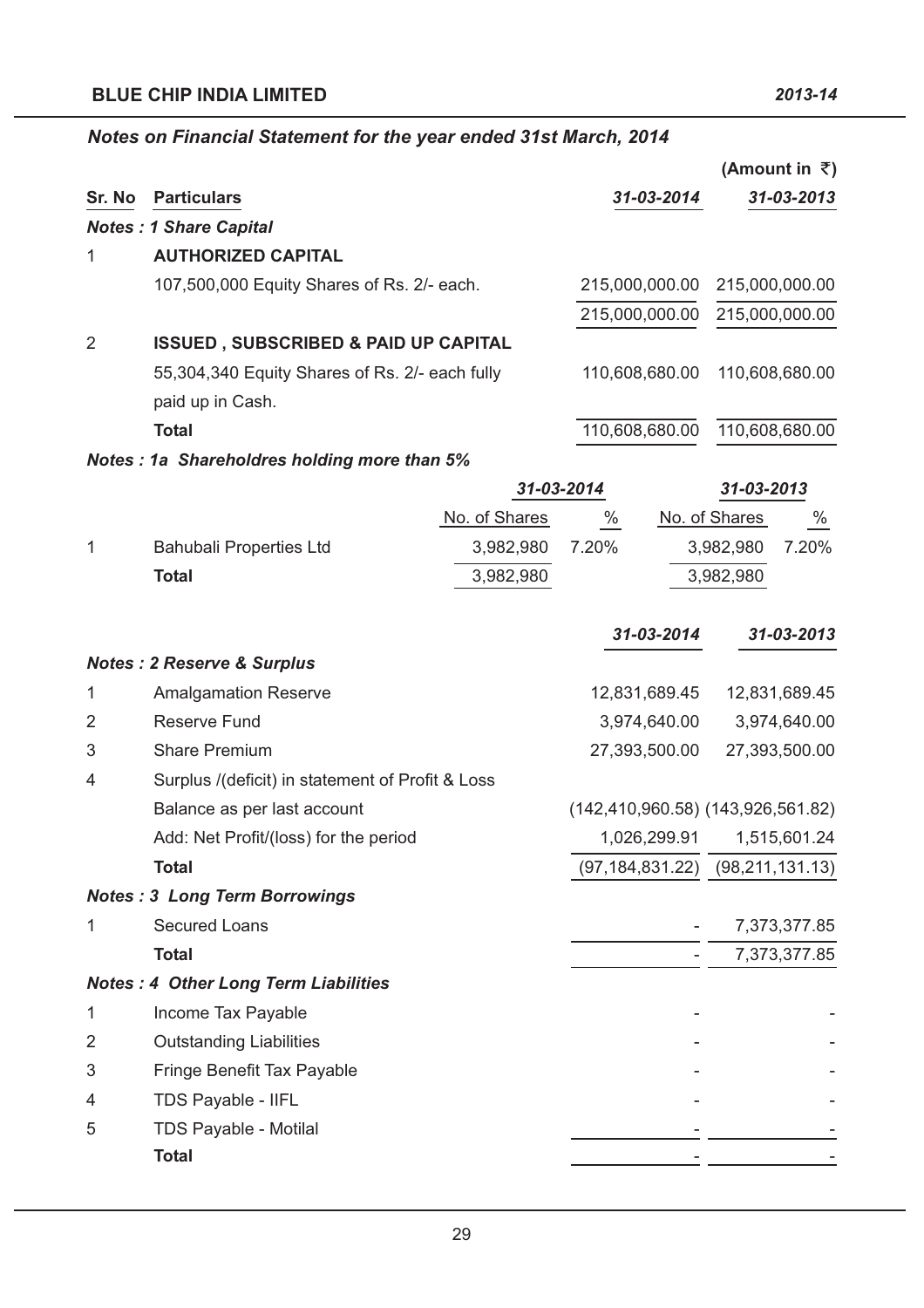|                |                                             |               | (Amount in $\bar{z}$ ) |
|----------------|---------------------------------------------|---------------|------------------------|
| Sr. No         | <b>Particulars</b>                          | 31-03-2014    | 31-03-2013             |
|                | <b>Notes: 5 Other Long Term Liabilities</b> |               |                        |
| 1              | <b>Advance Received</b>                     | 52,376,305.00 | 53,720,860.00          |
|                | <b>Total</b>                                | 52,376,305.00 | 53,720,860.00          |
|                | <b>Notes: 6 Trades Payable</b>              |               |                        |
| 1              | <b>Trade Payables</b>                       | 11,571,524.71 | 15,717,547.20          |
|                | <b>Total</b>                                | 11,571,524.71 | 15,717,547.20          |
|                | <b>Notes: 7 Other Current Liabilities</b>   |               |                        |
| 1              | <b>Advance Received</b>                     |               |                        |
| $\overline{2}$ | Income Tax Payable                          | 56,853.00     | 56,853.00              |
| 3              | <b>Outstanding Liabilities</b>              | 286,991.12    | 180,535.75             |
| 4              | Fringe Benefit Tax Payable                  | 7,110.00      | 7,110.00               |
| 5              | TDS Payable - IIFL                          | 601,149.00    | 601,149.00             |
| 6              | <b>TDS Payable - Motilal</b>                | 1,354,803.00  | 834,677.00             |
|                | <b>Total</b>                                | 2,306,906.12  | 1,680,324.75           |
|                | <b>Notes: 8 Short Term Provisions</b>       |               |                        |
| 1              | <b>Provision for Taxation</b>               | 3,717,058.00  | 3,585,614.00           |
|                | Provision for Taxation (AY: 2014-15)        | 100,000.00    |                        |
|                | Provision for Taxation (AY: 2013-14)        |               | 220,000.00             |
|                | <b>Total</b>                                | 3,817,058.00  | 3,805,614.00           |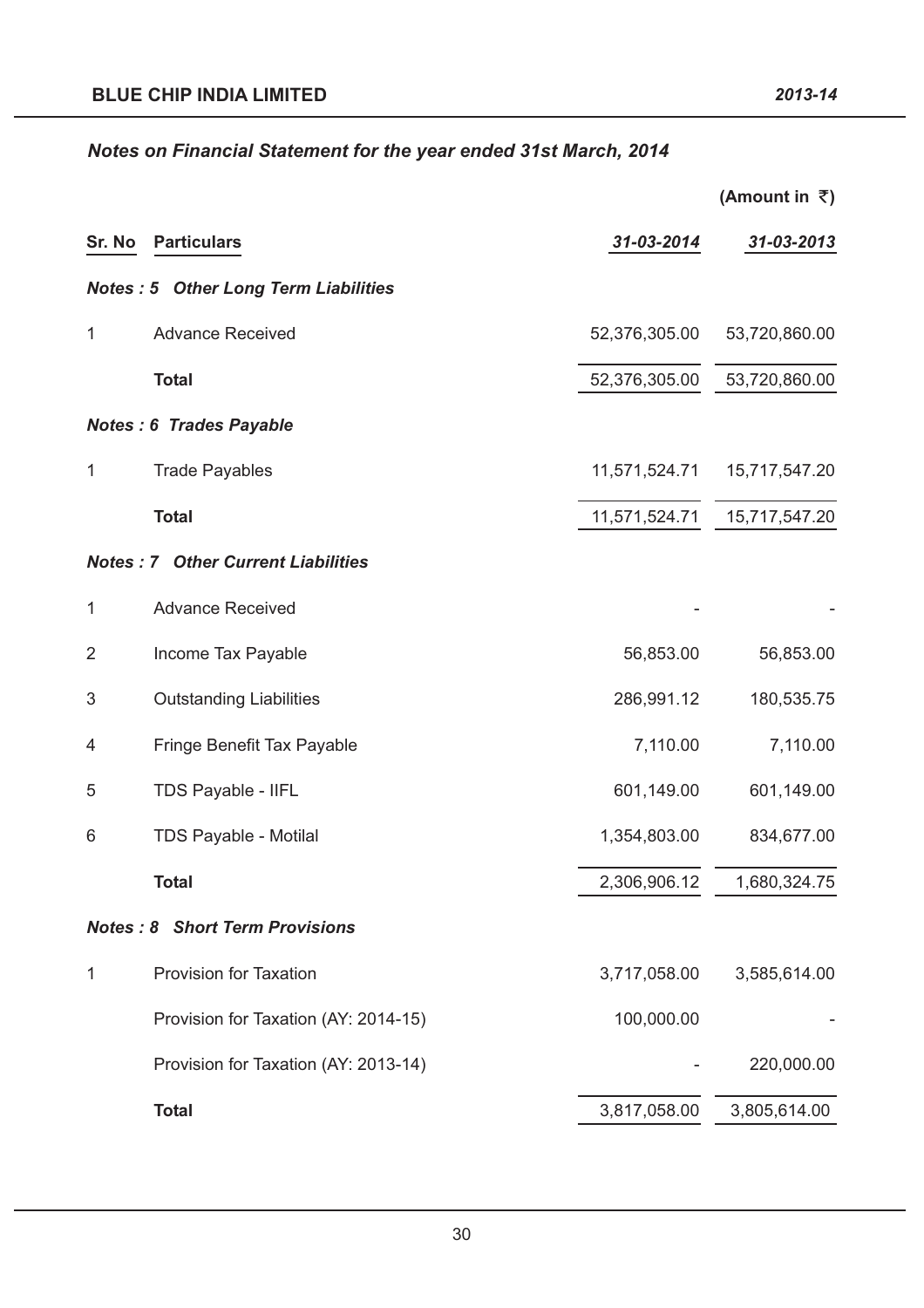# *Notes : 9 Fixed Assets*

| <b>Notes: 9 Fixed Assets</b><br>(Amount in <i>さ</i> ) |                              |                                       |                                        |              |                                     |                                    |                                     |                                      |                                |                                |
|-------------------------------------------------------|------------------------------|---------------------------------------|----------------------------------------|--------------|-------------------------------------|------------------------------------|-------------------------------------|--------------------------------------|--------------------------------|--------------------------------|
|                                                       |                              |                                       | <b>Gross Block</b>                     |              |                                     |                                    | <b>Depreciaton</b>                  |                                      |                                | <b>Net Block</b>               |
| <b>Particulars</b>                                    | Value<br>at the<br>beginning | <b>Addition</b><br>during<br>the year | <b>Deduction</b><br>during<br>the year | Value at     | Value at<br>the end   the beginning | <b>Addition during</b><br>the year | <b>Deduction during</b><br>the year | Value at<br>the end!                 | <b>WDV</b> as on<br>31.03.2014 | <b>WDV</b> as on<br>31.03.2013 |
| <b>Tangible Assets</b>                                |                              |                                       |                                        |              |                                     |                                    |                                     |                                      |                                |                                |
| Land                                                  | 1,000,000.00                 |                                       |                                        | 1,000,000.00 |                                     |                                    |                                     | $\overline{a}$                       | 1,000,000.00                   | 000,000.00                     |
| Computer                                              | 511,073.00                   | 21,253.00                             |                                        | 532.326.00   | 447,379.00                          |                                    | 84,947.00                           | 532,326.00                           |                                | 63,694.00                      |
| <b>Electrical Install</b>                             | 252,163.00                   |                                       |                                        | 252,163.00   | 62,882.00                           |                                    | 11,984.00                           | 74,866.00                            | 177,297.00                     | 189,281.00                     |
| <b>Office Equipment</b>                               | 1,569,895.00                 |                                       |                                        | 1,569,895.00 | 439,735.00                          |                                    | 74,564.40                           | 514,299.40                           | 1,055,595.60                   | 1,130,160                      |
| <b>Vehicles</b>                                       | 2,735,979.00                 |                                       | 864,318.00                             | 1,871,661.00 | 1,801,685.00                        |                                    |                                     | 69,976.00 1,871,661.00               |                                | 934,294                        |
| Furniture & Fixture                                   | 2,237,350.00                 |                                       |                                        | 2,237,350.00 | 1,181,193.25                        |                                    |                                     | 141,624.00 1,322,817.25              | 914,532.75                     | .056,156.75                    |
| <b>TOTAL</b>                                          | 8,306,460.00                 | 21,253.00                             | 864,318.00                             | 7,463,395.00 | 3,932,874.25                        |                                    |                                     | 383,095.40 4,315,969.65 3,147,425.35 |                                | 4,373,585.75                   |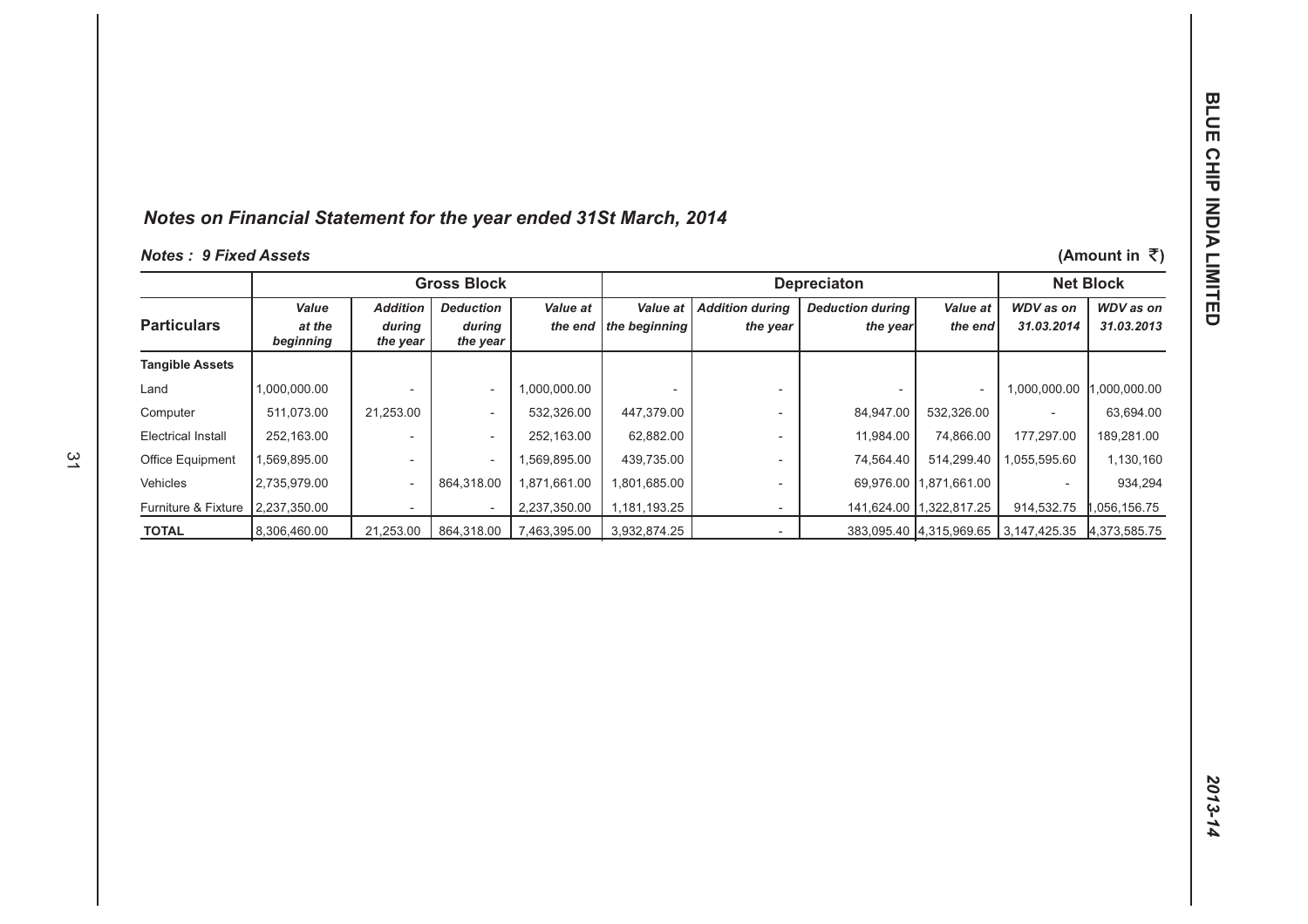|                                               |            | (Amount in ₹)               |
|-----------------------------------------------|------------|-----------------------------|
| <b>Sr. No Particulars</b>                     | 31-03-2014 | 31-03-2013                  |
| <b>Notes: 10 Long term loans and Advances</b> |            |                             |
| <b>Others</b>                                 |            | 25,497,295.22 24,817,451.23 |
| Total                                         |            | 25,497,295.22 24,817,451.23 |

Remarks: The above loans to body corporates and loan to others had been given at 9% per annum. *Notes : 11 Inventories*

|                |                                             | <b>No. of Share</b><br>31-03-2014 | <b>Amount</b><br>31-03-2014 | <b>No. of Share</b><br>31-03-2013 | <b>Amount</b><br>31-03-2013 |
|----------------|---------------------------------------------|-----------------------------------|-----------------------------|-----------------------------------|-----------------------------|
|                | <b>Quoted Shares</b>                        |                                   | 1,527,578 33,004,865.27     |                                   | 1,744,407 42,322,149.04     |
|                | <b>Unquoted Shares</b>                      | 6,440                             | 129,624.00                  | 5,740                             | 59,624.00                   |
|                | <b>Mutual Funds</b>                         |                                   |                             |                                   |                             |
|                | <b>Debentures</b>                           |                                   |                             |                                   |                             |
|                | <b>Total</b>                                | 1,534,018                         | 33, 134, 489. 27            |                                   | 1,750,147 42,381,773.04     |
|                | <b>Market Value of Quoted</b>               |                                   |                             |                                   |                             |
|                | <b>Share and Debenture</b>                  |                                   | 48,309,755.32               |                                   | 43,168,407.19               |
|                |                                             |                                   |                             |                                   | (Amount in $\bar{z}$ )      |
|                |                                             |                                   |                             | 31-03-2014                        | 31-03-2013                  |
|                | <b>Notes: 12 Trade Receivables</b>          |                                   |                             |                                   |                             |
| 1              | Outstanding for less than six months        |                                   |                             |                                   |                             |
|                | a) Unsecured, Considered Good:              |                                   |                             | 561,010.09                        | 454,118.15                  |
|                | <b>Total</b>                                |                                   |                             | 561,010.09                        | 454,118.15                  |
|                | <b>Notes: 13 Cash &amp; Cash Equivalent</b> |                                   |                             |                                   |                             |
| 1              | <b>Cash-in-Hand</b>                         |                                   |                             |                                   |                             |
|                | <b>Cash Balance</b>                         |                                   |                             | 639,274.34                        | 1,789,594.34                |
|                | Sub Total (A)                               |                                   |                             | 639,274.34                        | 1,789,594.34                |
| $\overline{2}$ | <b>Bank Balance</b>                         |                                   |                             |                                   |                             |
|                | <b>With Fixed Deposit</b>                   |                                   |                             |                                   |                             |
|                | With Canara Bank (Princep Street)           |                                   |                             | 70,955.44                         | 151,794.00                  |
|                | With Oriental Bank of Commerce              |                                   |                             | 8,331.67                          | 8,331.67                    |
|                | Citi Bank                                   |                                   |                             | 95,299.05                         | 104,411.45                  |
|                | <b>HDFC Bank</b><br>Sub Total (B)           |                                   |                             | 13,548.70<br>188,134.86           | 286,199.56<br>550,736.68    |
|                | Total $[A + B]$                             |                                   |                             | 827,409.20                        | 2,340,331.02                |
|                | <b>Notes: 14 Other Current Assets</b>       |                                   |                             |                                   |                             |
|                | <b>Tax Deducted at Sources</b>              |                                   |                             | 1,378,322.48                      | 1,378,322.48                |
|                | <b>Income Tax Paid</b>                      |                                   |                             | 3,269,792.00                      | 3,269,792.00                |
|                | Fringe Benefit Tax Paid                     |                                   |                             | 50,006.00                         | 50,006.00                   |
|                | <b>Total</b>                                |                                   |                             | 4,698,120.48                      | 4,698,120.48                |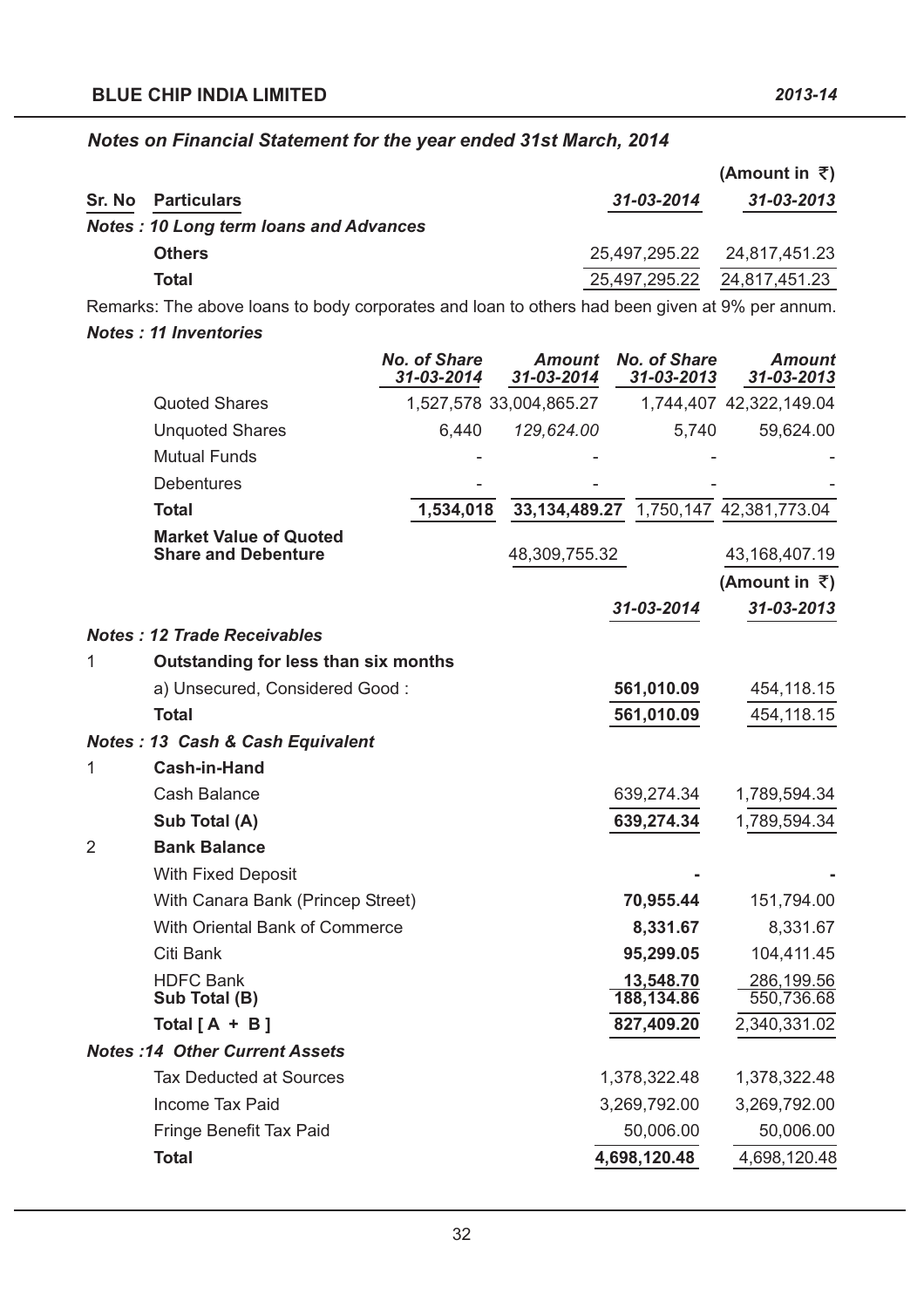|                 |                                                    |                  | (Amount in $\bar{z}$ ) |
|-----------------|----------------------------------------------------|------------------|------------------------|
| Sr. No          | <b>Particulars</b>                                 | 31-03-2014       | 31-03-2013             |
|                 | <b>Notes: 15 Revenue from Operations</b>           |                  |                        |
| 1               | Sale of Shares                                     | 40,170,232.49    | 335,216,617.62         |
|                 | <b>Total</b>                                       | 40,170,232.49    | 335,216,617.62         |
|                 | <b>Notes: 16 Other Income</b>                      |                  |                        |
| 1               | <b>Interest Received</b>                           |                  |                        |
| $\overline{2}$  | Profit & Loss on Share Dealing                     | 77,399.63        | 2,211,526.46           |
| 3               | <b>Dividend Received</b>                           | 896,773.75       | 1,024,747.25           |
|                 | <b>Total</b>                                       | 974,173.38       | 3,236,273.71           |
|                 | <b>Notes: 17 Cost of shares Purchased</b>          |                  |                        |
| a)              | <b>Purchases of Shares</b>                         |                  |                        |
| 1               | Quoted Shares & Unquoted Shares                    | 26,800,897.48    | 326,075,586.69         |
|                 | <b>Total</b>                                       | 26,800,897.48    | 326,075,586.69         |
|                 | <b>Notes: 18 Change in Inventories</b>             |                  |                        |
| 1               | <b>Opening Stock</b>                               | 42,381,773.04    | 47,621,430.04          |
| $\overline{2}$  | <b>Closing Stock</b>                               | 33, 134, 489. 27 | 42,381,773.04          |
|                 | <b>Total</b>                                       | 9,247,283.77     | 5,239,657.00           |
|                 | <b>Notes: 19 Employement Benefit Expenses</b>      |                  |                        |
| 1               | <b>Employment expenses</b>                         | 1,034,237.00     | 856,131.00             |
|                 | <b>Total</b>                                       | 1,034,237.00     | 856,131.00             |
|                 | <b>Notes: 20 Depreciation &amp; Amortised Cost</b> |                  |                        |
| 1               | Depreciation                                       | 383,095.40       | 574,520.00             |
|                 | <b>Total</b>                                       | 383,095.40       | 574,520.00             |
|                 | <b>Notes: 21 Other Expenses</b>                    |                  |                        |
| 1               | Advertisement                                      | 92,850.00        | 83,075.00              |
| $\overline{2}$  | Audit fees                                         | 36,719.00        | 36,719.00              |
| 3               | <b>Bank Charges</b>                                | 17,917.40        | 4,163.00               |
| 4               | <b>Business Promotion</b>                          |                  | 10,113.00              |
| 5               | <b>Computer Stationery</b>                         | 70,055.00        | 98,406.00              |
| $6\phantom{1}6$ | <b>Custodian Charges</b>                           | 151,809.46       | 154,484.89             |
| 7               | <b>Delay Charges</b>                               | 13,133.94        | 4,473.68               |
| 8               | <b>Electricity Charges</b>                         | 101,710.00       | 85,410.00              |
| 9               | <b>Filling Fees</b>                                | 2,000.00         | 2,000.00               |
| 10              | <b>Insurance Charges</b>                           | 14,500.00        | 13,500.00              |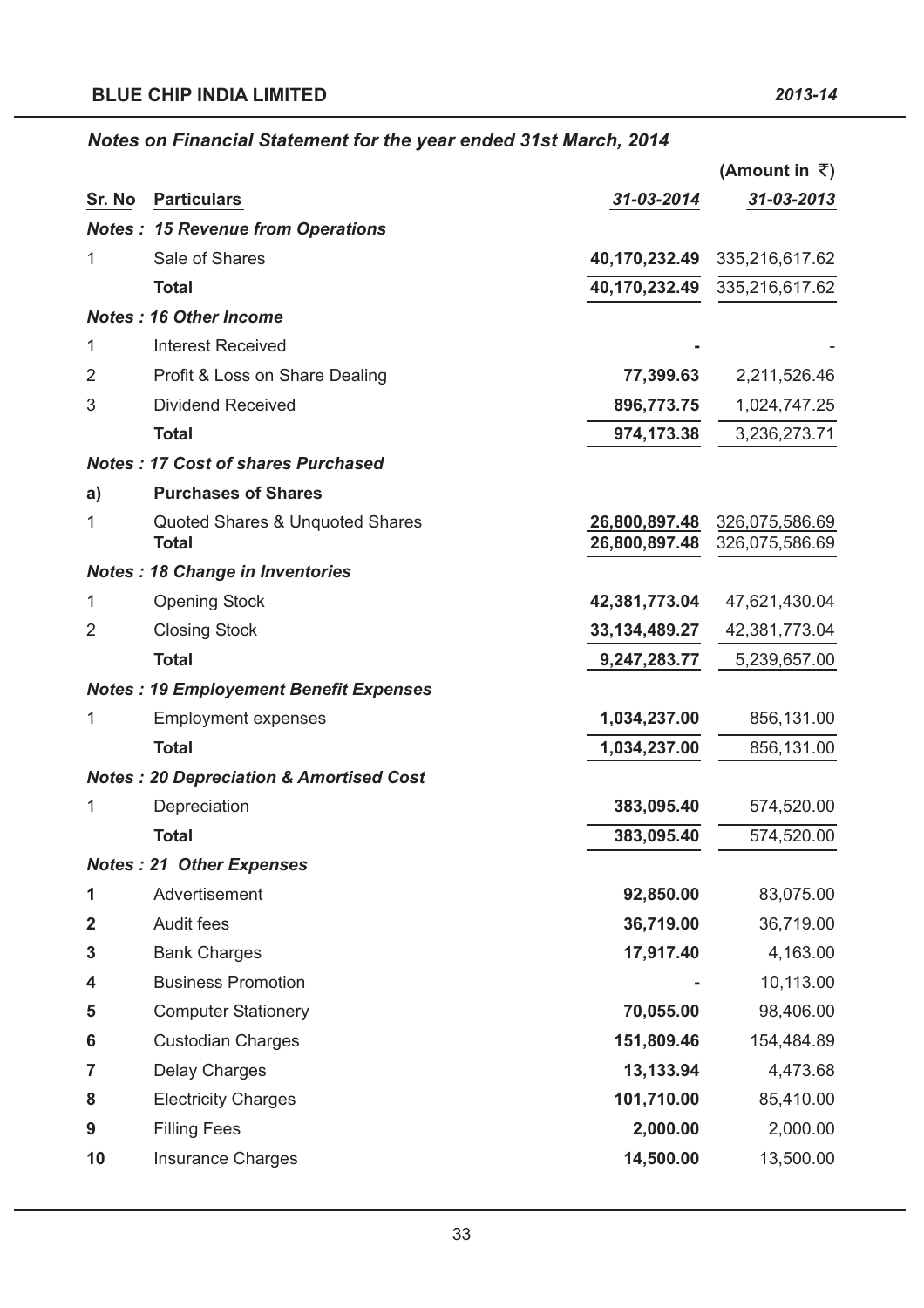|        |                                            |              | (Amount in $\bar{z}$ ) |
|--------|--------------------------------------------|--------------|------------------------|
| Sr. No | <b>Particulars</b>                         | 31-03-2014   | 31-03-2013             |
| 11     | <b>Interest Paid</b>                       | 276,459.10   | 1,791,458.46           |
| 12     | Loss on Sale of Car                        | 494,318.00   |                        |
| 13     | <b>Listing Fees</b>                        | 110,450.00   | 121,348.80             |
| 14     | Membership & Subscription                  | 10,113.00    |                        |
| 15     | Postage & Courier charges                  | 19,426.00    | 8,750.00               |
| 16     | Previous Year Adjustment                   |              | 66,968.00              |
| 17     | <b>Printing &amp; Stationery</b>           | 88,032.00    | 34,997.00              |
| 18     | <b>Professional Charges</b>                | 10,467.00    | 22,198.00              |
| 19     | <b>Professional Tax</b>                    | 2,500.00     |                        |
| 20     | Profit/(Loss) Share Dealing                |              |                        |
| 21     | <b>Rent Rates &amp; Taxes</b>              | 417,134.00   | 373,960.00             |
| 22     | Repair & Maintenance                       | 27,956.00    | 134,755.92             |
| 23     | Share Trading & Statutory & Other Expenses | 85,568.53    | 973,953.84             |
| 24     | Software Expenses                          | 2,200.00     |                        |
| 25     | <b>Telephone Charges</b>                   | 191,110.88   | 178,570.56             |
| 26     | Travelling & Conveyance                    | 19,900.00    | 18,201.00              |
|        | <b>Total</b>                               | 2,256,329.31 | 4,217,506.15           |

| For AGRAWAL S. KUMAR & ASSOCIATES. | <b>Arihant Jain</b><br><b>Managing Director</b><br>DIN NO: 00174557 |                          |                           |
|------------------------------------|---------------------------------------------------------------------|--------------------------|---------------------------|
| Place: Kolkata                     | Partner                                                             | Jyoti Gupta              | <b>Pranab Chakraborty</b> |
| Date: - 30.05.2014                 | Membership No: 069536                                               | <b>Company Secretary</b> | DIN NO: 03568360          |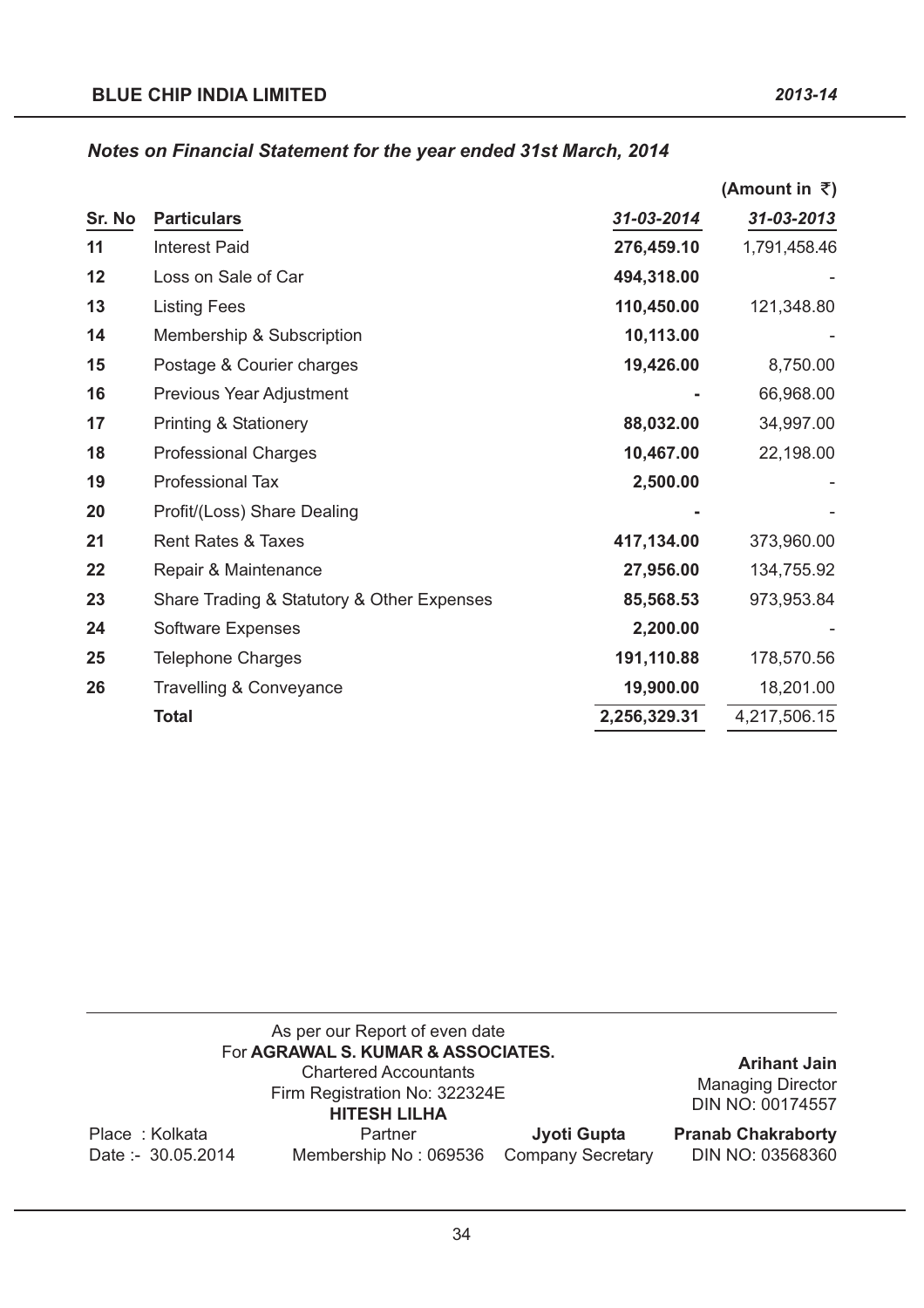# **(Annexed to and forming part of the accounts for the year ended 31st March, 2014) SIGNIFICANT ACCOUNTING POLICIES & NOTES ON ACCOUNTS**

# **SIGNIFICANT ACCOUNTING POLICIES :**

### **(22) Basis of Accounting :**

The Financial Statements have been prepared under the Historical Cost Convention and one on accrual basis.

### **(23) INCOME RECOGNATION:**

All revenues/incomes except Dividend,Interest on Debentures are recognised on accrual basis of accounting

# **(24) PRINCIPAL ACCOUNTING POLICIES:**

Accounting Policies unless specifically stated to be otherwise, and are consistent and are in consonance with generally accepted accounting principles.

# **(25) GRATUITY**

The Company has taken Group Gratuity Policy from LIC of India for its employees and contribution paid during the year has been charged to Profit & Loss Account

# **(26) STOCK IN TRADE:**

Stock in Trade are valued at lower of Cost and Market Value

# **(27) FIXED ASSETS:**

Fixed Assets are stated at cost of acquisition less depreciation

### **(28) DEPRECIATION:**

Depreciation has been provided on Straight Line Method at the rates prescribed in Schedule XIV to the Companies Act,1956

### **(29) CONTINGENT LIABILITIES:**

Contingent liabilities are generally not provided for in the books of accounts of accounts and are separately shown in the Notes on Accounts.

### **(30) NOTES ON ACCOUNTS**

### **(A) Quantitative details of goods traded :**

|                          | SHARES<br>As at 31st March 2014<br>Quantity<br><b>Amount</b> |                  |                                                    | SHARES         |  |
|--------------------------|--------------------------------------------------------------|------------------|----------------------------------------------------|----------------|--|
|                          |                                                              |                  | As at 31st March 2013<br>Quantity<br><b>Amount</b> |                |  |
|                          | (Nos.)                                                       | Rs.              | (Nos.)                                             | Rs.            |  |
| Opening Inventory        | 1,750,147                                                    | 42,381,773.04    | 2,389,683                                          | 47,621,436.04  |  |
| Purchase                 | 480,789                                                      | 26,800,897.48    | 5,173,588                                          | 326,075,586.69 |  |
| <b>Sales</b>             | 696,918                                                      | 40,170,232.49    | 5,813,124                                          | 335,446,320.12 |  |
| <b>Closing Inventory</b> | 1,534,018                                                    | 33, 134, 489. 27 | 1,750,147                                          | 42,381,773.04  |  |

**(B)** In the opinion of the Management,the Sundry Debtors,Loan & Advances and Current Assets have a value on realisation in the ordinary course of business atleast equal to the amount at which they are stated in the Balance Sheet.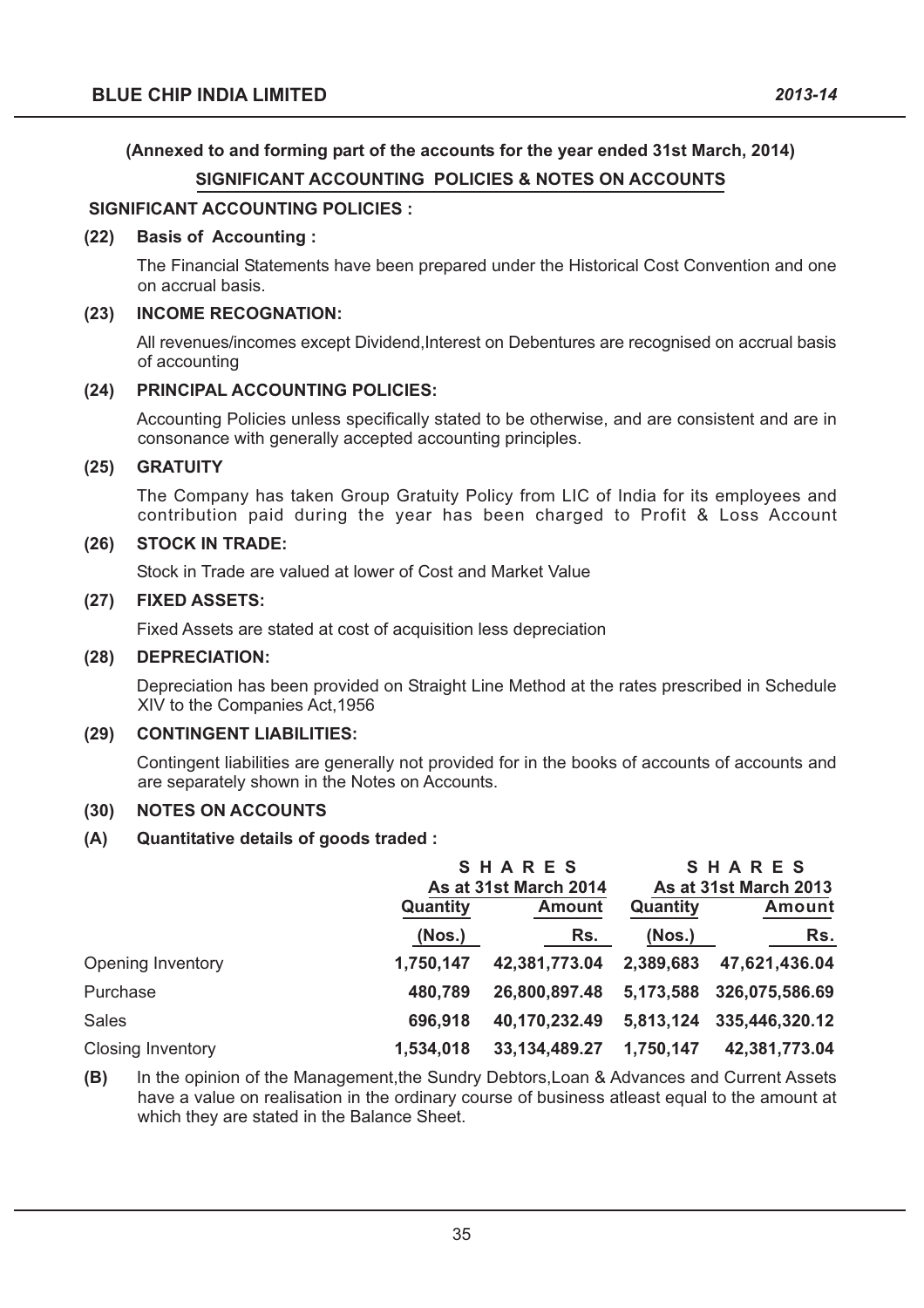- **(C)** Earning & Expenditure in foreign currency
- **(D)** Certain balances of Sundry Debtors,Sundry Creditors and Loans & Advances are subjects to confirmation
- **(E)** Since the company has operated only in one segment, i.e. Trading Shares & Securities , provision relating to segment wise Report Report as per AS- 17 are not applicable
- **(F) Related Party Disclosures**

# **List of Related parties with whom transactions have been taken place during the year.**

- **(a) Key Management Personnel, Directors Relatives**
	- **1 Arihant Jain Managing Director**
	- **2 Pranab Chakarboty Director**
	- **3 Amiya Kumar Basu Director**
	- **4 Subhabrata Talukdar Director**
- **(b) Enterprises over which above person has signification influence: N I L**
- **(c) Transaction with the persons mentioned in(A) above: Remuneration NIL**
- **(d) Transaction with the persons mentioned in (A) above :-**

Purchase of Shares during the year

Sale of Shares during the Year -

# **(G) Deferred Tax**

In view of no vertual certainty of future profits to set off losses, no provision for deferred tax has been made as required.

**(H)** Information Pursuant to paragraph 9BB Non Banking Financial Companies Prudential Norms (Reserve Bank) Direction 1998 has been given in Annexure -II

#### **(I) Retirement Benefits :**

Provision for retirement benefits has been made as no employee has put in the qualifying period of service for entitled of the benefit.

#### **(J) Earning per Share :**

The Company reports basic and diluted earnings per equity share in accordance with Accounting Standard - 20 Earning per Share issued by the Institute of Chartered Accountants of India.

|                                                                      | 2013 - 2014  | 2012 - 2013  |
|----------------------------------------------------------------------|--------------|--------------|
| a) Numerator used: Profit after Tax                                  | 1,026,299.91 | 1,515,601.24 |
| b) Denominator used: No of Equity Shares                             | 55,304,340   | 55,304,340   |
| of Rs. 10/- each outstanding during the year                         |              |              |
| c) Earning Per Share                                                 | 0.02         | 0.03         |
| Fiances of the book of the team of search and the compact fiances of |              |              |

- **(L)** Figures in brackets represent previous year figures.
- **(M)** Schedule "A" TO "R" annexed here with are forming part of the Balance Sheet and the Profit & Loss Account.

| As per our Report of even date<br>For AGRAWAL S. KUMAR & ASSOCIATES.<br><b>Chartered Accountants</b><br>Firm Registration No: 322324E<br><b>HITESH LILHA</b> |                       |                          | <b>Arihant Jain</b><br><b>Managing Director</b><br>DIN NO: 00174557 |
|--------------------------------------------------------------------------------------------------------------------------------------------------------------|-----------------------|--------------------------|---------------------------------------------------------------------|
| Place: Kolkata                                                                                                                                               | Partner               | Jyoti Gupta              | <b>Pranab Chakraborty</b>                                           |
| Date: - 30.05.2014                                                                                                                                           | Membership No: 069536 | <b>Company Secretary</b> | DIN NO: 03568360                                                    |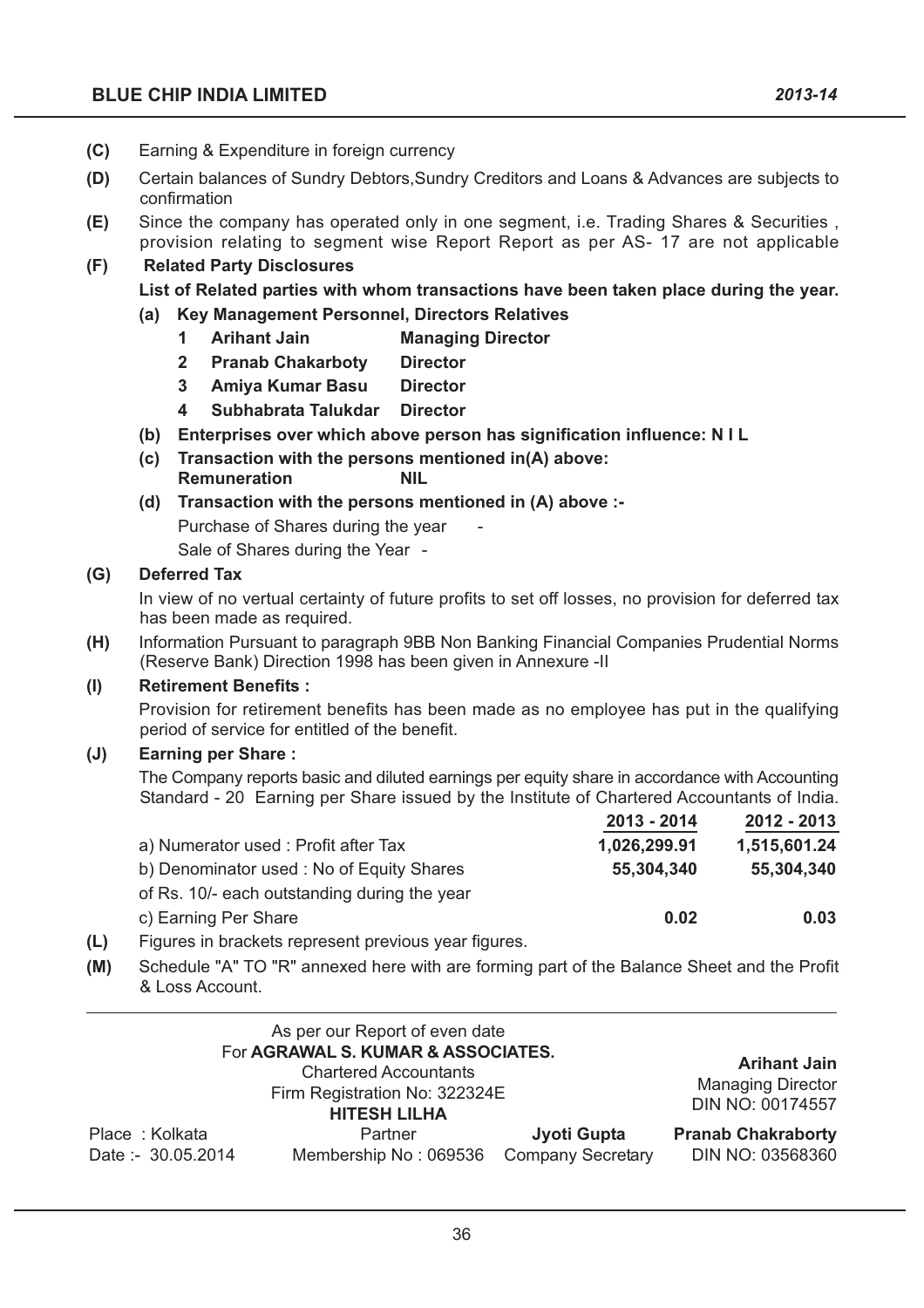# **ANNEXURE - II**

# **Schedule to the Balance Sheet of a non-deposit taking non-banking financial company**

(as required in terms of **paragraph 13** on Non-Banking Financial (Non-Deposit Accepting or Holding) Companies Prudential Norms (Reserve Bank) Directions, 2007)

|     | <b>Particulars</b><br>(Rs. In Lakhs)                                                 |                           |               |  |  |
|-----|--------------------------------------------------------------------------------------|---------------------------|---------------|--|--|
|     | Liabilities side:                                                                    |                           |               |  |  |
| (1) | Loans and advances availed by the non-banking                                        | <b>Amount</b>             | <b>Amount</b> |  |  |
|     | financial company inclusive of interest accrued                                      | outstanding               | overdue       |  |  |
|     | thereon but not paid :                                                               |                           |               |  |  |
|     | (a) Debentures : Secured                                                             | <b>NIL</b>                | <b>NIL</b>    |  |  |
|     | : Unsecured                                                                          | <b>NIL</b>                | <b>NIL</b>    |  |  |
|     | (other than failing within the                                                       |                           |               |  |  |
|     | meaning of public deposits*)                                                         |                           |               |  |  |
|     | (b) Deferred Credits                                                                 | <b>NIL</b>                | <b>NIL</b>    |  |  |
|     | (c) Term Loans                                                                       | 248.17                    | <b>NIL</b>    |  |  |
|     | (d) Inter-corporate loans and borrowing                                              | <b>NIL</b>                | <b>NIL</b>    |  |  |
|     | (e) Commercial Paper                                                                 | <b>NIL</b>                | <b>NIL</b>    |  |  |
|     | (f) Other Loans (specify nature)                                                     | <b>NIL</b>                | <b>NIL</b>    |  |  |
|     | * Please see Note 1 below                                                            |                           |               |  |  |
|     | Assets side:                                                                         |                           |               |  |  |
|     |                                                                                      | <b>Amount outstanding</b> |               |  |  |
| (2) | <b>Break-up of Loans and Advances including bills</b>                                |                           |               |  |  |
|     | receivables [other than those included in (4) below] :                               |                           |               |  |  |
|     | (a) Secured                                                                          | <b>NIL</b>                |               |  |  |
|     | (b) Unsecured                                                                        | <b>NIL</b>                |               |  |  |
| (3) | Break up of Leased Assets and stock on hire                                          |                           |               |  |  |
|     | and other assets counting towards AFC activities                                     |                           |               |  |  |
|     | (i) Lease assets including lease rentals under<br>sundry debtors :                   |                           |               |  |  |
|     | <b>Financial lease</b><br>(a)<br>(b) Operating lease                                 | <b>NIL</b><br><b>NIL</b>  |               |  |  |
|     | (ii) Stock on hire including hire charges under<br>sundry debtors :                  |                           |               |  |  |
|     | Assets on hire<br>(a)<br><b>Repossessed Assets</b><br>(b)                            | <b>NIL</b><br><b>NIL</b>  |               |  |  |
|     | (iii) Other loans counting towards AFC activities                                    |                           |               |  |  |
|     | Loans where assets have been repossessed<br>(a)<br>Loans other than (a) above<br>(b) | <b>NIL</b><br><b>NIL</b>  |               |  |  |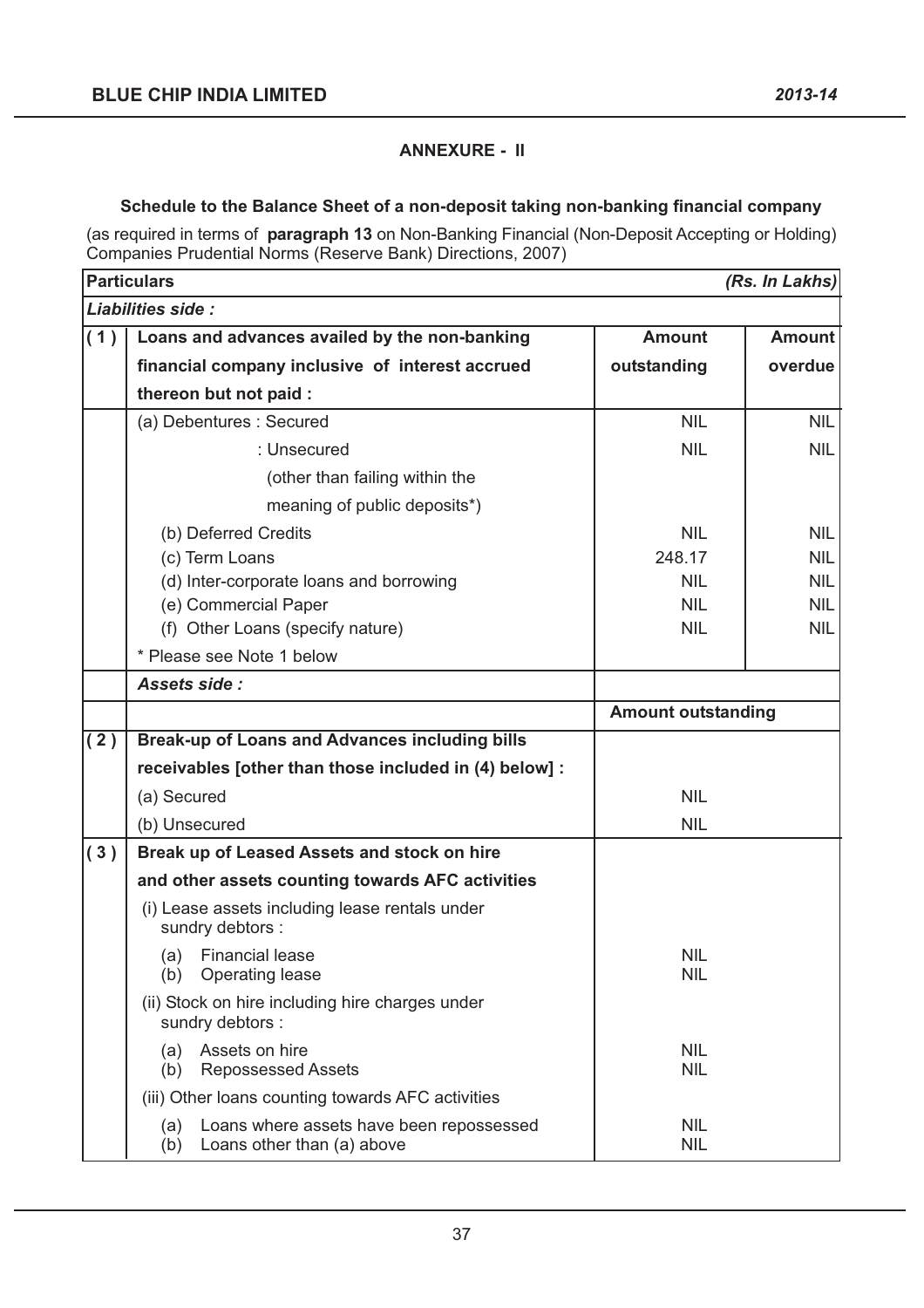|     | <b>Particulars</b>              | <b>Amount outstanding</b> |
|-----|---------------------------------|---------------------------|
| (4) | <b>Break-up of Investments:</b> |                           |
|     | <b>Current Investments:</b>     |                           |
|     | Quoted:<br>1.                   |                           |
|     | (i) Shares: (a) Equity          | 330.05                    |
|     | (b) Preference                  | <b>NIL</b>                |
|     | (ii) Debentures and Bonds       | <b>NIL</b>                |
|     | (iii) Units of mutual funds     | <b>NIL</b>                |
|     | (iv) Government Securities      | <b>NIL</b>                |
|     | (v) Others (please specify)     | <b>NIL</b>                |
|     | Unquoted:<br>2.                 |                           |
|     | (i) Shares: (a) Equity          | 1.3                       |
|     | (b) Preference                  | <b>NIL</b>                |
|     | (ii) Debentures and Bonds       | <b>NIL</b>                |
|     | (iii) Units of mutual funds     | <b>NIL</b>                |
|     | (iv) Government Securities      | <b>NIL</b>                |
|     | (v) Others (please specify)     | <b>NIL</b>                |
|     | <b>Long Term Investments:</b>   |                           |
|     | Quoted:<br>1.                   |                           |
|     | (i) Shares: (a) Equity          | <b>NIL</b>                |
|     | (b) Preference                  | <b>NIL</b>                |
|     | (ii) Debentures and Bonds       | <b>NIL</b>                |
|     | (iii) Units of mutual funds     | <b>NIL</b>                |
|     | (iv) Government Securities      | <b>NIL</b>                |
|     | (v) Others (please specify)     | <b>NIL</b>                |
|     | <b>Unquoted:</b><br>2.          |                           |
|     | (i) Shares: (a) Equity          | <b>NIL</b>                |
|     | (b) Preference                  | <b>NIL</b>                |
|     | (ii) Debentures and Bonds       | <b>NIL</b>                |
|     | (iii) Units of mutual funds     | <b>NIL</b>                |
|     | (iv) Government Securities      | <b>NIL</b>                |
|     | (v) Others (please specify)     | <b>NIL</b>                |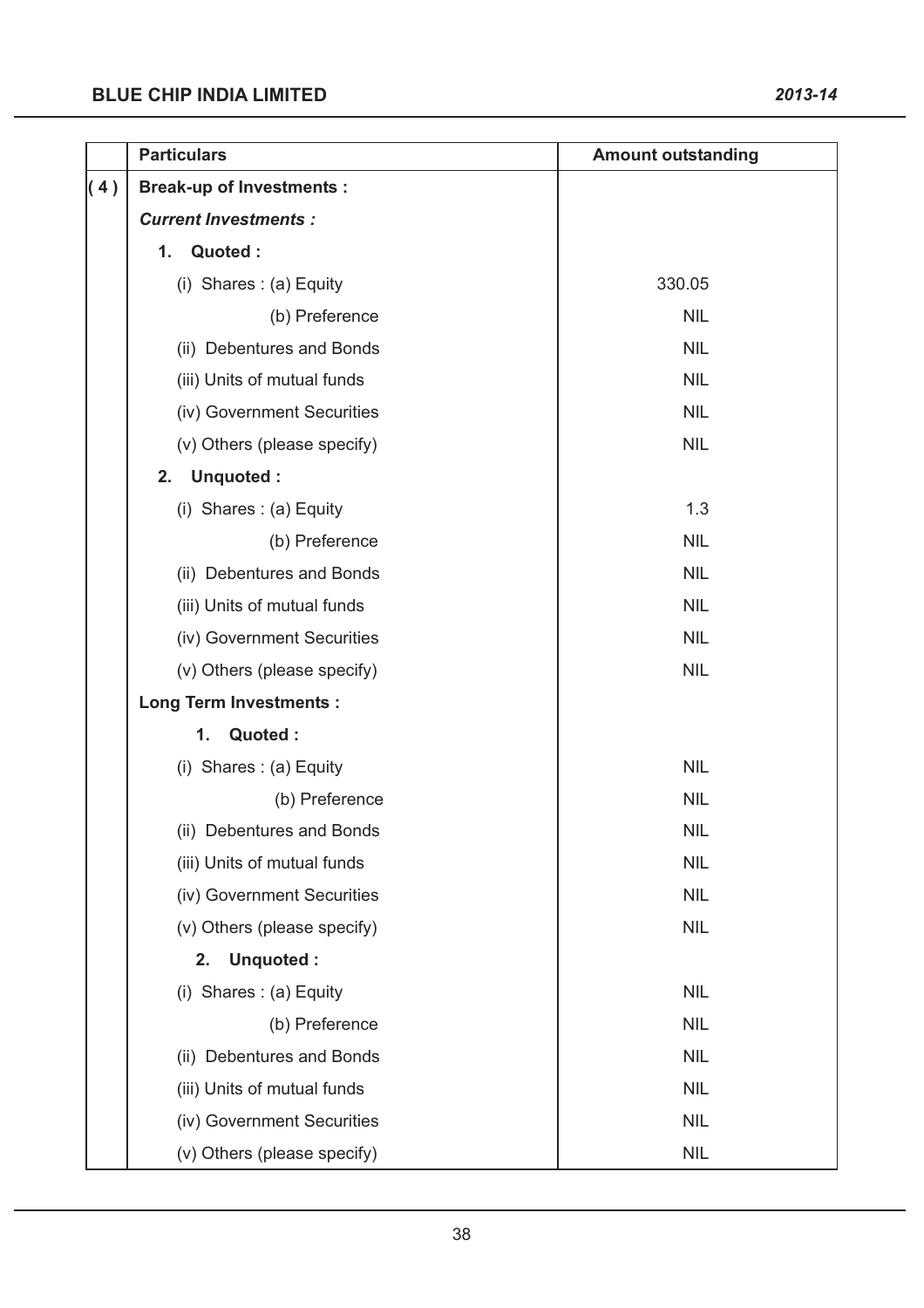| $\overline{(5)}$ | Borrower group-wise classification of assets financed as in (2) and (3) above :                                                        |                            |            |                          |                     |            |
|------------------|----------------------------------------------------------------------------------------------------------------------------------------|----------------------------|------------|--------------------------|---------------------|------------|
|                  | Please see Note 2 below                                                                                                                |                            |            |                          |                     |            |
|                  | Category                                                                                                                               |                            |            | Amount net of provisions |                     |            |
|                  |                                                                                                                                        |                            | Secured    |                          | Unsecured           | Total      |
|                  | 1. Related Parties **                                                                                                                  |                            |            |                          |                     |            |
|                  | (a) Subsidiaries                                                                                                                       |                            | <b>NIL</b> |                          | NIL.                | <b>NIL</b> |
|                  | (b) Companies in the same group                                                                                                        |                            | <b>NIL</b> | <b>NIL</b>               |                     | <b>NIL</b> |
|                  | (c) Other related parties                                                                                                              |                            | <b>NIL</b> |                          | <b>NIL</b>          |            |
|                  | 2. Other than related parties                                                                                                          |                            | <b>NIL</b> |                          | 254.97              | 254.97     |
|                  | <b>Total</b>                                                                                                                           |                            | <b>NIL</b> |                          | 254.97              | 254.97     |
| (6)              | Investor group-wise classification of all investments (current and long term) in shares<br>and securities (both quoted and unquoted) : |                            |            |                          |                     |            |
|                  | Please see note 3 below                                                                                                                |                            |            |                          |                     |            |
|                  | <b>Category</b>                                                                                                                        | Market Value / Break up or |            |                          | <b>Book Value</b>   |            |
|                  |                                                                                                                                        | fair value or NAV          |            |                          | (Net of Provisions) |            |
|                  | 1. Related Parties **                                                                                                                  |                            |            |                          |                     |            |
|                  | (a) Subsidiaries                                                                                                                       | <b>NIL</b>                 |            |                          | <b>NIL</b>          |            |
|                  | (b) Companies in the same group                                                                                                        | <b>NIL</b>                 |            |                          | <b>NIL</b>          |            |
|                  | (c) Other related Parties                                                                                                              | <b>NIL</b>                 |            |                          | <b>NIL</b>          |            |
|                  | 2. Other than related parties                                                                                                          |                            |            |                          |                     |            |
|                  | <b>Total</b>                                                                                                                           |                            |            |                          |                     |            |
|                  | ** As per Accounting Standard of ICAI (Please see Note 3)                                                                              |                            |            |                          |                     |            |
| (7)              | <b>Other information</b>                                                                                                               |                            |            |                          |                     |            |
|                  | <b>Particulars</b>                                                                                                                     |                            |            |                          | <b>Amount</b>       |            |
| (i)              | <b>Gross Non-Performing Assets</b>                                                                                                     |                            |            |                          |                     |            |
|                  | (a)<br><b>Related parties</b>                                                                                                          |                            |            |                          | <b>NIL</b>          |            |
|                  | Other than related parties<br>(b)                                                                                                      |                            |            |                          | <b>NIL</b>          |            |
| (iii)            | <b>Net Non-Performing Assets</b>                                                                                                       |                            |            |                          |                     |            |
|                  | <b>Related parties</b><br>(a)                                                                                                          |                            |            |                          | <b>NIL</b>          |            |
|                  | Other than related parties<br>(b)                                                                                                      |                            |            |                          | <b>NIL</b>          |            |
| (iii)            | Assets acquired in satisfaction of debt                                                                                                |                            |            |                          |                     |            |

#### **Notes :**

1. As defined in paragraph 2(1)(xii) of Non-Banking Financial Companies Acceptance of Public Deposits (Reserve Bank) Directions, 1998.

- 2. Provisioning norms shall be applicable as prescribed in Non-Banking Financial (Non-Deposit Accepting or Holding) Companies Prudential Norms (Reserve Bank) Directions, 2007
- 3. All Accounting Standards and Guidance Notes issued by ICAI are applicable including for valuation of investments and other assets as also assets acquired in satisfaction of debt. However, market value in respect of quoted investments and break up/fair value /NAV in respect of unquoted investments should be disclosed irrespective of whether they are classified as long term or current in (4) above.